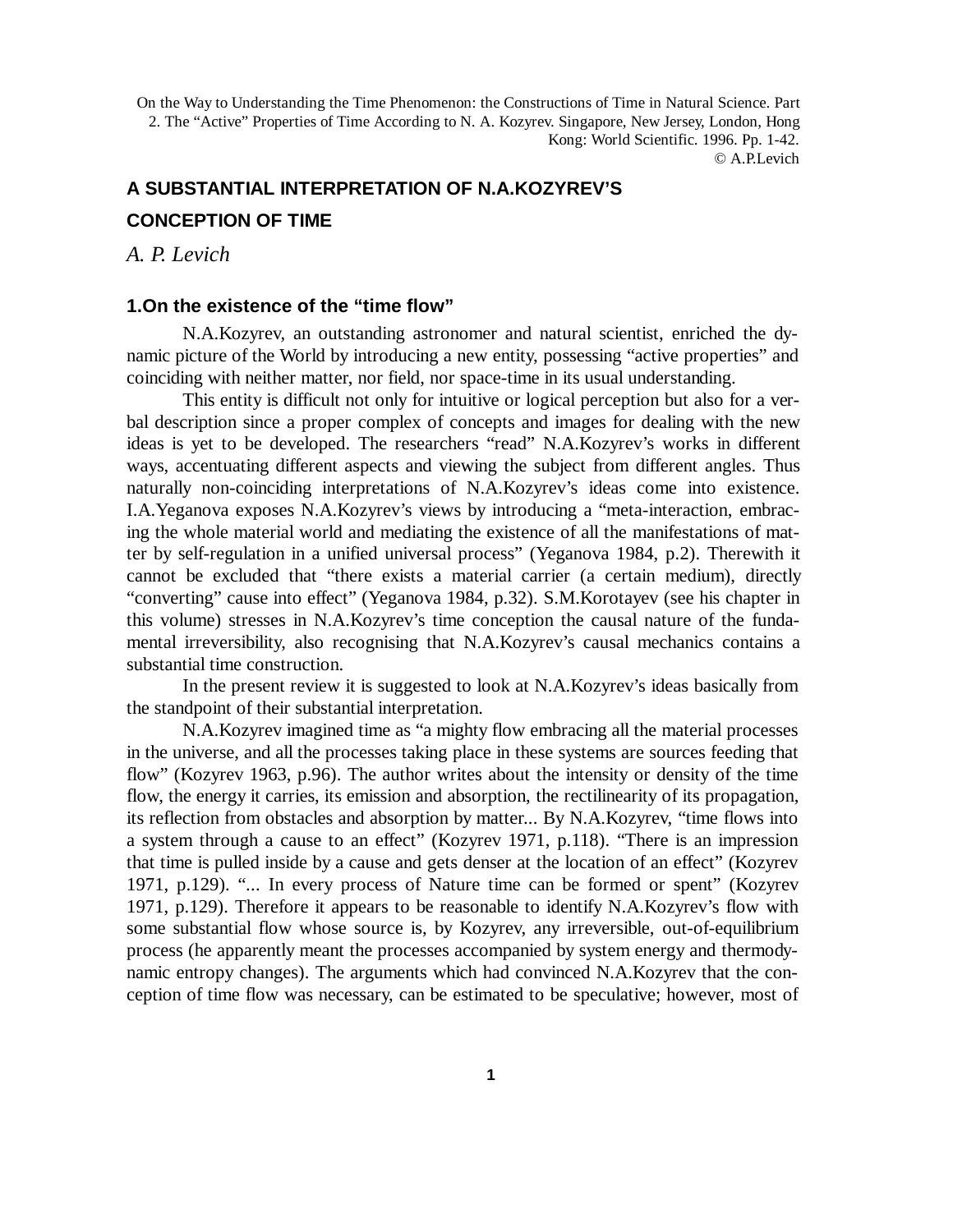his views resulted from many years of experiments. The experimental material is discussed in detail in the subsequent sections of the review.

Kozyrev pointed out the sharp contradiction between the second law of thermodynamics which brings nearer the thermal death of the Universe, and the absence of any signs of equilibrium in the observed diversity of the Universe. He stressed that "the a ttempts to explain the absence of thermal death have been quite apart from the real Universe observed by the astronomers. The point is that the celestial bodies and their systems are so well isolated from each other that their thermal death must have occurred much sooner than any external system could interfere. Therefore degraded states of systems ought to dominate, whereas they are almost never met. And the task is not only to explain the non-equilibrium state of the whole Universe, but also to gain an understanding why separate systems and celestial bodies themselves continue to live despite the short relaxation times" (Kozyrev 1963, p.96).

Various hypotheses are possible attempting to "save" the second law of thermod ynamics. For instance, the one asserting that the Universe is isolated indeed but the present moment of cosmological time is not very far from the "initial" fluctuation (singularity, cataclysm), so that the signs of degradation cannot be too clear, i.e., the "death" is pos tponed to a remote future. N.A.Kozyrev suggested an alternative version: the Universe and its subsystems are not isolated, i.e., the necessary condition for the second law of thermodynamics is not valid: "there are permanently acting causes in nature, preventing entropy increase" (Kozyrev 1958, p.3). A necessary factor, violating the isolated state of systems, is just the Kozyrev flow.

"The problem of surmounting a thermal death of the World is most closely co nnected with that of the origin of solar and stellar radiation" (Kozyrev 1958, p.4). "It is of interest that even such a concrete question, namely, why do the Sun and the stars shine, i.e., why are they out of thermal equilibrium with the ambient space, cannot be answered within the known physical laws. This conclusion follows from astronomical data analysis. The radii, masses and luminosities, i.e., energy release per unit time, are known for many stars. From known mass and radius one can estimate not only mean density but also pressure inside the star. For a perfect gas the ratio of these two quantities determines the temperature inside the star. A comparison of temperatures and densities obtained in this way shows that the matter inside stars, except white dwarfs, is indeed a perfect gas. A star's luminosity should depend on its size and heat transfer conditions, determined ultimately by the temperature and density. Therefore stellar luminosity should be a certain function of stellar mass and radius. In a space parametrized by luminosity, mass and radius the stars should align themselves at a certain surface whose equation is to be determined from heat transfer conditions. Now assume that inside a star certain heat generation processes, depending on physical conditions and compensating the heat transfer, take place, for instance, thermonuclear reactions. Then heat generation will be equal to luminosity and depend on the star's mass and radius according to the law characteristic of that reaction. Thus in the "luminosity-mass-radius" space another surface emerges where the stars should be located. Provided the thermal equilibrium condition is valid, stars can exist only at the line of intersection of the two surfaces, that of heat transfer and that of heat genera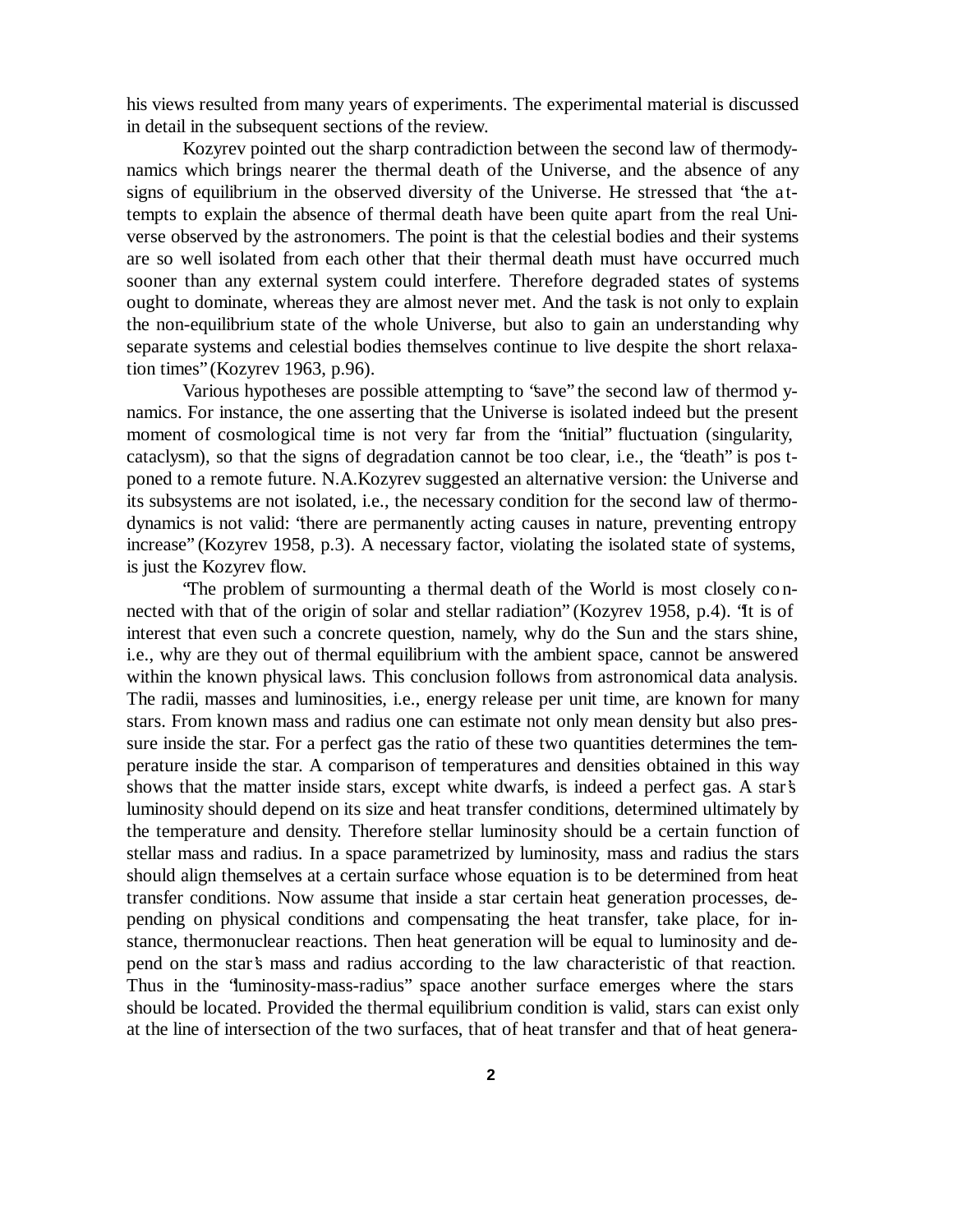tion. What is actually the case, the stars are situated at a certain surface rather than a line, occupying a significant domain. This indicates that no specific energy source exists inside the stars. In these conditions stellar lifetimes, as calculated by Helmholtz and Kelvin, are too short: e.g., only about thirty million years for the Sun. Actually, by reliable geological data, the Sun lives much longer than that" (Kozyrev 1963, p.96).

I.A.Yeganova (1984a, pp.4-5) commented: "Unfortunately N.A.Kozyrev's works, above all analysing in detail the question of whether there are necessary physical conditions in stars for the corresponding thermonuclear reactions, were not apprehended and therefore could not affect the further development of ideas in this field: at that time everybody was "bewitched" by G.Bethe's thermonuclear cycles (Bethe 1968). The thermon uclear stellar energy paradigm got its first appreciable stroke from the first Brookhaven experiments performed by R.Davis and aimed at discovering solar neutrino, indicators of the thermonuclear nature of solar energy. The researchers had to admit that "we understand worse than we used to believe even the structure of main-sequence stars" (Sciama 1973, p.16), that "other energy sources can also exist in stars" (Sobolev 1975, p.479). There appeared other suggestions concerning stellar energy sources, see, e.g., papers cited in the article by E.S.Meksi (1982). Other significant discrepancies in stellar structure and evolution theory resting on thermonuclear reactions, became known. They are connected with many modern data of geology and paleoclimatology and also with the discovered 160-minute oscillations of the Sun (Severny 1983). However, the most recent results obtained by Davis' group, although indicating the solar electronic neutrino flux 3 or 4 times smaller than that predicted by theory, ... did not encourage the physicists to perform the necessary revision of the idea of thermonuclear origin of solar energy (Kopysov 1983; Davis 1983; Pontecorvo 1983). In such a situation N.A.Kozyrev's works (1948, 1951) preserve their significance as those revealing the inherent inconsistency" of the above ideas. Recall that, according to Kozyrev, "stars are machines" getting energy from the "time flow".

Kozyrev's flow manifests itself in many mechanical phenomena. Irreversible pro cesses rotate the beam or disk of a torsion balance when they, in the experimenters' viewpoint, emit or absorb Kozyrev's flow. (For instance, in Kozyrev's experiments those pro cesses included body deformations, encounter of an air jet with an obstacle, sandglass operation, light absorption, friction, burning, some observer's actions, body heating and cooling, phase transitions in substances, their dissolving and mixing, plant fading and nonlight radiation from astronomical objects.) It turns out that the flow can be absorbed, shielded or sometimes reflected by bodies. Inelastic processes in rigid bodies change their weight, while elastic bodies change their elasticity characteristics. Whipping tops change their weight when involved in an additional process, such as vibration, heating or cooling or electric current transition. Many features of the Earth's figure and climate, as well as those of other planets, are explained by their being gigantic gyroscopes subject to the influence of dissipative processes.

The flow, accompanying dissipative processes, causes also responses of nonmechanical detectors such as resistors' resistance values, mercury level in thermometers, quartz crystal vibration frequencies, thermocouple electric potentials, water viscosity,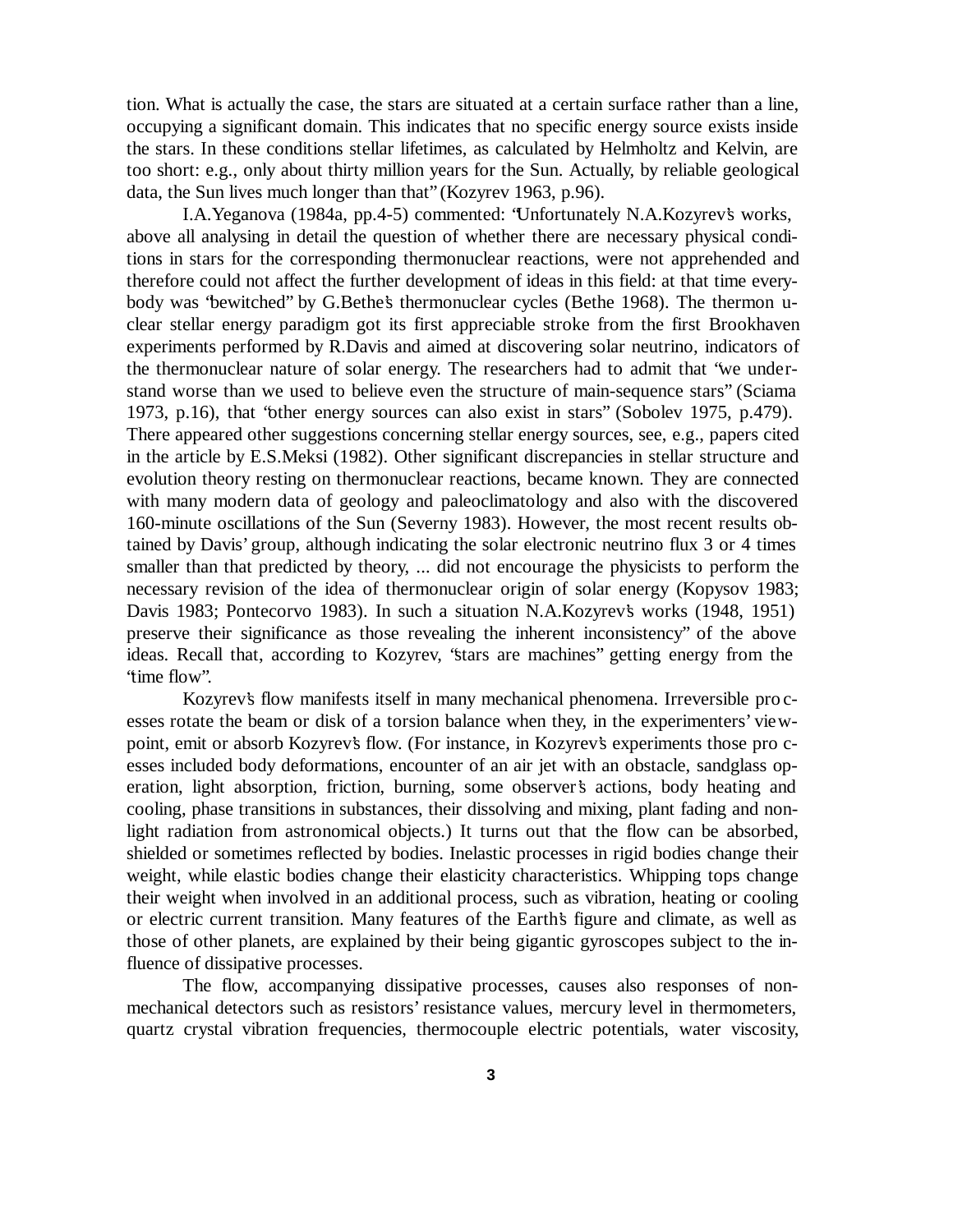electronic work function in photoelectric cells, chemical reaction rates, bacteria and plant growth parameters. The effect magnitudes depend on the energy characteristic of the initiating processes, on geographic latitude of the experiment site (for mechanical experiments), on season, on additional active non-equilibrium processes occurring in the neighbourhood of the detectors, and on some other irregular and sometimes unclear conditions of the experiment. In I.A.Yeganova's opinion (Yeganova 1984, p.10), numerous pheno mena observed apart from N.A.Kozyrev exhibit the influence of background nonequilibrium processes on detectors, similar to those observed by Kozyrev: "...the so-called kinetobaric effect (Peschka 1979), J.Pichardi's experimental results (25-year observations of the bismuth chloride precipitation rate) and those due to S.V.Tromp (observations of erythrocyte precipitation rate) (Meksi 1982), flicker noise (Zhvirblis 1983; Gertsenshtein 1983), the observation of torsion balance oscillation period increase during the 1970 total solar eclipse (Saxel and Allen 1970) and the similar results of metrologists V.S.Kazachok, O.V.Khavroshkin and V.V.Tsyplakov (1977) who repeated these experiments during the 1976 solar eclipse, the results of A.Shapovalov's (1973) three-year observations of photomultiplier dark current", see also a discussion of some of these effects in N.A.Kozyrev's works (1971, 1982).

We would like to add that Kozyrev's flows may turn out to be the universal co smophysical cause leading to correlations between macroscopic fluctuations which show itself by equally shaped histograms describing quite different processes, from biochemical reactions to radioactive decays, in simultaneous experiments separated sometimes by thousands of kilometers (Shnol et al. 1985). Moreover, the experiments carried out by Kozyrev and his colleagues were to a large extent dedicated to direct detection (and application for astronomical measurements) of non-electromagnetic flows from planets, stars, galaxies, stellar clusters and nebulae.

It should be noted that it is very hard to combine N.A.Kozyrev's views with the existing physical outlook. The effect magnitudes in Kozyrev's experiments are small: the additional forces in his mechanical experiments are just about  $10^{-4} - 10^{-5}$  of the weight of a body under study; in a mechanical detector operation the relative change of measured quantities due to Kozyrev's flow can be as much as  $10^{-6} - 10^{-7}$  of the forces already active in the system.

Here is how N.A.Kozyrev illustrates the difficulties of discovering hidden additional stellar energy sources, connected with the local smallness of the effects: "We get to a situation like that of a physicist in a laboratory situated deep in space, far from the Earth. He would hardly come across the forces of gravity in his experiments. However, these are just the forces which determine not only the dynamics of celestial bodies but also their internal structure. The similarity is that a star is a surprisingly perfect thermos, despite the enormous energy losses. For instance, the solar substance, having the temperature of about ten million degrees, can be cooled, according to the Helmholtz-Kelvin scale, by just one degree in three years! The trifling energy inflow needed to compensate such an expenditure, could hardly attract anybody's attention in laboratory conditions" (Kozyrev 1977, p.210). "The experimental results show that the organising property of time exerts a very small influence on systems, compared with the usual, destructive course of their de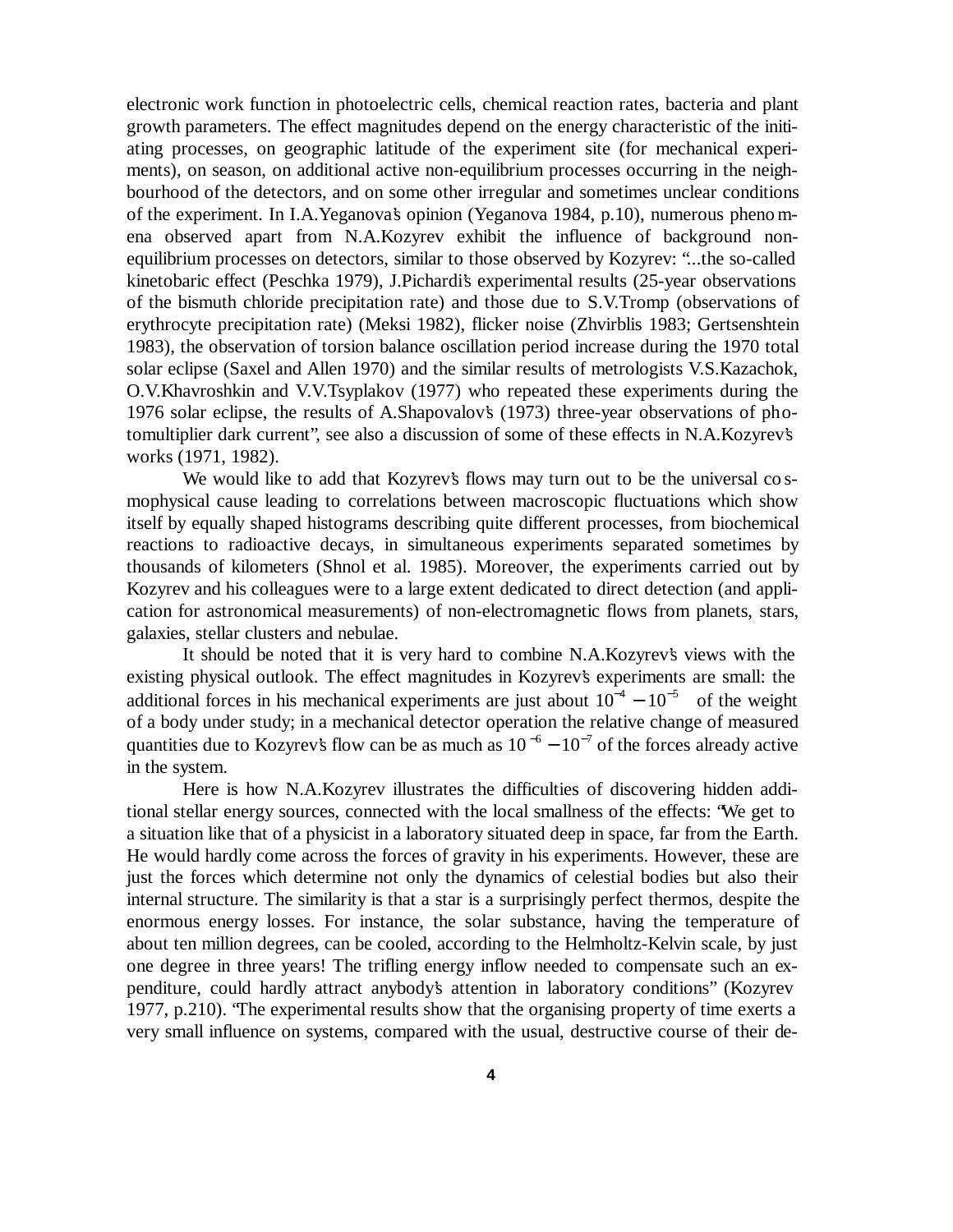velopment. Therefore it is not surprising that this... entity has been missed in our system of scientific knowledge. However, being small, it is distributed everywhere in nature and only the possibility of its being stored is needed" (Kozyrev 1982, p.71).

In general, the effects observed by Kozyrev could be explained by more prosaic factors than the "time flow" (for instance, by convective flows, cooling or heating effects, induced electric or magnetic fields, etc.). N.A.Kozyrev tried to analyse the possible role of alternative factors in his experiments, for instance, he dedicated a whole article to possible mechanisms causing different effects in vibrating bodies being weighed at a beam balance. However, his opponents can always find objections connected with some unstudied factors. Moreover, a reader always rightly expects that a thorough analysis of errors, which are able to turn the observed effects into vexing artefacts, is the author's trouble. At any rate, by now neither a concrete disproof of N.A.Kozyrev's experimental results exists, nor their consistent explanation by common physical factors. There is just a reasonable doubt concerning the unambiguity of interpretations of the experimental data.

Judging from the existing publications, by now some of N.A.Kozyrev's experiments have been reproduced and confirmed by a group of Novosibirsk experimentalists (Lavrentyev, Yeganova et al. 1990; Lavrentyev, Gusev et al. 1990; Lavrentyev et al. 1991, 1992). Besides, G.Hayasaka and S.Tekeychi (1989) discovered certain effects, similar to Kozyrev's, while weighing gyroscopes (probably they had no idea of the results of their Russian colleague). The work of the Japanese experimentalists caused a tough controversy in physical journals. Neither French (Quinn and Picard 1990), American (Faller et al. 1990; Nitschke and Wilmarth 1990), nor other Japanese opponents (Imanishi et al. 1991) observed the gyroscope weight lessening effects like those detected by Kozyrev, Hayasaka and Takeuchi. Kozyrev's experiment methodology (see the details in Section 2.11 of the present chapter) required that the weighed gyro necessarily take part in some additional irreversible process like vibration, heat conduction or electric current transition. G.Hayasaka and S.Takeuchi stressed that in their experiment a mechanical vibration of the gyroscope took place and vibration damping was provided by "a pillow of foamy polyurethane laid under the gyro". Though, in the experiments where Kozyrev's effects were not observed, both spring suspensions (Faller et al. 1990) and polyurethane foam (Quinn and Picard 1990) have been used for vibration damping; the other two papers do not mention any irreversible process.

Apparently the intention to repeat or further develop Kozyrev's difficult experiments is prevented by the comprehension difficulty of Kozyrev's works, where unfort unately no attempt was made to adapt his original ideas and terms to the existing standards and traditions of the scientific establishment.

N.A.Kozyrev's scientific views repeatedly turned out to be in sharp contradiction with his colleagues' paradigms. That was unable to prevent him from making outstanding discoveries in astronomy, in particular, he predicted and discovered lunar volcanism. Maybe, the intuition did not deceive our extraordinary contemporary when he predicted the substantial nature of time?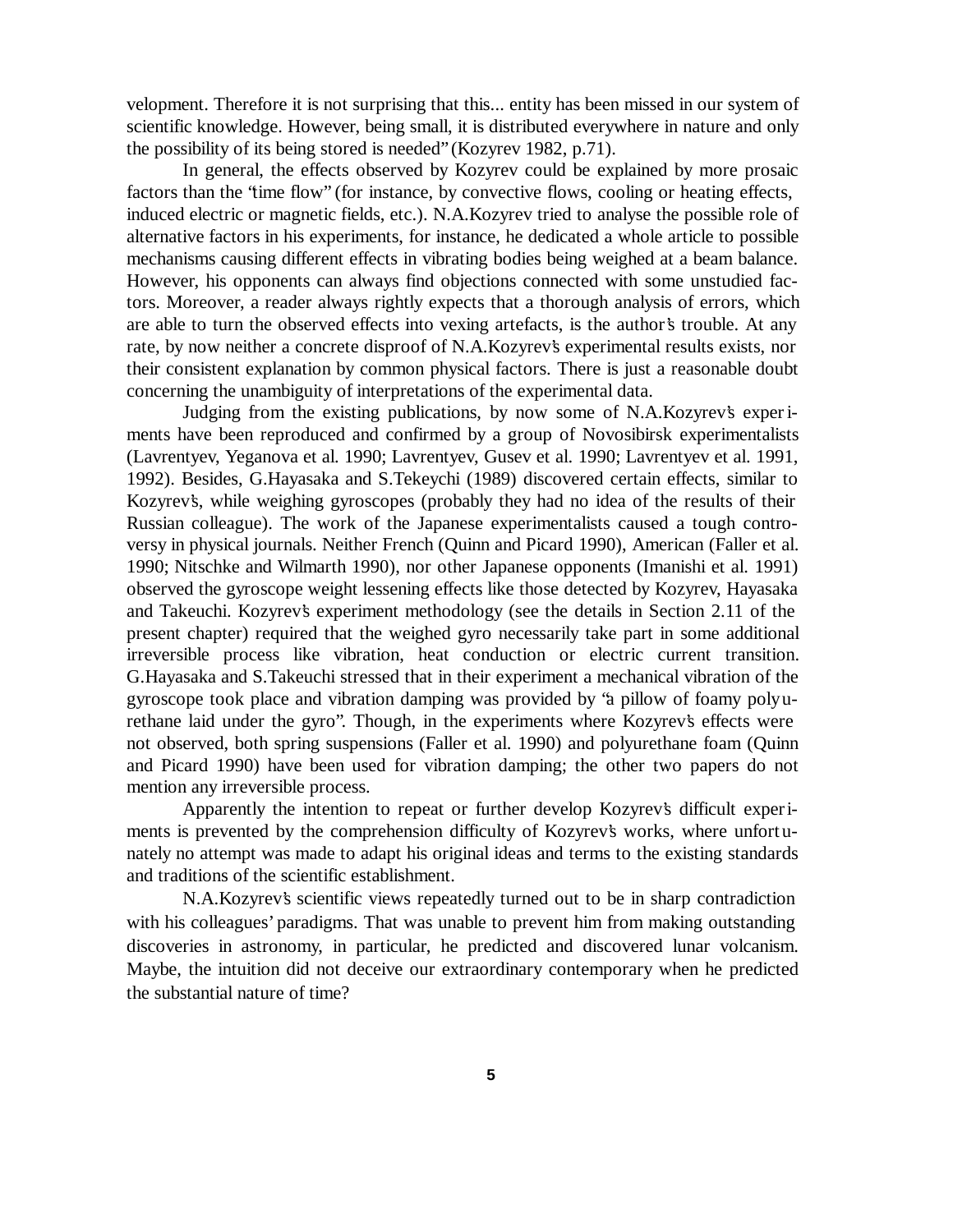# **2. Kozyrev's detectors and observations of the time flow (some experimental results)**

#### *2.1. Torsion balance*

"...The torsion balance version with strongly unequal arms... has turned out to be perfect. The suspension point was placed near the big weight whose mass was chosen to be about ten times as big as that of the smaller one, attached to the longer arm of the beam. This longer arm is a long flexible pointer with a loading of about 1 gram at its edge. The beam was suspended on a capron filament of 30 micrometer diameter and 5−10cm long. The whole system was placed under a glass cap able to be evacuated. A metal net surrounding the cap protected the system from possible electromagnetic influences... Any irreversible process being carried out in the neighborhood of the balance, caused a rotation of the pointer either to the process, or in the opposite direction, depending on the character of the process. For instance, cooling of a previously heated body caused pointer rotation to that body, while a body being heated deflected the pointer to the opposite side. The pointer turned out to be affected by a great variety of irreversible processes: salt dissolving, body compression or stretching, simple mixing of liquid or dry substances and even the work of a human head" (Koz yrev 1971, pp.130-131). 'The observed balance rotations were as big as tens of degrees, corresponding to forces of about  $10^{-3}$ – $10^{-4}$  dyne. Thus, as the beam weighed a few grams, its rotations were caused by forces of  $10^{-6}$ – $10^{-7}$  of the forces acting in the system" (Kozyrev 1977, p.217).

Astronomical observation with a torsion balance "were carried out at the coude focus of the telescope. In the course of such observations the balance could be at rest at a reliable foundation. A star was projected through the glass lid of the can onto its bottom, near the longer arm of the beam, and then its light was screened by a black paper... Some celestial objects indeed caused reliable, repeatedly confirmed beam deflections. Figure 1 shows an example of a detected balance deflection in an observation of the star ηCas by the telescope PM−700. The columns labeled "0" mark the time intervals when a stellar action on the balance was removed. Although the observations were accomplished in rather favourable conditions, the zero point drift of the balance due to the ambient processes was very significant. However, on the background of the drift, the star's action is seen quite distinctly, causing balance deflection of  $\Delta \varphi \approx 5^{\circ}$ . Approximately the same effect was demonstrated by the famous X−ray source Cyg X−1.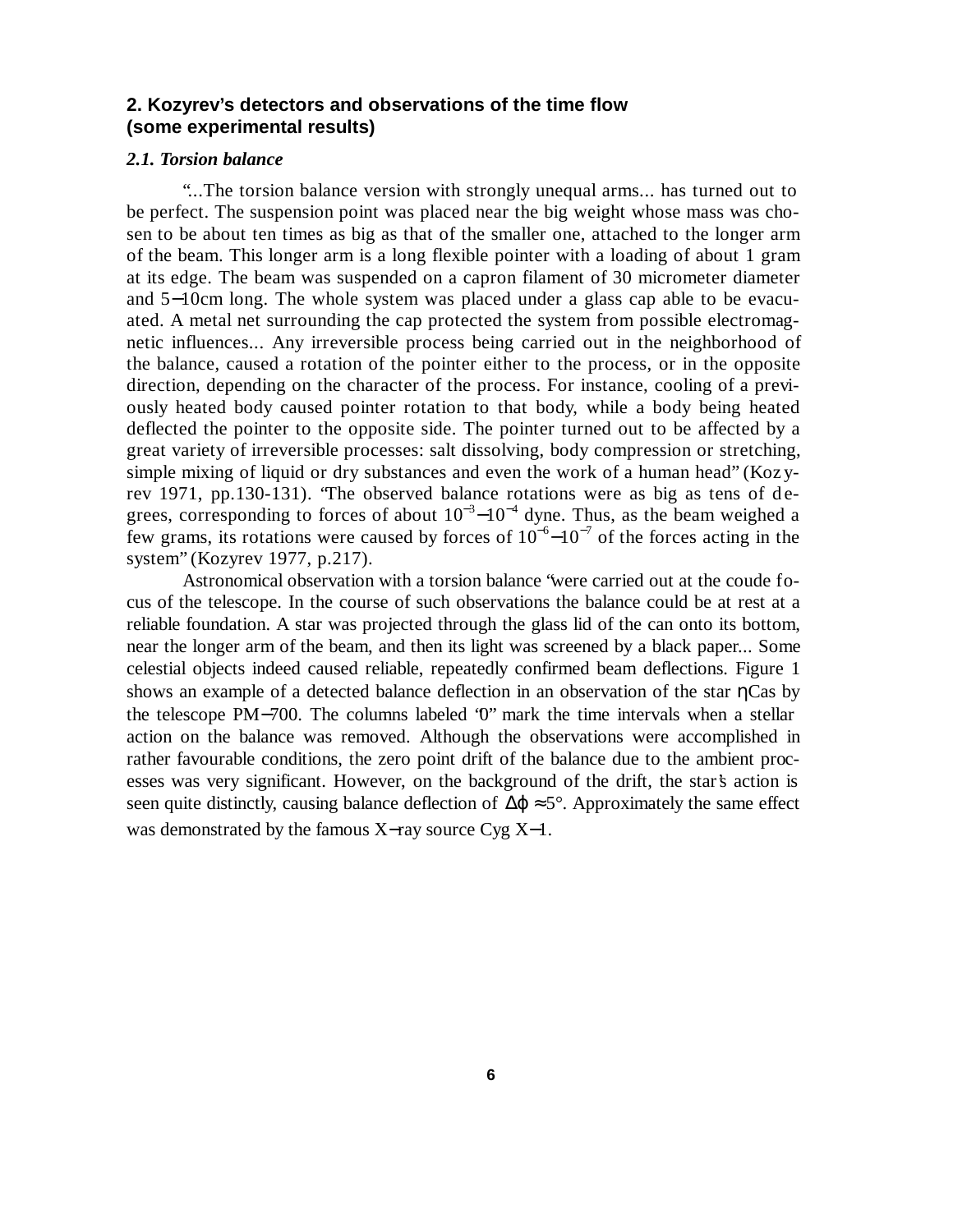

Now let us give a summary of all the astronomical observations carried out using the torsion balance. The summary includes only repeatedly observed objects.

- 1. Objects showing no balance deflection,  $\Delta \phi = 0^\circ$ . Stars: αAgl, αAur, αBoo, αCyg, αHer, αOri, αTau, βCem, γCas, 61 Cyg. Cepheids: ηAgl, S Sge. Pulsar CP 1133. Other objects: globular cluster M13; open clusters: Crib, x Per; Lyra and Orion nebulae; galaxies M82 and NGC 1275, the Seyfert one; the planet Saturn.
- 2. Small deflections, ∆ϕ: 2−3°. Galaxies: M81, Virgo cluster NGC 4594, the Andromeda nebula.
- 3. Significant deflections, ∆ϕ: 3−5°. αCMa, αLeo, ηCas, white dwarfs: W 1346, Hert z3, z43; the source Cyg X−1 and the Galactic center.
- 4. A big deflection of  $\Delta \varphi = 9^{\circ}$  (averaged from 14 observations) was given by αCMi.
- 5. Variable deflections. The Moon showed extremely irregular deflections, independent of its phase, between 0 and 4°. Venus showed still bigger variations of ∆ϕ, from 0 to 12°" (Kozyrev 1977, pp.218-219).

Instead of a beam with unequal arms, one could use a continual homogeneous disk, suspended by its center, in a torsion balance. "A thick shield was put on the glass lid of the can, with an opening over the disk suspension point. Due to such a protection, the process could affect only the disk suspension point. When the processes are carried out,... the disk rotates... For successful experiments disks as homogeneous as possible are needed. Therefore we employed light disks of pressed, unrolled cardboard. Even a line on the disk was inadmissible, so for fixing the rotations we used just a small mark on its edge" (Kozyrev 1977, p.220). "Acetone evaporation over the suspension point caused disk rot a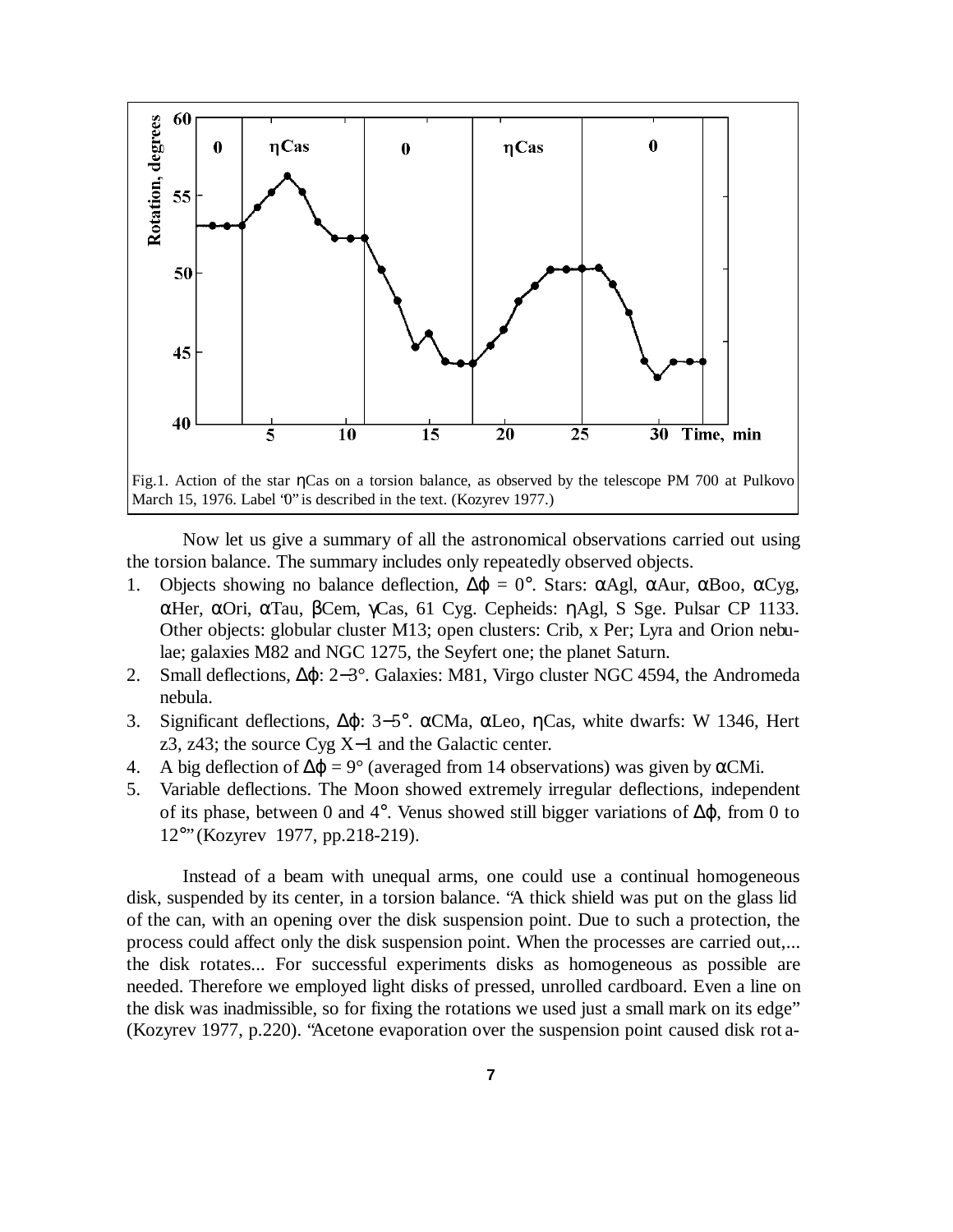tion of a few degrees. We have been unable to achieve a clear understanding of the action of this instrument." (Kozyrev 1982, p.65).

"Probably a disk is a better instrument for astronomical observations than a nonsymmetric torsion balance: when working with a disk, a star is to be projected upon the unambiguously determined point of its suspension" (Kozyrev 1977, p.220). "During an eclipse the lunar surface is for a short time, about a hundred of minutes, cooled down from 100°C to −120°C and afterwards heated to the previous temperature... Such observations were carried out during the partial (but with a big phase  $\Phi = 0.86$ ) lunar eclipse on 13–14



1. Beginning of the penumbra eclipse; 2. Beginning of full-shade eclipse; 3. Maximum phase; 4. End of full-shade eclipse; 5. Beginning exit from the penumbra.

March 1979... During the eclipse the disk was in a sufficiently stable environment of a semi-underground room. The disk positions were detected every 5–10 minutes" (Kozyrev 1982, p.65). Figure 2 "shows the position angles of a mark on the disk. The graphs show that the counts began changing indeed after the maximum eclipse phase had passed, when the parts of lunar surface, freed from the Earth's shade, started to be heated. The second change in the disk counts was observed when the Moon was leaving the semi-shade, the normal solar irradiation being restored at the lunar surface" (Kozyrev 1982, p.65).

"The laboratory experiments with plants should be described in more detail. The experiments were carried out on non-symmetric torsion systems where pointers made of jasmine, bamboo and glass were suspended by capron filaments, and also on a torsion disk of glossy paper. The systems were confined to tin cylindrical cans with hermetically mounted glass lids for observation. Many plants growing on the campus of Pulkovo observatory and picked in different seasons (apple-tree, pear-tree, linden, chestnut, clover, dandelion and others) took part in the experiments. The experiment methodology was the following. The plants were brought to the laboratory, laid down on a table, each one separately, for a certain time, and after that laid by a top or a cut near the torsion balance at a spacing of about 30° from the pointer direction (or from a mark on the disk), at either side from it consecutively... In the overwhelming majority of the experiments the plants caused deflections of the torsion balance and the disk, but it was impossible to repeat the results. The values of these effects varied both in magnitude and in sign. The reference process, namely, acetone evaporation from a piece of cotton wool, always led to a repulsive pointer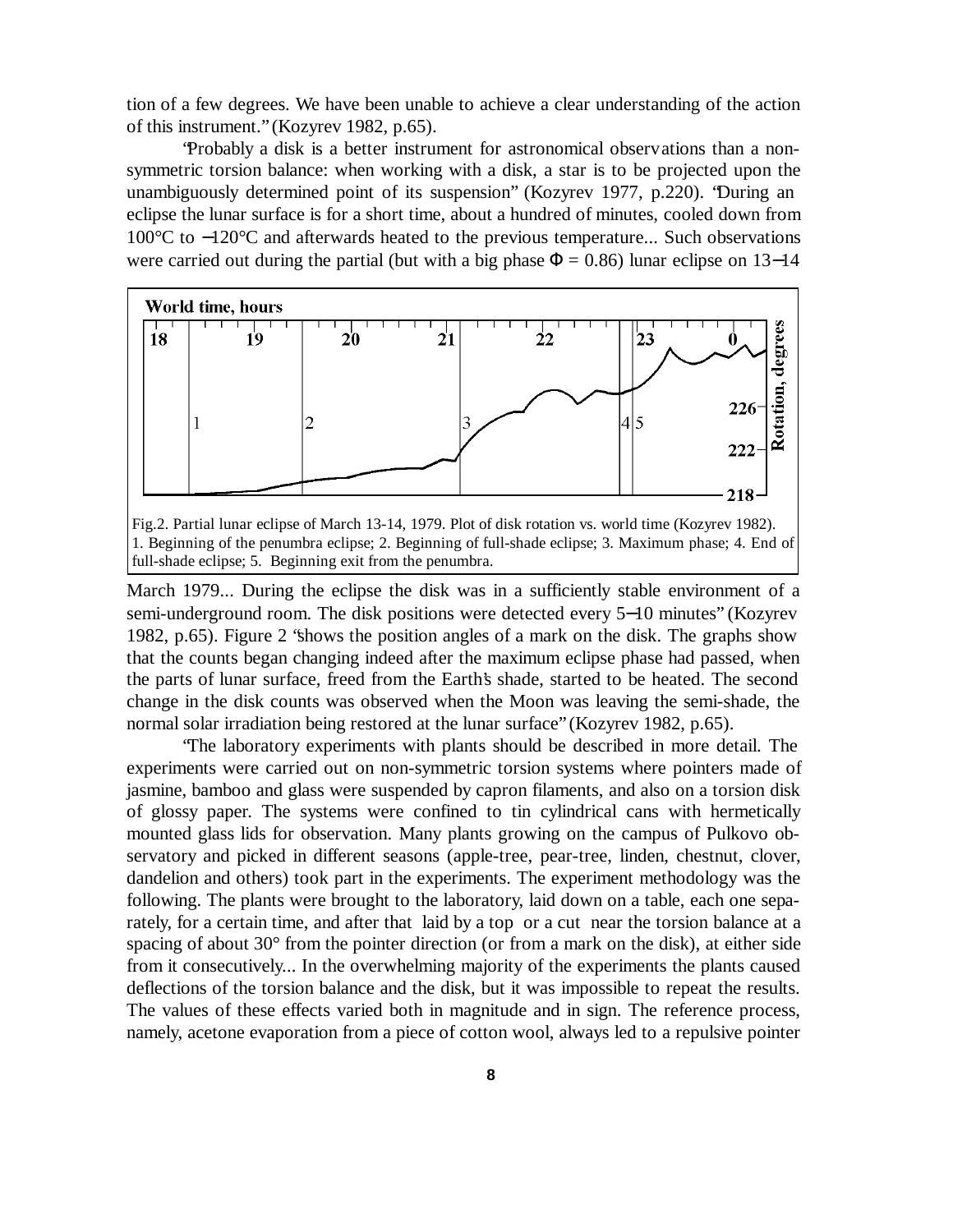deflection and to a clockwise disk rotation... The effect magnitudes from the plants varied from season to season from 1−2° to nearly a round trip, with different effect signs... At the first instant after being picked up a plant... causes a pointer deflection away from it. The effect sign is the same for the cut and the top, while the quantitative values slightly differ. In the second period... the stem continues to repel the torsion balance pointer with nearly the same strength and intensity (always steadily and moderately), while the top begins to attract it very actively, sometimes with pulsating pushes... For instance, a blossoming apple-tree branch before petal dropping can cause an attraction effect of 250−300° for 5 to 10 minutes. The usual repelling effect of an apple-tree branch ranges from 10° to 30° and is observed for the same time... In 1983 the Pulkovo apple-trees exhibited an autumn increased activity period. It is known, however, that it is just the period when apple-trees lay the basis for the following year harvest. The following year apple harvest in Pulkovo was very rich indeed. Autumn observations of 1984 did not reveal such an activity of appletrees, and next summer only some trees yielded an apple harvest... It is remarkable that a significant plant number increases actually... did not result in an increased effect."

"It has been established that... common human activity only slightly changes a measurement system state... A sick person comes into active interaction with measurement systems, moreover, this interaction begins much earlier than the person notices his disease. In some cases N.A.Kozyrev and I found out that we had caught cold one or two days earlier than we felt unwell and the body temperature rose. The measurement systems are especially strongly affected by a person in emotional excitement. For instance, N.A.Kozyrev was able to deflect a torsion balance pointer by 40° or more when reading his favourite "Faust". Meanwhile, as a rule, mathematical calculations did not cause pointer defle ctions."

These quotations have been taken from V.V.Nasonov's talk entitled "Time of physics and the life of Nature" (pp.3, 4, 15) pronounced on 6th December 1985 at Mo scow Seminar on the studies of time in natural sciences at Moscow University. V.V.Nasonov has been an active participant of N.A.Kozyrev's experiments and his closest coworker. As marked by N.A.Kozyrev, "V.V.Nasonov's work imparted a high degree of rel iability to the experiments..." (Kozyrev 1971, p.119).

#### *2.2. Resistors*

"A resistor placed near a common laboratory process, such as acetone evaporation from a piece of cotton wool, sugar dissolving in water, etc., exhibited a relative resistance variation in the sixth or fifth significant figure, or even in the fourth one for a resistor with an especially high temperature coefficient" (Kozyrev 1982, p.62).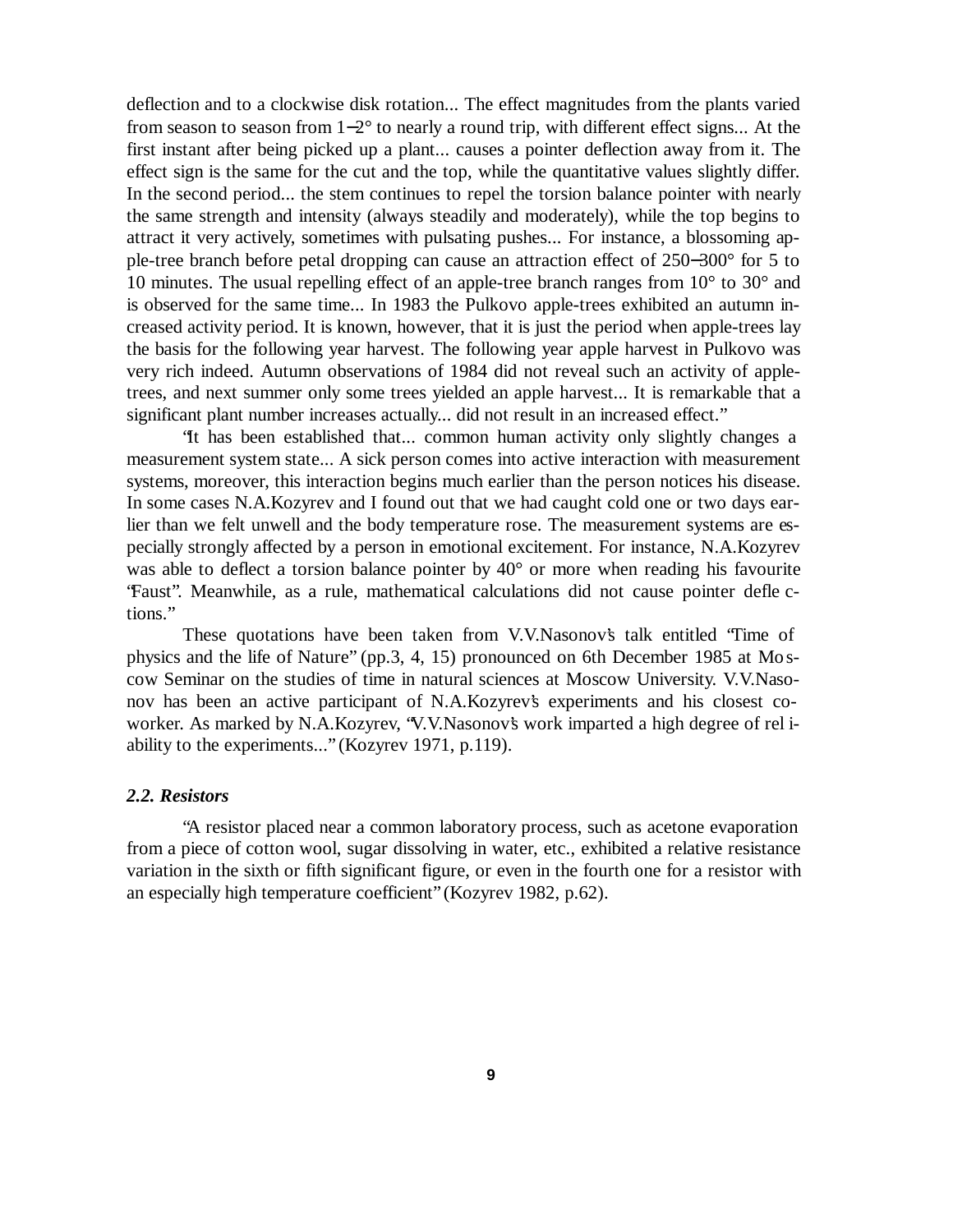

... A simple physical system was found... resting on variations of... electrical resistance in conductors. These variations were registered... by a galvanometer in a Wheatstone bridge circuit. In order to observe the maximum bridge sensitivity condition, all its four resistances were taken equal to the galvanometer internal resistance... The bridge was fed by a stabilized voltage of 30V, so that a single galvanometer scale division corresponded to a resistance variation of  $1.4 \cdot 10^{-2}$ Ohm, which makes a fractional variation of 3·10<sup>-6</sup>. To double the effect, the resistors, being posed crosswise in the circuit, were placed side by side, forming two couples, each occupying the area of  $15\times15$ mm<sup>2</sup>.

To avoid temperature impacts, the resistors were placed in a cardboard tube with wooden stoppers, put into three duraluminium tubes, each with duraluminium lids. Openings of 15mm in diameter were drilled in the metal tubes against the couples of resistors and glued up with paper. In these conditions the galvanometer counts were stable enough even in the tower of the telescope. All the processes emitting time caused resistance reduction, while the opposite processes raised it within a few scale divisions, corresponding to fractional changes of 1 to 10ppm" (Kozyrev 1977, pp.222-223). Let us make things clear following Kozyrev (1977, pp.214-215): "The processes increasing entropy where they are happening, emit time. These are, for instance, ice melting, liquid evaporation, dissolution of substances in water and even plant withering. The contrary processes, such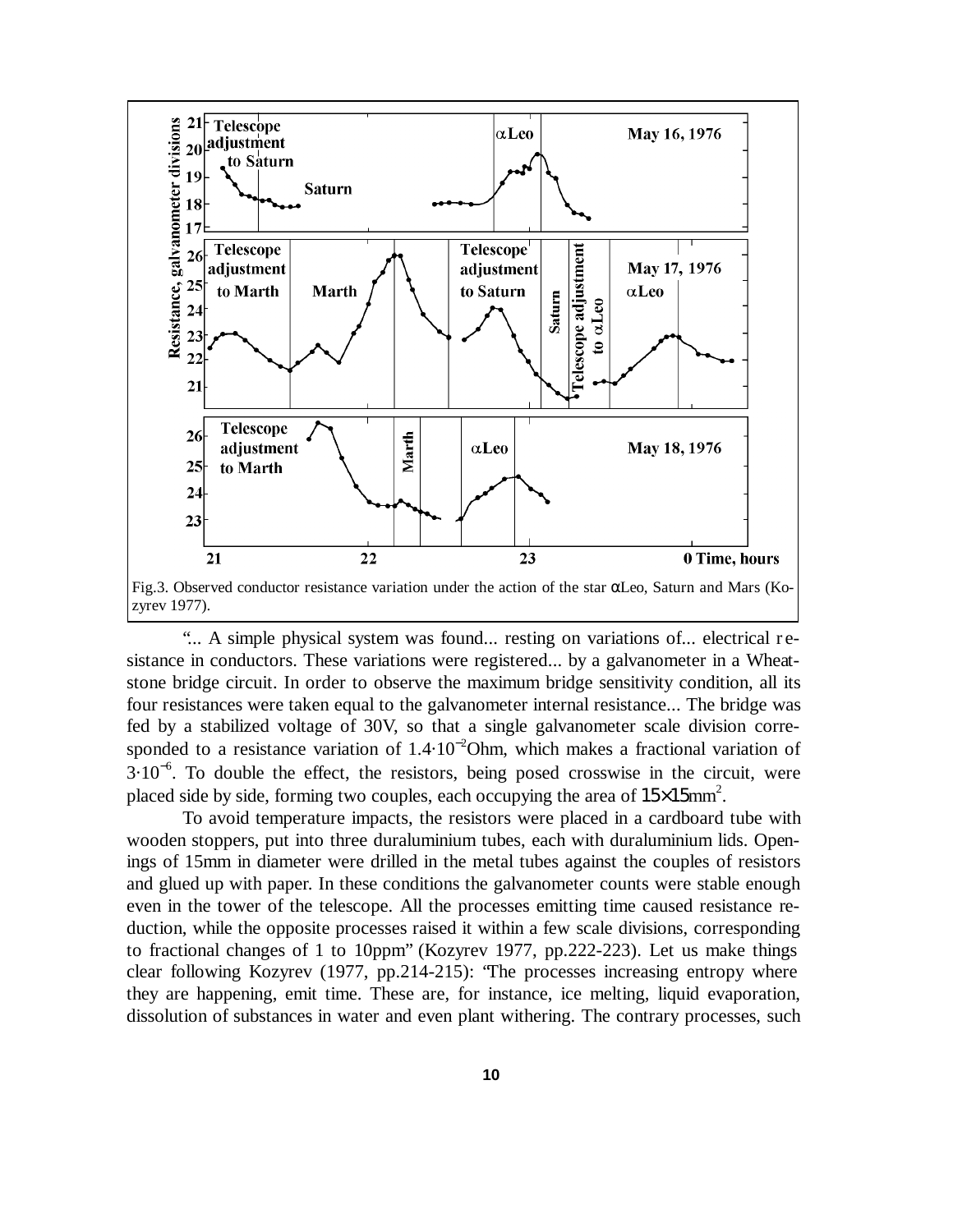as cooling of bodies and water freezing, absorb time...". "Astronomical observations with that instrument were carried out on the MTM−500 telescope in 1976. The image of a star was projected onto the paper of one of the openings of the tube. As usual, the stellar light was removed by a thin shield. Figure 3 depicts the results of three nights of observations... The figure shows that Saturn did not cause any effect, as it has been the case in measurements with a torsion balance... Unlike that, the star αLeo, in accord with the previous observations, exhibited a distinct effect on the instrument. Mars, like other Earth-group planets, yields a variable effect..." (Kozyrev 1977, p.224).

"The difference between a star's true and apparent positions allows one to calc ulate its parallax provided the proper motion is known. The corresponding observations were carried out in October 1977 at the 50-inch reflector of Crimean astrophysical observatory. The impact of time was detected by resistor electric conductivity changes... The observational results are presented in Table 1 where the observed true stellar position displacements are compared with the pre-calculated ones. Scanning of the Moon by this method showed a high activity of the crater Alfonce just at the place where a gas outflow

happened on 3 November 1958. The inner slope of the Aristarch crater also reveals an active center" (Kozyrev and Nasonov 1978, p.168).

The Wheatson bridge was built on the basis of metal-film resistors  $r_1$ ,  $r_2$ ,  $r_3$ ,  $r_4$  (Fig.4) ... with the resistance of 5.6kOhm, having a positive temperature coefficient of  $1.5 \times 10^{-4}$  ... To equalize the bridge arms a resistance box was joint to the input near the power source... Laboratory experiments showed that the galvanometer count stability is significantly improved if one places several plates of aluminium of several cubic centimeters total volume, in the way shown in Fig.4 ( $a_2$  and  $a_4$ )... (Kozyrev and Nasonov 1978, pp.172-173).

"The above methodology was used with no significant changes in spring... and autumn... observations of 1978 (see Table 1). During the autumn



Fig.4. The Wheatson bridge (Kozyrev and Nasonov 1978).

observations the bridge system experienced certain improvements. The bridge resistors, taken with large temperature coefficients, were well selected by the values of the resistance and the above coefficient. The system turned out to be well stabilized, which allowed us to remove the aluminium plates from the circuit... and raise the voltage from 30 to 60V. That resulted in sensitivity increase by nearly an order of magnitude" (Kozyrev and Nasonov 1980, p.77).

N.A.Kozyrev's experiments with metal film resistor probes have been repeated in recent years. Not a single fact in contrast to Kozyrev's observations of stellar action-at-adistance upon a resistor, has been discovered (Lavrentyev, Yeganova et al. 1990). An action of the Sun's true position upon a resistor placed in the focal plane of a reflecting telescope, has been discovered (Lavrentyev, Gusev et al. 1990). Numerous nontrivial anoma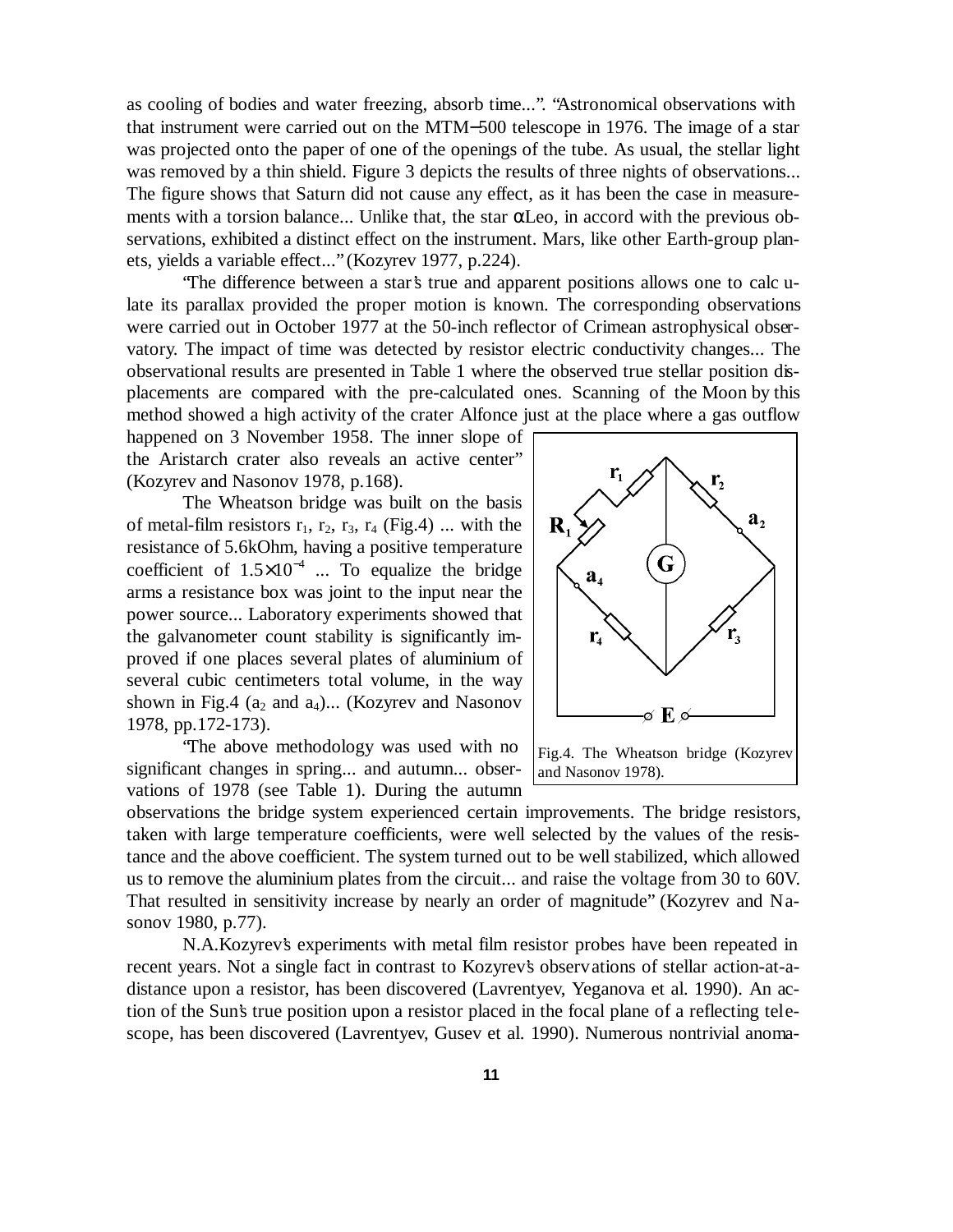lies were also discovered in starlit sky scanning using Kozyrev's metal-film resistor probe in a special receiver system (Lavrentyev et al. 1992).

*Table 1.* Astronomical object displacements in arc seconds, observed due to active properties of time and calculated using Genkins' Catalogue of Trigonometric Parallaxes. Errors, being equal to differences between observations and calculations, are of the order of 2rr−3rr, i.e., of the order of slit width (Kozyrev and Nasonov 1978, 1980).

| <b>Star</b>  | Calculated  | Observed | Error            |
|--------------|-------------|----------|------------------|
| εAnd         | $-41+4$     | $-38$    | 3                |
| $\eta$ Cas   |             | $\theta$ | $-1$             |
| oCet         | $-23$       | $-26$    | $-3$             |
| $\alpha$ Tau | $-7$        | $-5$     | $\overline{c}$   |
| $O^2$ Fvi    | $-48$       | $-50$    | $-2$             |
| $\alpha$ CMa | $-7$        | $-5$     | $\overline{2}$   |
| ξGem         | $-16 \pm 1$ | $-19$    | $-3$             |
| $\beta$ Gem  | $-17 \pm 1$ | $-20$    | $-3$             |
| $\alpha$ CMi | $-12$       | $-12$    | $\boldsymbol{0}$ |
| Venus        | 36          | 37       | $\mathbf{1}$     |
| $\alpha$ Lir | 3           | 5        | $\overline{c}$   |
| $\eta$ Peg   | $12+2$      | 14       | $\overline{2}$   |
| $\xi^2 Arg$  | $39 \pm 13$ | 40       | $\mathbf{1}$     |
| $\beta$ Peg  | $25 \pm 13$ | 26       |                  |
| 10UMa        | $-29 \pm 1$ | $-28$    | 1                |
| $\alpha$ Leo | $-32+4$     | $-35$    | $-3$             |
| $\alpha$ Leo | $-24+4$     | $-26$    | $-2$             |
| jBOO         | $-43+7$     | $-50$    | $-7$             |
| εBOO         | $-32+6$     | $-35$    | $-3$             |

### *2.3. Photocells*

"Two photocells, as identical as possible, were mounted at the inner sides of the lids closing a tube, in whose middle an electric torch lamp was inserted through an opening. The plus of one photocell was joined to the minus of the other, with a galvanometer included between these connections... with sensitivity of  $2\times10^{-9}$ A per division. A perfect identity of photocell operations, such that the galvanometer showed no current, was achieved by adjusting an f-stop of the applied lamp light. In these conditions the galvanometer showed that the photocell operation is indeed changing when a certain process takes place in its neighborhood. The galvanometer deflections have been observed to be of a few scale divisions. Hence, a solar battery photocell current being about 1mA, the fractional photocell operation change was about 1 to 10ppm... All the processes repelling the torsion balance pointer and emitting time, weakened the photocell operation, while those absorbing time, favoured its work" (Kozyrev 1977, p.222).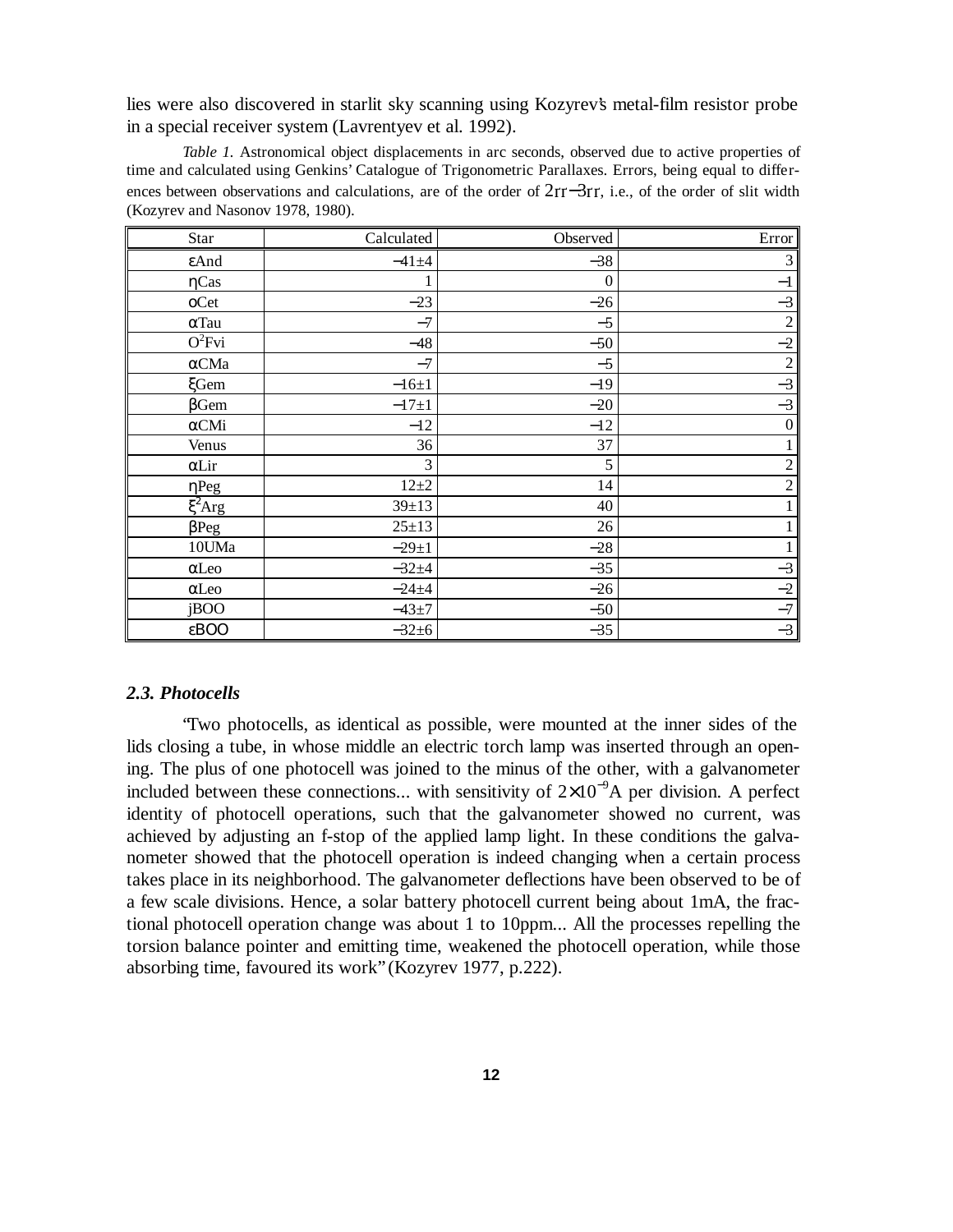## *2.4. Piezoelectric element*

"One more system was investigated in the laboratory, the one relying on varied quartz plate elasticity due to oscillation frequency variation. Oscillation frequencies of two such plates, each placed in a separate evacuated housing, with eigenfrequencies of about 11MHz, were compared. It turned out that processes emitting time cause an oscillation frequency increase of about 1 Hertz, i.e., a fractional change of about 0.1ppm. However, this system turned out to be very unstable and it proved to be too difficult to apply it in practice" (Kozyrev 1977, p.224).

### *2.5. Mercury thermometer*

"Studying the effect of time on resistor electric conductivity, we used acetone evaporation at spacing of 10 to 15cm from the resistor under study as a standard process. However, the evaporation process could also affect the resistor... in the most trivial way, i.e., by lowering its temperature during the evaporation. In order to take into account the cooling effect, we made an attempt to measure directly the temperature variations near the evaporating acetone by Beckmann's mercury thermometer with sensitivity of 0.01°C per scale division. The first experiments, with lacking thermal protection, revealed a temperature decrease of several hundredths of a degree, sufficient to account for all the observed resistor conductivity variations. However, even when the resistor had been thermally protected, the thermometer continued to show the same temperature decrease. This circumstance, surprising at the first sight, showed that the thermometer responded not to temperature variations but to time emission due to acetone evaporation, which... made mercury compress. Further experiments, carried out with due care, confirmed this conclusion. The cardboard tube, enveloping the part of the thermometer with a mercury reservoir, was covered with cotton wool and placed in a glass flask. The process under study was carried out near the flask, while the height of the mercury column in the capillary tube was read on

a temperature scale from another room, through a closed window. The height decreased when sugar was dissolved in water of settled temperature and increased when a previously compressed spring was placed near the thermometer (Fig.5)... The fractional mercury volume and density changes turned out to be of the same order of magnitude as the resistor conductivity variations...

Beckmann's thermometer ought to respond to astronomical phenomena as well,



action of sugar dissolving and in the presence of a compressed spring (Kozyrev 1982). 1. The sugar is set, 2. The sugar is stirred, 3. The sugar is removed, 4. The spring is set, 5. The spring is removed. Temperature scale division: 0.01°C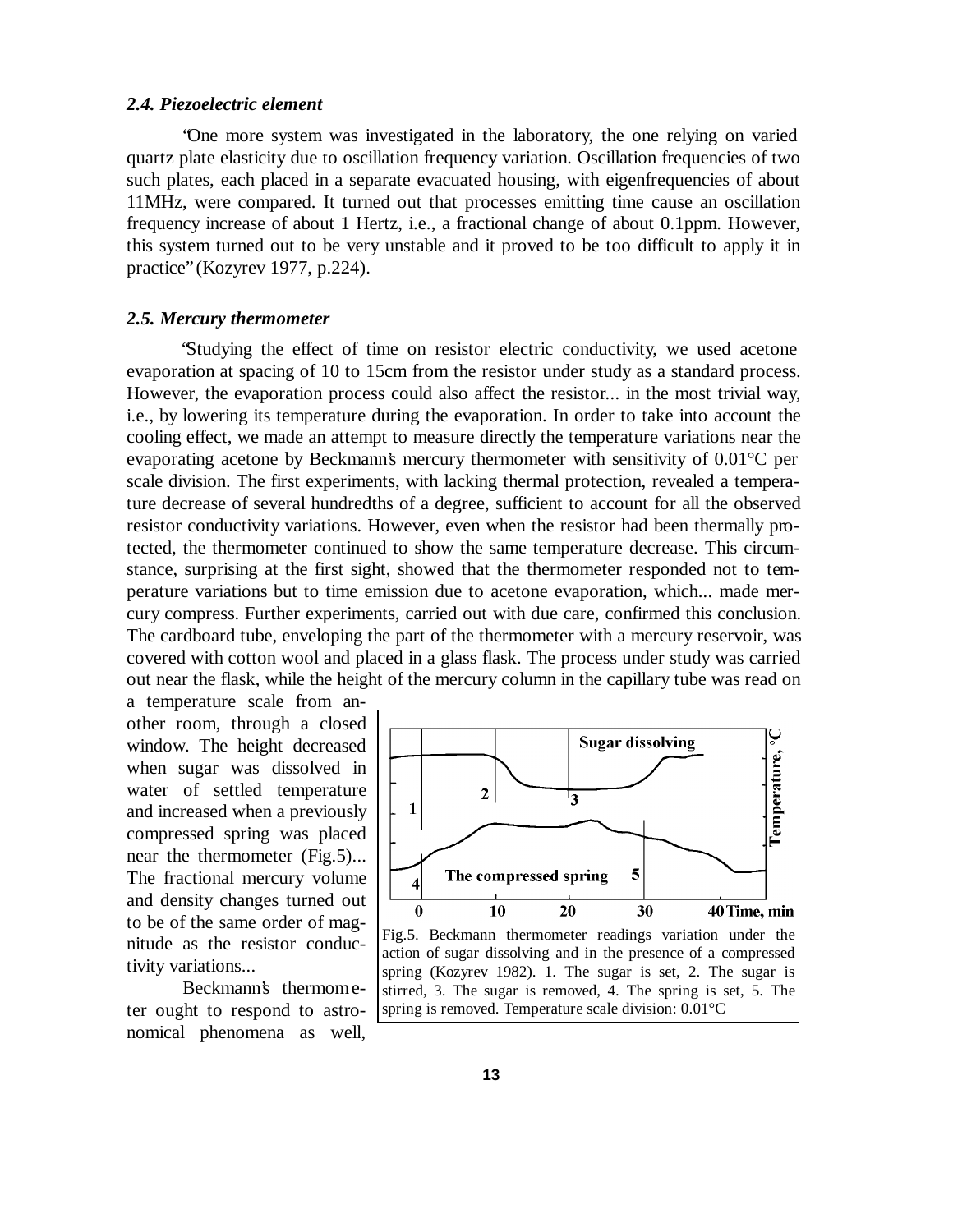although it is quite certainly impossible to use it in a telescope tower. However, one could hope that in a close room with stable temperature it will be possible to detect its response to such intense phenomena close to the Earth as a lunar eclipse. During an eclipse the lunar surface experiences very rapid (for about a hundred of minutes) cooling from 100°C to −120°C and heating to its former temperature. The first process is accompanied by time absorption..., so that it should not manifest itself on the Earth in an appreciable way. On the contrary, the second process is accompanied by time emission, able to be detected by a sufficiently sensitive instrument on the Earth. Such observations have been carried out with Beckmann's thermometer during a partial (but with a big phase,  $\Phi = 0.86$ ) lunar eclipse...

During the eclipse... the thermometer was in sufficiently stable conditions of a semi-basement room. The thermometer readings were taken every 5 to 10 minutes... The corresponding graphs of Fig.6 show that those readings started to change indeed only after the maximum eclipse phase was gone, i.e., when the parts of the lunar surface freed from the Earth's shade, started to be heated" (Kozyrev 1982, pp.63-65).



#### *2.6. Thermocouple*

"...Since a resistor has a big active layer area,... it does not allow one to achieve high measurement accuracy... so there was a necessity to create detectors able to raise the measurement accuracy by an order of magnitude. Moreover, the considerable resistor inertia prevented automated measurement result recording to be provided when using the bridge circuit.

A lengthy search of such detectors finally led us to systems with contact pairs of two metals to be used as probes. Copper is the basic metal in all such couples,... while its partner is a metal which can be used as a superconductor (niobium, lead, tin). The best results in laboratory operation have been shown by the couples of tin and copper...; the corresponding automated record for the star  $\alpha$ Boo was obtained in 1981 (Fig.7)" (Nasonov 1985a, p.17).

"Laboratory measurements were carried out by the following method. A contact pair, with the contact area of 0.02mm<sup>2</sup> and a tin insert 15cm long (its resistance equals 0.55Ohm), was located at a height of 5cm over a laboratory table. It was protected from external influences by a closed envelope of plate packages, with the screen-free facial part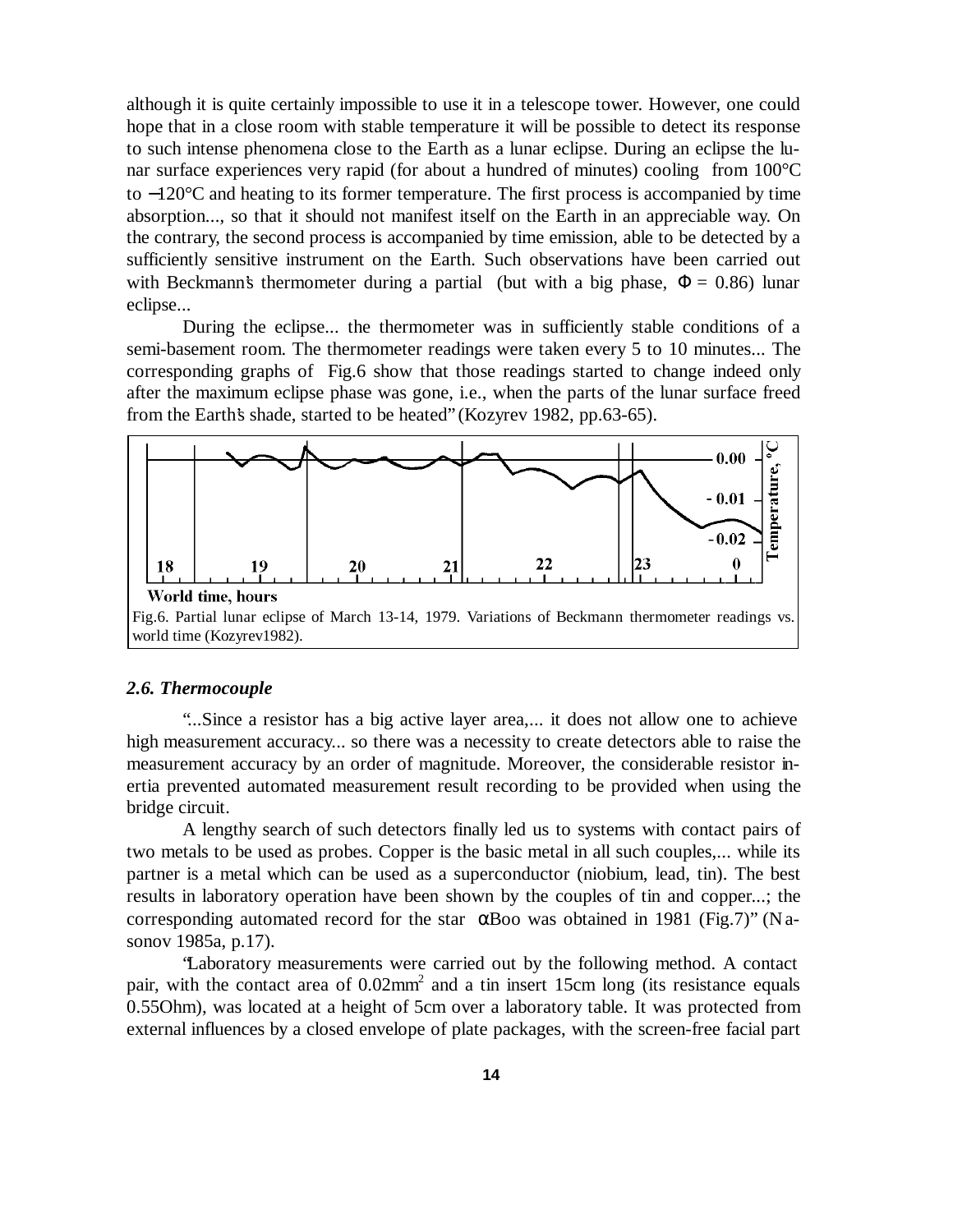of the closed volume covered by two layers of Whatman paper. The process action (acetone evaporation from a piece of cotton wool) was executed from the distance of 10cm. The amount of acetone was no more than 4 or 5 drops. The second contact of the system was shielded by a system of aluminium-coated flat mirrors. The two tin-copper contacts were spaced by 12cm. The natural thermal emf due to room temperature gradient at contact locations was about a few microvolts. Prior to an experiment, the system was kept in operation until the recorder showed a fully stable signal. Then the source of action was established and the changes happening in the system as a result of acetone evaporation, were recorded (Fig.8).



...The time needed for a full manifestation of causal interactions in our systems is within 5 to 20 minutes. As shown by the graphs, the optimum time for an effect to show itself is about 10 minutes. The process having stopped its action on the detector, the measurement system returns to its starting position. The whole experimental cycle, i.e., one measurement, lasts 30 to 40 minutes" (Nasonov 1985b, pp.16-18).

# *2.7. Substance*

Under the action of liquid nitrogen evaporation "water viscosity was measured by a viscometer of VPZh-2 type. In the first run of experiments the temperature dependence of kinematic viscosity of deionized water was obtained, because one could suspect a purely thermal influence of liquid nitrogen evaporation on the object under study. As one

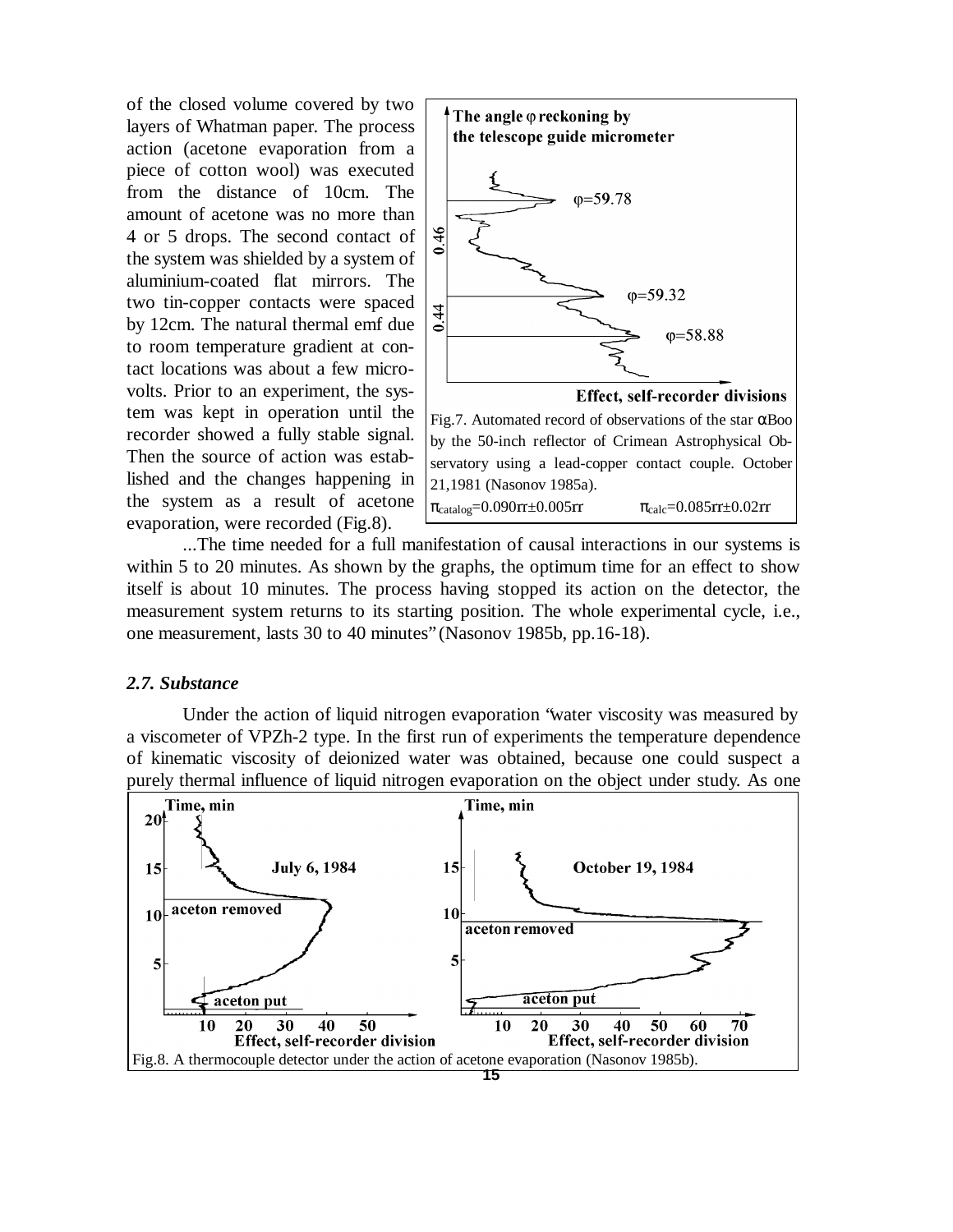could expect, water viscosity increased with decreased temperature. In the second run we investigated a direct action of liquid nitrogen evaporation on deionized water viscosity... Kinematic viscosity was measured directly during the action. The measurements showed that in 10 to 15 minutes after the action, water viscosity abruptly decreased by a value of about 3%. The fact that the viscosity just decreased, shows that the action had nothing to do with a thermal influence of the source of action, since water viscosity increases due to temperature decrease. Further on the viscosity value remained steady at the



nitrogen evaporation process vs. action time: 1. "Ra keta" watch 2. second class (type C−II−1b) two-hand stopwatch (Danchakov 1984).

same level... The decreased viscosity value took on by water restored to its usual value in approximately a day" (Danchakov 1984, pp.111-112).

"We use such irreversible process sources as liquid nitrogen evaporation at room temperature, dissolution of mixed (commercially available) sugar and sorbite in water, boiled water cooling and other processes of physical and chemical nature and also metabolic processes of a human body in a stable condition of its functional characteristics... We have fixed the fact that distilled water density responses to the above irreversible processes...

We studied the responses of substance mass to external irreversible processes, using the objects of duraluminium, copper, brass, quartz, glass, quartz flasks filled with air ... and many others... The fractional mass variation effect ∆m/m was found to be 1 to 10ppm, i.e., more than an order of magnitude weaker than the fractional distilled water density variation" (Lavrentyev et al. 1991, pp.635, 637).

## *2.8. A chemical reaction*

"We chose as an object to be studied the interaction reaction of potassium perma nganate  $KMnO<sub>4</sub>$  and the organic impurities in rectified spirit, the one well-known to specialists. The process can be followed visually by color variation and precipitation intensity.  $A$  4 per cent KMnO<sub>4</sub> solution was prepared. Five milliliters of that solution were added to 100ml of rectified spirit (96%). The starting mixture having been prepared, an experimental group of test tubes was subject to a direct action of the liquid nitrogen evaporation process... for forty minutes. In all other respects the experimental group and the reference one were kept in equal conditions. The reaction process was observed for 24 hours. The reaction began immediately in the reference test tubes. Mixture lightening, flake formation and precipitation took place monotonically to the end of the experiment. As compared with the reference ones, in the experimental tubes the reaction proceeded slower within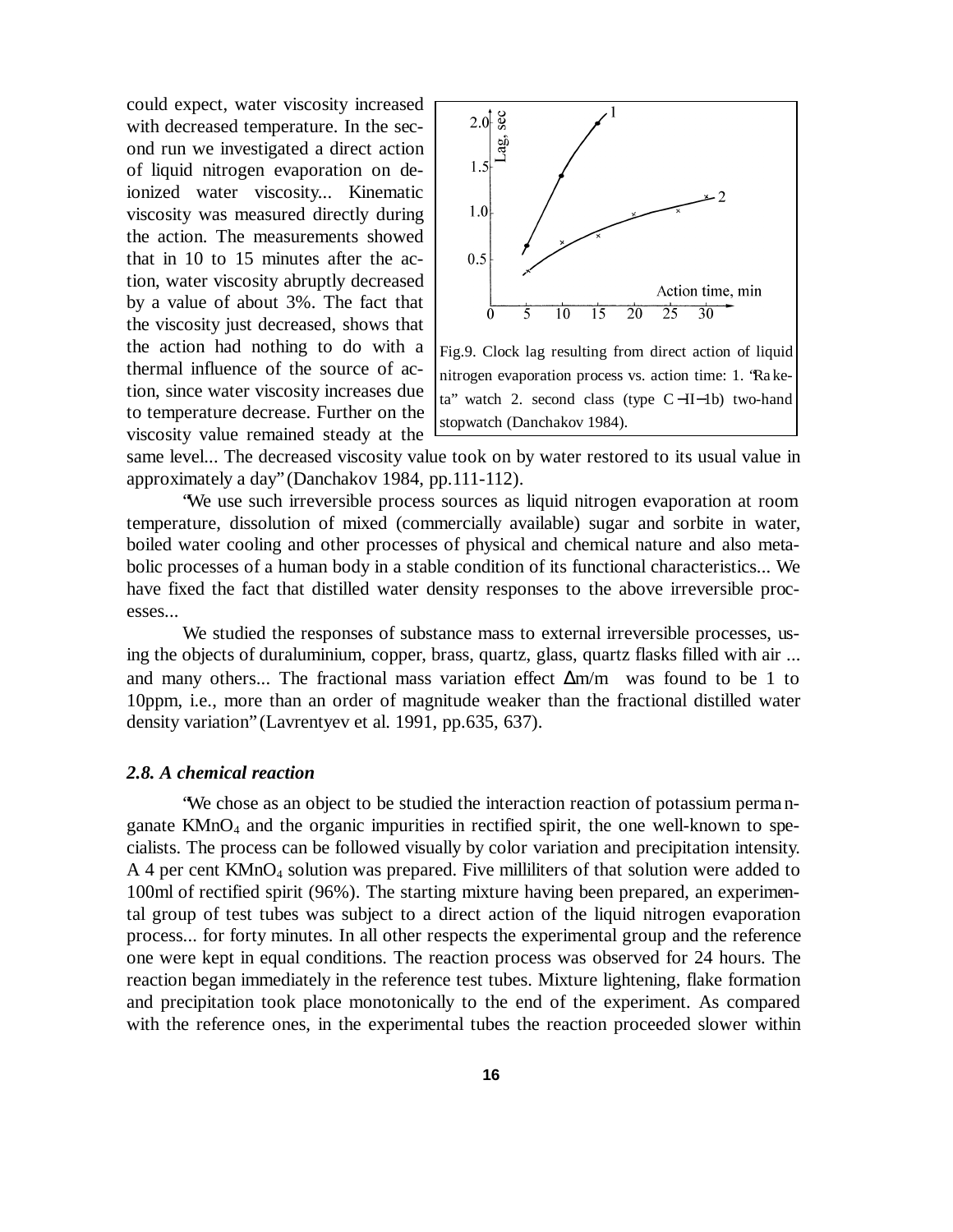the first 45 minutes. Later the picture changed to remain steady until the experiment was over, namely: the lightening and precipitation rates were higher in the experimental tubes than in the reference ones, so that when precipitation in the experimental tubes was over, it could still be observed in the reference ones" (Danchakov 1984, pp.117-118).

## *2.9. Elastic bodies*

"We are dealing with torsion balances which are present in instruments measuring time... They are formed by a combination of a tiny flywheel and a spiral spring... Such a balance is a mechanical resonant system whose elasticity is determined by the spring and the moment of inertia by the flywheel... It seemed reasonable to use a clock mechanism in order to test the impact of the liquid nitrogen evaporation process on the balance spring... The parameter reflecting the existence of action, would be spring elasticity. Since elasticity determines the oscillation period, the result could be obtained in a numerical form from a comparison between a clock under experiment and a reference one. We used in our experiment a Raketa wrist watch and a class II two-handed, type C−II−1b stopwatch. There were 2 watches of each type, one for experiment, the other for reference. Prior to each experiment, the readings of the experimental and reference watches were compared for 45 minutes. No essential deflections were observed: the readings coincided. Figure 9 shows the average results of repeated experiments. We see that the experimental watches are markedly slow as compared with the reference ones during the action. After a 15 minutes' action the experimental "Raketa" watch was 2 seconds behind the similar reference watch. The experimental stopwatch under the same conditions was only 0.7 second slow. The lag of experimental watches indicates their balance period increase, which in turn means their spiral spring stiffness reduction. One could notice that a lowered temperature would create a contrary picture... It is of interest to note that in 48 hours after the action all the experimental watches restored their rates" (Danchakov 1984, pp.119-120).

# *2.10. Inelastic bodies*

"... An inelastic collision should cause... weight decrease... Even the first experiments showed that body collisions resulting in irreversible deformations were indeed accompanied by their weight reduction. Bodies with masses up to 200 grams were weighed using an analytic balance with sensitivity of 1.4mg per division... A first class technical balance, with sensitivity of 10mg per division, was used for weighing heavier bodies (up to 1kg) and for control. These experiments showed that the weight defect does not disappear immediately after a collision but decreases gradually, with relaxation times of about 15−20 minutes... In further experiments a stiff elastic body (a ball bearing) was weighed after a collision with an inelastic (lead) plate and, conversely, lead was weighed after a collision with a stiff basement (stone floor). Later some experiments were carried out, consisting in weighing a deformable box after many abrupt shakes of stiff bodies confined in it and, conversely, lead shot was weighed after shaking it in a stiff box. Both the weight of a box with all its content was determined and separately that of a box and that of its content. The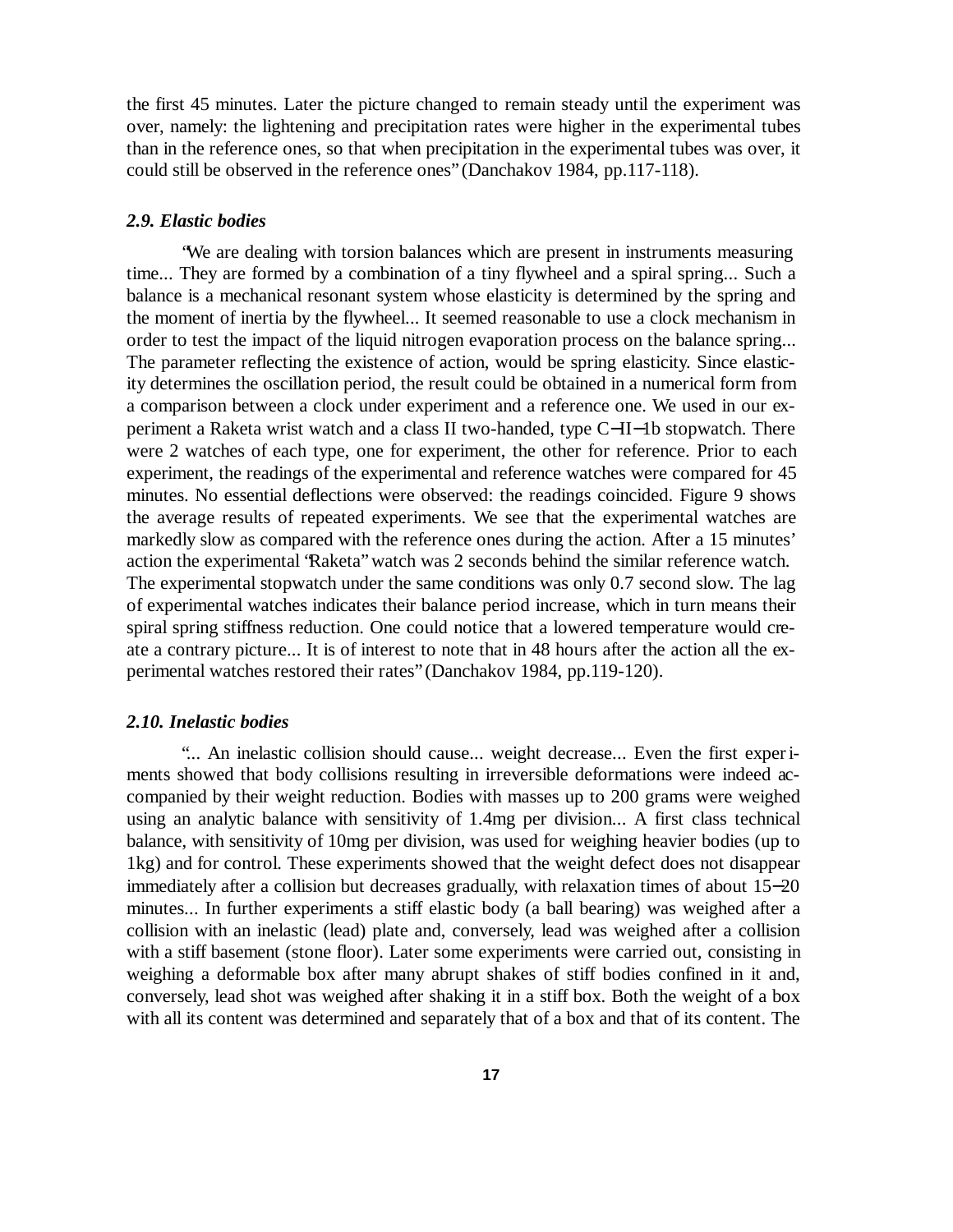experiments showed that only the body which experiences the irreversible deformation process, loses its weight. Figure 10 shows, as a typical example, a graph of weight lessening of a 108g tin box after multiple shake of steel balls confined in it. The weight lessening... is plotted in milligrams along the ordinate axis, while the abscissa plots weighting time elapsed from the instant of force exertion on the box. Weight restoration, though somewhat incomplete, occurred here and in other experiments in about twenty minutes. The remaining small deflection from the initial weight disappears only after some ten



hours. The complete balance readings restoration confirms the purity of the experiment and also indicates the reality of the observed weight loss...

Unlike that, reversible deformations do not cause body weight variation. Thus, compressed rubber or compressed steel springs exhibit their usual weight... It turned out that heating of bodies leads to a very significant loss of their weight" (Kozyrev 1984, pp.94-95).

I would like to note that an interpretation of inelasticity in the weight loss effect is somewhat ambiguous. The same effect is achieved when a body is subject to certain actions with no inelastic deformation: "A weight, suspended elastically, was removed from a balance and shaken up to 30 times vertically by hand. Then it was suspended by the balance again, the balance was let damp and its readings were recorded consecutively. It was discovered that after shaking the load on a rubber... an additional force... emerges. This experiment was carried out with different loading materials. Each of the materials showed its own value of the effect, certainly under the same experimental conditions" (Nasonov 1985a, p.15). See also a quotation from N.A.Kozyrev's work (Kozyrev 1971) in Section 3.4 of this chapter.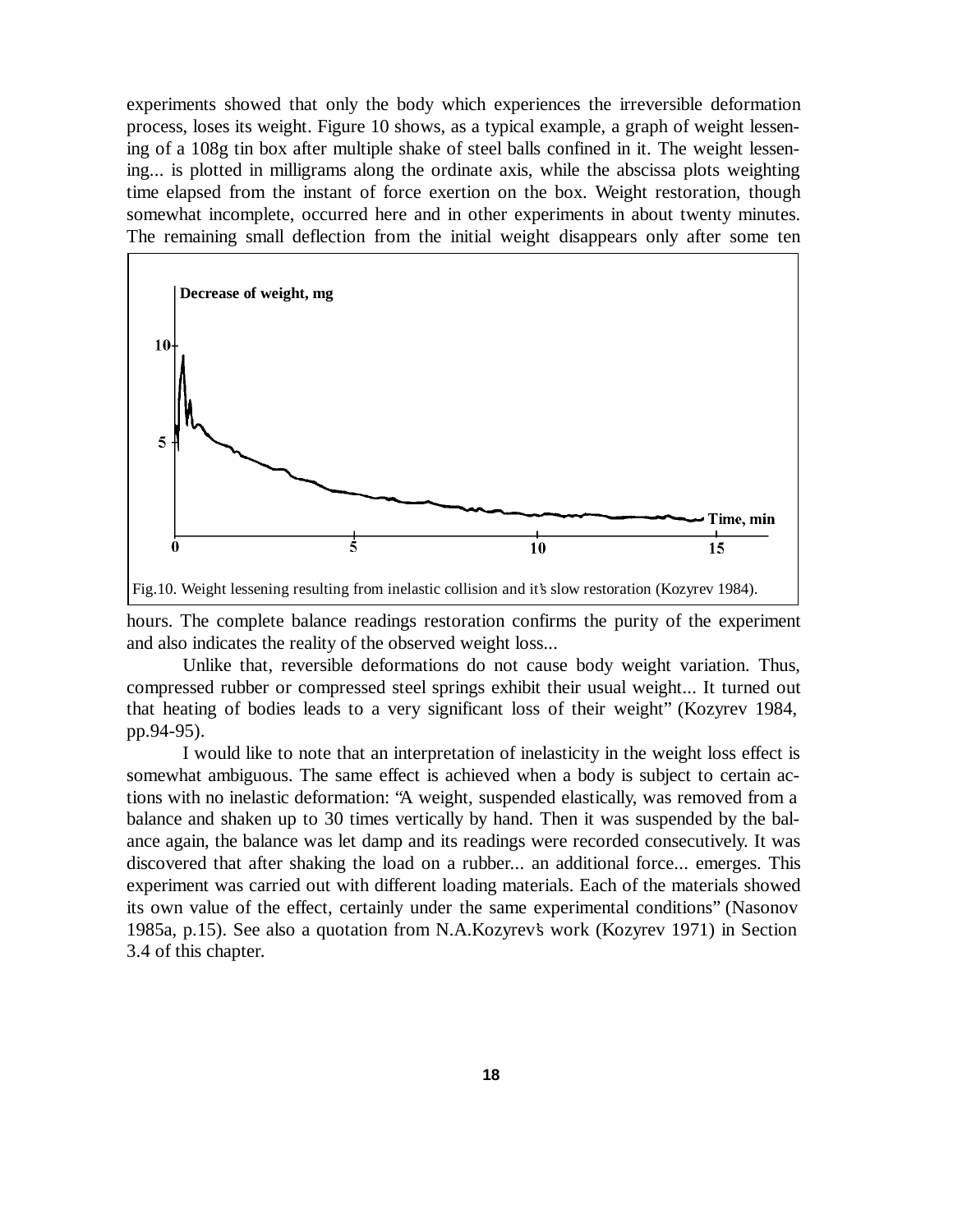## *2.11. Rotating bodies*

Rotating bodies have been the first experimental objects for which N.A.Kozyrev and his colleagues discovered effects unable to be explained by the schemes of traditional physics. In order to exhibit effects of that kind, a rotating body should take part in some additional motion. In N.A.Kozyrev's experiments those have been vibrations, falling in the Earth's gravitational field, electric charge motion due to a current passing through the body, or an additional motion of atoms due to heating.

Gyroscopes. "Imagine a gyro in an envelope with a vertical axis being weighed on a beam balance... Vibrations are extremely advantageous in the experiments since their action is time-averaged to zero, so that from the classical viewpoint they cannot introduce forces which would act in a constant direction" (Kozyrev 1963, pp.104-105). "...Vibrations create a new zero point, with respect to which there happens weight lessening due to counter-clockwise rotation and quite an equal weight increase due to clockwise rotation ( $\Delta Q = \pm 4$ mg)" for a gyro of 4.6cm diameter, Q = 90g weight and u = 25m/s rotation velocity (Kozyrev 1971, p.120). The fractional weight variations turns out to be proportional to linear rotation velocity of the body:

$$
\Delta Q/Q = u/c_2,
$$

where  $c_2$  is Kozyrev's velocity-dimensional constant. N.A.Kozyrev treated  $c_2$  as the "cause to effect conversion rate", a universal constant, independent of body properties (Kozyrev 1963, p.98). Just the existence of such a universal constant makes it possible to connect theoretically the observed rotational effects with the existence of a certain substantial flow to be identified with the Kozyrev flow. By the formula of Section 1.3 of the author's chapter in the first volume of the present book, the equation of metabolic motion

can be written in the form 
$$
\frac{\Delta p}{\Delta t} = F - \frac{Fu}{c_2}
$$
, where the quantity  $\frac{u}{c_2} = \frac{\Delta m}{m} \left( \frac{n}{\Delta n} + 1 \right)$  is ex-

pressed in terms of the numbers of elements (n) and pre-elements (m) being replaced in an object in its metabolic motion. Thus just the pre-element replacements lead to the additional non-Newtonian force emerging; those non-Newtonian forces are proportional to the Newtonian ones and to mechanical motion velocity of the system.

Gyro vibrations took place both "due to rotor beating in bearings with a certain backlash" and in a system where the balance beam support was attached to a metal plate, whose end was lying on a ball bearing set eccentrically on an electric motor axis. This made it possible to obtain harmonic oscillations of any frequency and magnitude (Kozyrev 1971, pp.120,122).

"Imagine a gyro with a horizontal axis suspended like a pendulum by a thin fil ament. When the rotor vibrated in the bearings,... the pendulum was observed to deflect to the side (along the gyro axis) from which the rotation was seen counter-clockwise... In the pendulum experiment... it was easy to bring the source of vibrations to the suspension point... An aircraft automation gyro was used in the experiment, having the following characteristics: rotor diameter  $D = 42$ mm; rotor weight  $Q = 250$ g; envelope weight  $a = 150g$ . It was suspended with a horizontal axis position by a wire, 0.15mm in diameter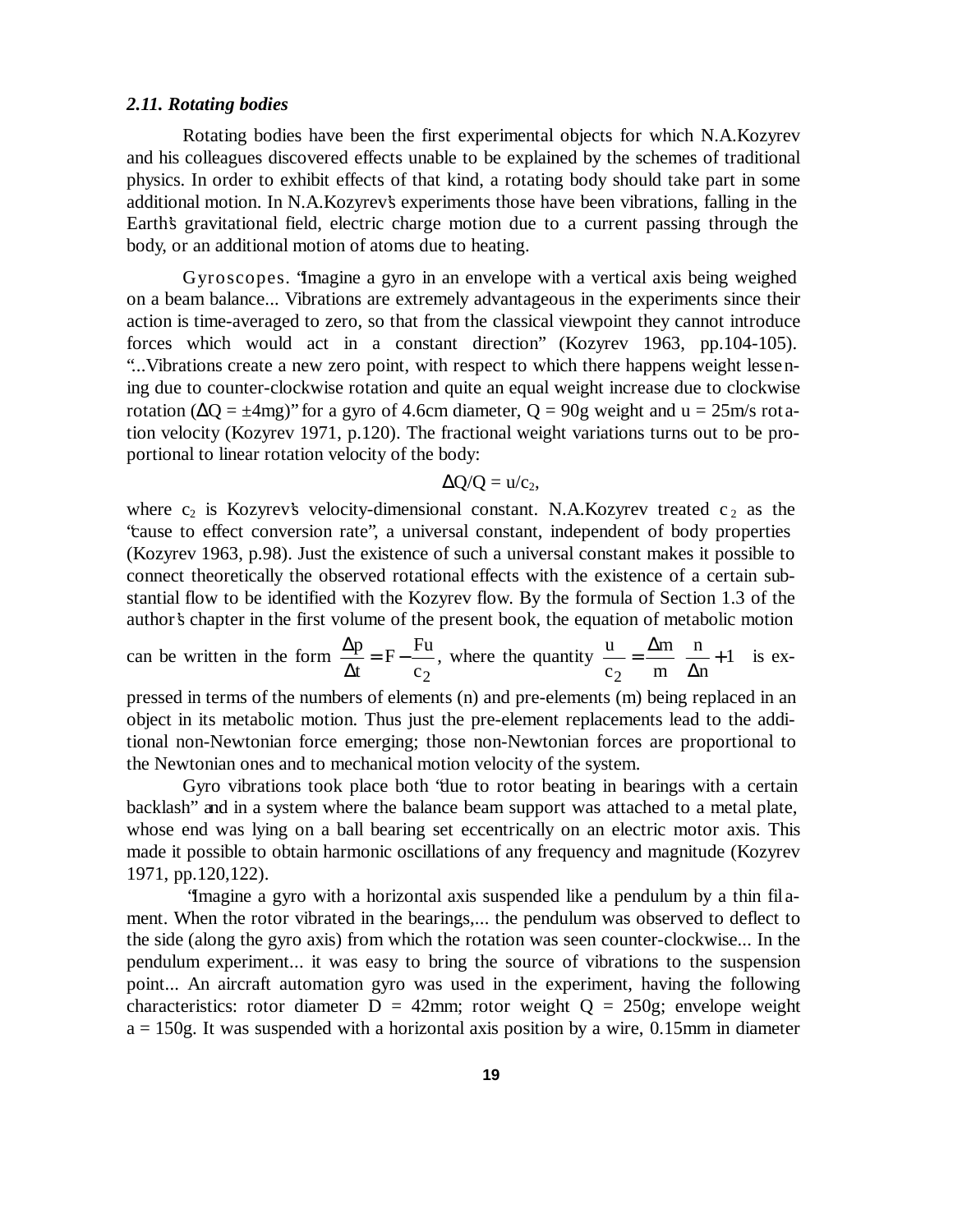*Table 2*. Gyroscopic pendulum deflection from the plumb line (Kozyrev 1958)

| Linear rotation velocity, $m/s$ | Linear displacement, mm |  |
|---------------------------------|-------------------------|--|
| 26                              | 0.08                    |  |
|                                 | 0.12                    |  |
|                                 | 0.16                    |  |

and 330cm long, to a plate of a steadily mounted vibrator (an electromagnetic relay). Changing its feeding current frequency, one could create any vertical vibrations of the suspension. When the source of vibrations is situated at the suspension point, the pendulum is shifted along the gyro axis to

the side from which the rotation is seen to occur clockwise" (Kozyrev 1963, pp.105-106). "Table 2 lists the numerous gyro linear displacement measurements with respect to the plumb line... The table shows that the effect is indeed proportional to the velocity of rotation. The ratio of  $\Delta Q$  to the gyro full weight, being taken for the velocity u = 40m/s, is 3.6⋅10<sup>-5</sup>. To obtain the ratio  $\Delta Q/Q$  it is necessary to correct the above value by taking into account the envelope weight, i.e., one should divide it by  $(Q + a)/Q$ . Special experiments with purposely increased envelope weight showed that such a correction is indeed necessary. The result is that...  $c_2 = 700 \text{km/s}$ " (Kozyrev 1958, pp.78-79).

A whole series of recent works is dedicated to attempts to detect rotating gyro weight variations. It should be noted that apparently none of the authors mentioned below was aware of Kozyrev's work as well as those of his followers. Japanese experimentalists (Hayasaka and Takeuchi 1989) studied weight variations of 150 gram gyroscopes rotating by inertia, with no systematic error. The measurements showed that the weight variations are quite asymmetric with respect to rotations around a vertical axis: right rotation (the rotation vector points down) causes weigh decrease of a few milligrams, proportional to rotation frequency within 3000 to 13000 RPM. However, a left rotation causes no weight variation. The following possible causes of systematic errors are investigated in the paper: gyro dynamic characteristic differences for the two rotation directions; differences in its electromagnetic interaction; different friction in bearings, depending on rotation direction; environmental variations during the repeated experiments; differences in inertial forces; differences in the interaction of the Earth's and gyro rot ations.

American (Faller et al. 1990, Nitschke and Wilmarth 1990), French (Quinn and Picard 1990) and other Japanese (Imanishi et al. 1990) researchers did not confirm the results of Hayasaka and Takeuchi (see some arguments in Section 1 of this chapter).

Bodies rotating with the earth. "The Earth's rotation allows very simple and easily realizable experiments to be organized" (Kozyrev 1977, p.213). One of Kozyrev's early papers (Kozyrev 1958) describes in detail the experiments on anomalous southern deflection of bodies falling in the Earth's gravitational field, from Hooke's experiments of 1680 to that of Kozyrev, arranged at Pulkovo.

The northern deflection effect "is observed by vibration of any nonrotating body suspended to a filament. The conditions necessary for obtaining the pendulum displacement effect due to the Earth's rotation, are quite similar to the above conditions of gyro displacement... These experiments were carried out at Pulkovo with pendulums of different lengths, from 1.5 to 11 meters. The fractional displacement turned out to be independ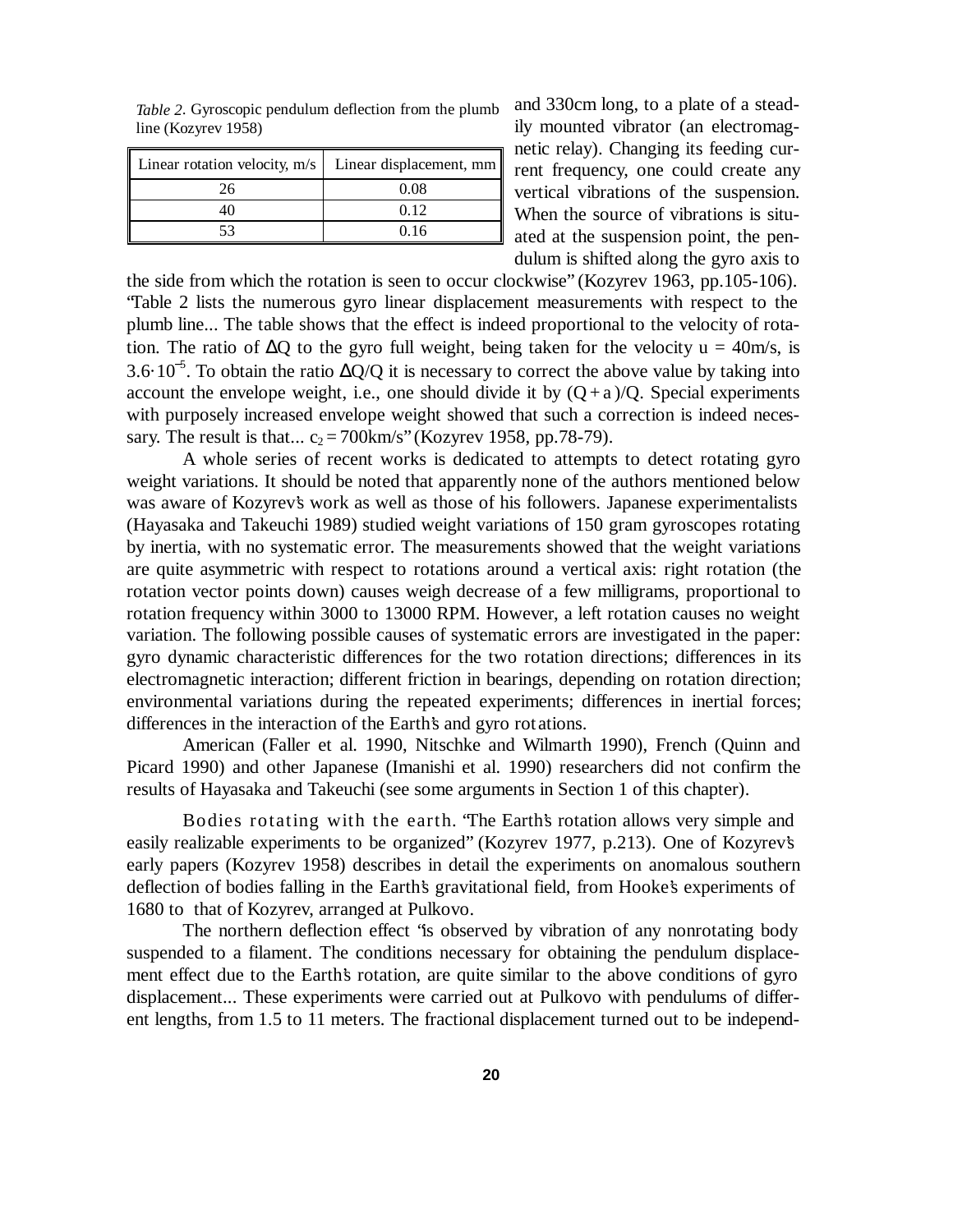ent of pendulum length... Thus the displacement is caused by a certain force, independent of pendulum construction. This force significantly varies with geographic latitude... No doubt, the forces measured by pendulum displacements are horizontal projections of asymmetric forces active at the surface of the Earth. As for vertical projections of the same asymmetric forces, one can try to obtain them by vibrating the system with a vertical degree of freedom" (Kozyrev 1963, p.107). "The simplest system of this kind is a beam balance. Assume that a weight is suspended at one end of the beam by a rigid suspension able to transfer beam vibrations to the weight. The other, balancing weight was suspended to rubber shock-absorbers which damp all the oscillations. Then, as the balance vibrates, it is possible to observe oscillating weight reduction...

The experiments showed that a weight reduction of a rigidly suspended body, as well as a displacement in experiments with a pendulum, happens stepwise, beginning with a certain vibration amplitude... Numerous repeated weighing allowed the weight reduction to be measured to several tenths of a milligram. Figure 11 depicts the results of these experiments carried out at Pulkovo and in the Botanical gardens in the city of Kirovsk... The weight reduction turned out to be proportional to the weight itself. The angular coefficient



of these graphs yields... the vertical component of the vector. By these values combined with those of the horizontal components... it is possible to determine the vector's slope against the horizon..." For Pulkovo the true latitude is  $59^{\circ}46r$  and the calculated one is 59°32; the same values for Kirovsk are, respectively, 67°39r and 67°58, showing convincingly that there is a real coupling of these forces to the Earth's rotation (Kozyrev 1958, pp.65-68).

"Initially in the exper iments involving vibration the latter was excited using an electromag-

netic relay attached to the balance beam support. This resulted in complicated oscillations with noise containing no simple harmonics. The sought effect was achieved only at certain choices of frequency and magnitude. The experiment was essentially improved by introducing harmonic oscillations with the aid of a ball bearing set eccentrically on an electric motor shaft. It became very easy to achieve the effect under such oscillations" (Kozyrev 1963, p.108). Kinematics of the beam balance experiment could also be changed: "In our experiments one of the weights was suspended rigidly by a wire, the other by an elastic rubber or a spring. As the support vibrated, the beam end with the rigidly suspended weight remained practically at rest. Therefore its other end, that with an elastic suspension, oscillated with a double amplitude as compared with the middle. It turned out that, begin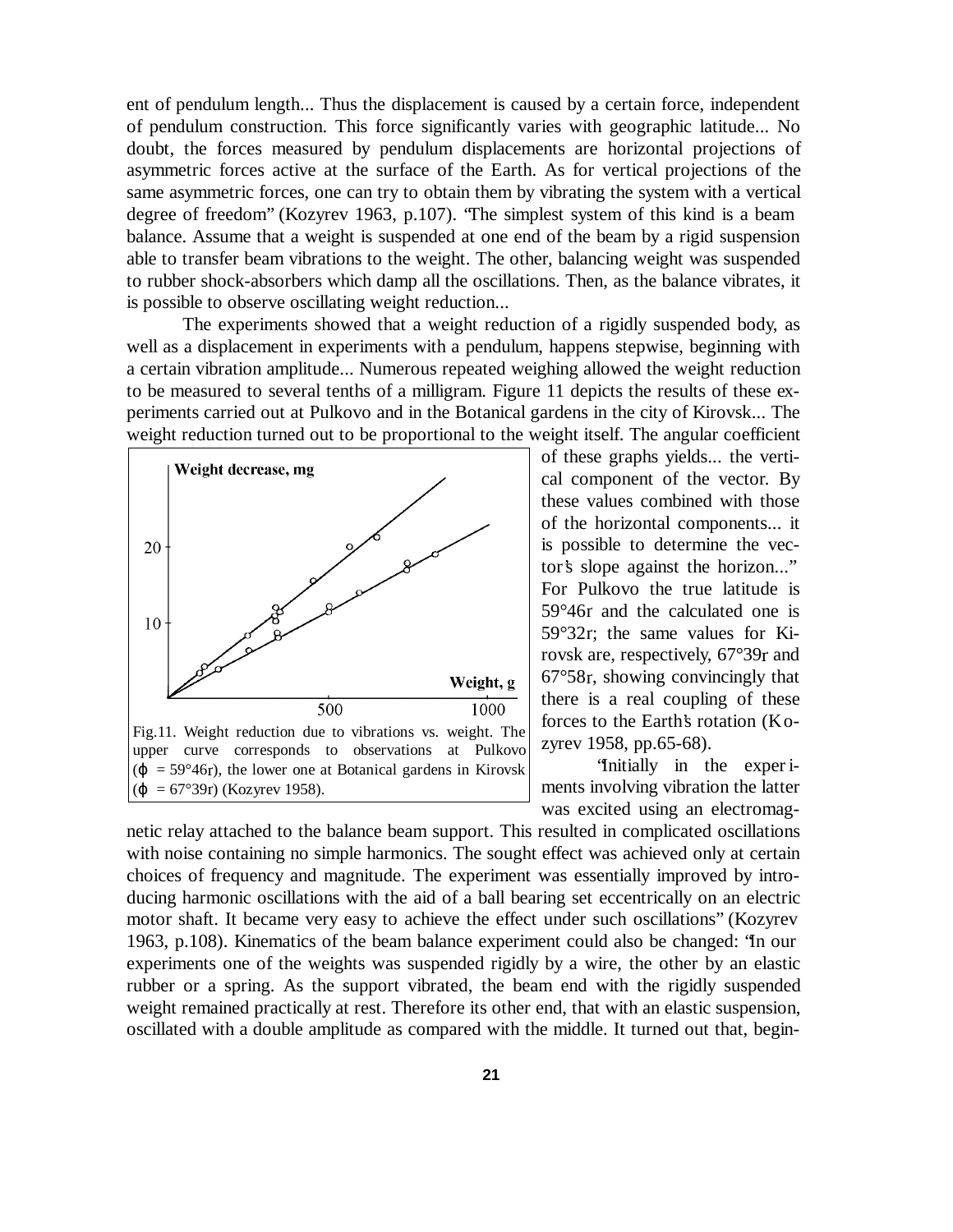ning with a certain vibration acceleration, the balance deflects abruptly to a certain value, indicating a larger weight of the load suspended elastically" (Kozyrev 1963, p.107). "The predicted sign alteration, happening when the weight itself became source of oscillations, was verified. For that purpose the beam support was placed on a rubber spacer and a rubber-suspended weight was replaced by a rigidly suspended electric motor with an eccentric which caused the increase and decrease weight. The whole beam kinematics remained the same. However, the system suspended from the oscillating beam end, became lighter, contrary to the previous experiment. This result entirely rules out any classical explanations of the observed effects..." (Kozyrev 1971, p.126).

Other processes connected with Kozyrev's flow emission, also exert influence on the weight-changing effect for the bodies rotating with the Earth. "Observations of a beam balance subject to vibrations have been carried out at Pulkovo during five solar eclipses... All the observed eclipses caused a decrease of the forces due to the course of time. Figure 12 exemplifies such observations..." (Kozyrev 1977, p.215).



The engineering details of N.A.Kozyrev's experiments are described in his special paper (Kozyrev 1978), along with a proof of the fact that a possibility of weight variations observed in the experiments with a balance is entirely ruled out by classical mechanics.

"The vibration e xperiments have a shortcoming related to the fact that vibrations always violate the correctness of measurement

system operation to a certain extent... Therefore it is highly desirable to find some other method... One could, e.g., pass a steady electric current through a long metal wire by which the body of the pendulum is suspended. The current could be entered through the suspension point and passed along a very thin wire near the body of the pendulum failing to hinder its oscillations. The Lorenz forces due to current interaction with the Earth's magnetic field act in the plane of the first vertical and cannot cause a meridional displacement of interest for us. These experiments have been successful. Thus, a pendulum 2.8m long, with a voltage minus applied to the suspension point, exhibited a stepwise southern deflection of 0.024mm, beginning with the voltage of 15V and the current of 0.03A. This deflection was preserved by voltage increase up to 30V... The voltage plus being applied to the suspension point, a similar northern deflection occurred" (Kozyrev 1971, p.127). It turned out that the necessary motion of the pendulum atoms, supplementary to their rotation with the Earth, "could be detected still simpler by heating or cooling the suspension point. For this purpose the pendulum should be suspended by a well heat-conducting metal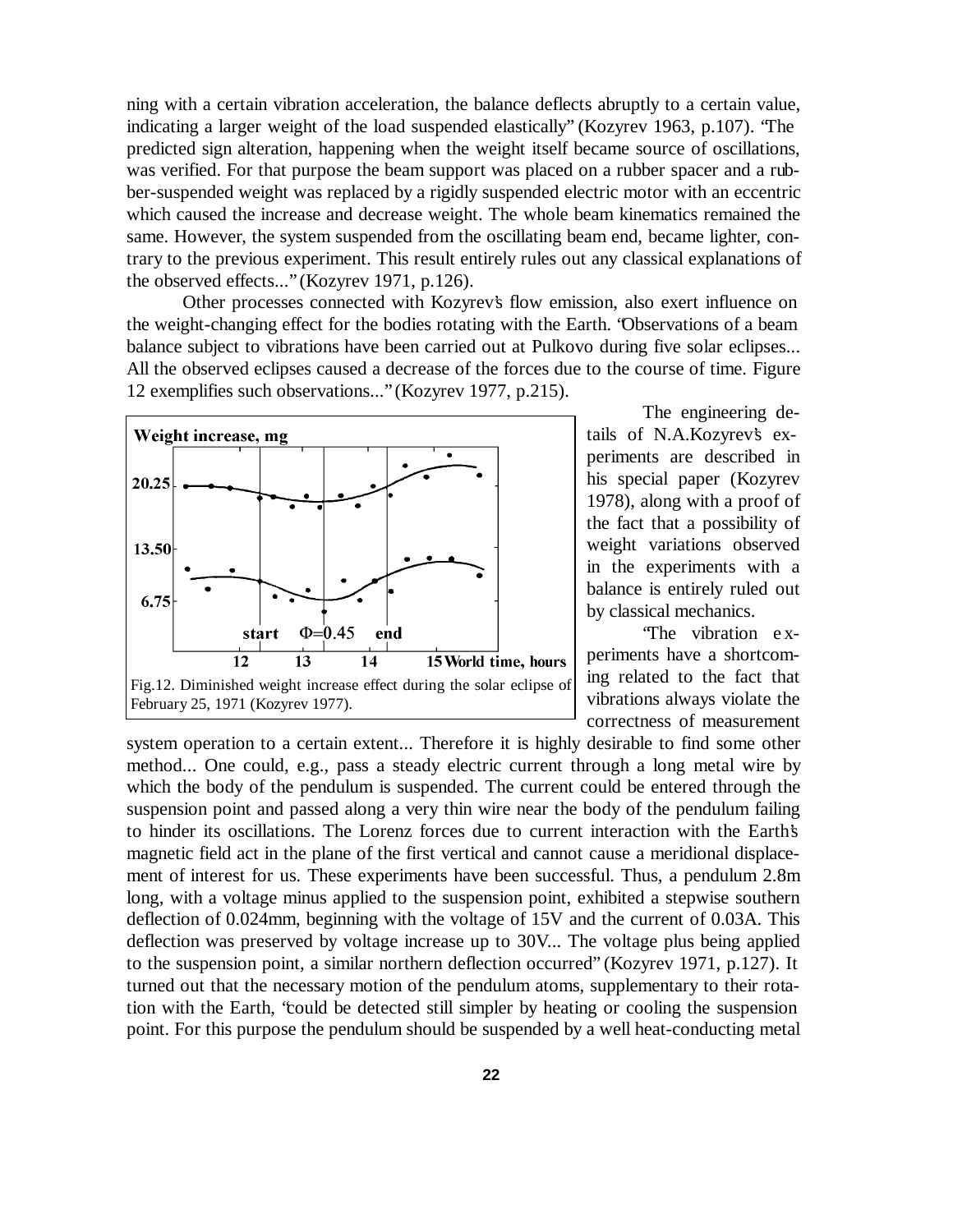wire. The suspension point was heated by an electric spiral. The spiral being heated to shine, the pendulum deflected (to the South)... Cooling the suspension point by dry ice caused a northerly deflection. A southern deflection could also be obtained by cooling the body of the pendulum, e.g., by placing it in a vessel with dry ice on the bottom" (Kozyrev 1971, p.127).

Planets as gyroscopes. 'Rotating celestial bodies involve an interaction between the rapidly rotating equatorial masses and slowly rotating masses near the axis. Most of the planets of the Solar system rotate counter-clockwise as viewed from the North pole... thus the equatorial masses must be subject to forces directed to the North. The masses situated near the rotation axis, must be subject to the same forces directed to the South. Evidently both hemispheres of the Earth contain a parallel where the causal forces are zero. The Northern hemisphere should be more compressed due to the additional forces as compared with the more convex Southern hemisphere. The planet figure will be thus asymmetric with respect to the equatorial plane... a meridional section of the planet forming a cardioid impressed from the North and sharpened to the South. The existence of the Antarctic continent and the Northern polar basin, combined with the preferred continent location in the Northern hemisphere indicate such a cardioidal shape of the Earth. This circumstance could be hardly accidental, since an action of weak forces violating the symmetry could create a preferred direction for the processes happening inside the Earth" (Kozyrev 1958, pp.49-50, 54).

"The asymmetry coefficient  $\eta$  is defined in the following way:

$$
\eta = \frac{b_S - b_N}{2a}
$$

,

where a is the major semiaxis, while  $b<sub>S</sub>$  and  $b<sub>N</sub>$  are the distances between the poles and the equatorial plane. A thorough investigation of Jove's figure carried out by many photographs by the author and D.O.Mokhnach, showed that Jove's southern hemisphere is more stretched, and the asymmetry coefficient was obtained to be  $(3 \pm 0.6) \cdot 10^{-3}$ . A similar result with lower accuracy has been obtained for Saturn:  $η = (7±3)·10<sup>-3</sup>$ . Nowadays there are certain data indicating that the Earth's Southern hemisphere is also more stretched than the Northern one. For an asymmetric homogeneous body the force of gravity should be greater at the obtuse end, i.e., at the Northern one... The existence of just this difference... has been known for long:  $\Delta g/g = 3.10^{-5}$ . The observed satellite motions... have shown that the perigee distance in the Northern hemisphere is much less than that in the Southern one. This directly implies that the force of gravity is greater in the North hemisphere of the Earth as compared to the Southern one, in line with the measurements carried out on the Earth's surface. Judging by the literary data, the satellite motion details also confirm the cardioidal form of the Earth.

To avoid a misunderstanding it is necessary to note that the land-surveyors and satellite motion investigators arrive at a contrary conclusion based on the existing data, i.e., that the Northern hemisphere is more stretched. The essence of this divergence is that only the forces of gravity and the centrifugal forces are commonly taken into account.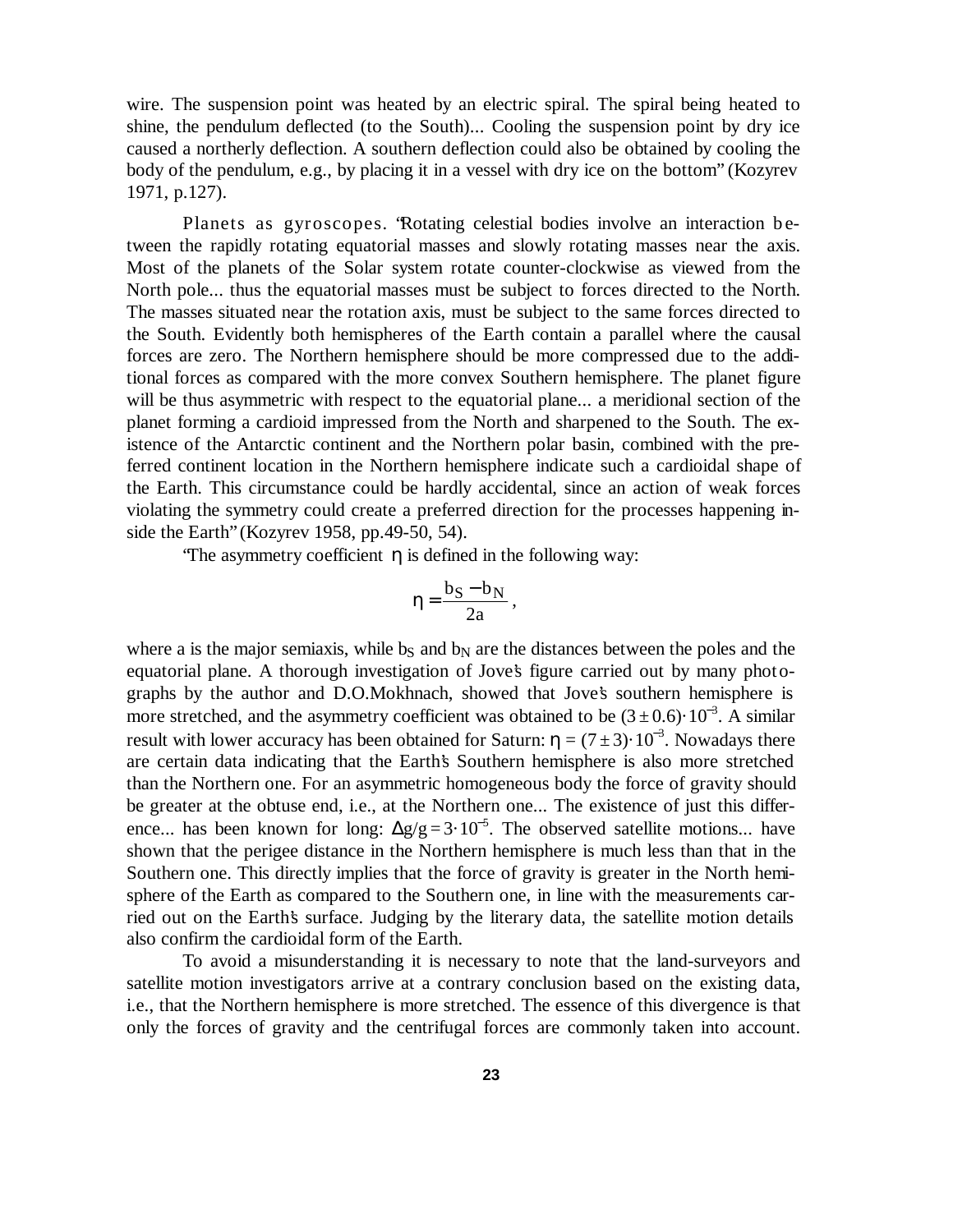

Such a consideration excludes the possibility of an asymmetry of a homogeneous body, so that the  $\Delta g$ found could be explained only by a dense matter excess in the Northern hemisphere. In such a case the equalvalued level surface should move further and one would obtain hemisphere stretching for greater gravity. However, the asymmetry sign obtained directly for Jove and Saturn, oppose that interpretation" (Kozyrev 1963, pp.103-104).

"The polar regions are of particular interest for studying the asymmetric force distribution on the Earth's surface, since these are the regions of the parallel where these forces vanish and where they vary with latitude especially rapidly. The corresponding measurements have been carried out by N.A.Kozyrev and V.G.Labeish... They measured the vertical component of the asymmetric forces by weight increasing at an elastic suspension by balance vibrations. These measurements were carried out in Amderma, Tiksi, the Isle of Kotelny, Cape Cheliuskin, the Isle of Dixon and at some points on drifting ice with maximum latitude of 84°15r. The values of the asymmetric force vector magnitude was obtained by multiplying by cosec ϕ. In Fig.13 these forces' latitude dependence is plotted, expressed in fractions of the gravity force. The former determinations in the Crimea, Pulkovo and Kirovsk are also presented here... The curve shows that the zero asymmetric force parallel is somewhere near 73°..." (Kozyrev 1963, pp.109-110). "It is remarkable that the critical parallel obtained corresponds in the Northern hemisphere to the boundary of the continents and the beginning of the Arctic ocean depression while in the Southern hemisphere it corresponds to the parallel where the Antarctic continent rises" (Kozyrev 1958, p.68).

"One should expect the existence of a specific circulation in the planet's atmo sphere, a northerly tropospheric air mass transport and a southern counter-current in the upper layers. Such a circulation would lead to different climates of the hemispheres, so that the Northern hemisphere would become warmer than the Southern one. Such a climate difference actually exists. The annual temperature of the Southern hemisphere is  $3^{\circ}C$ less than that of the Northern hemisphere. Therefore the thermal equator is displaced by 10° to the North from the geographic one. Such a great climate difference could hardly be explained by only the Earth's orbit eccentricity...

Along with the forces moving the air masses to the North, the opposite forces should exist, applied to the Earth's surface. These forces are able to move the ocean surface to the South. The surface layer current complexity and variability make it a hard task to notice the preferred southern current direction. However, one can notice the inevitable northerly motion of deep-see counter-current by southern polar water penetrating to the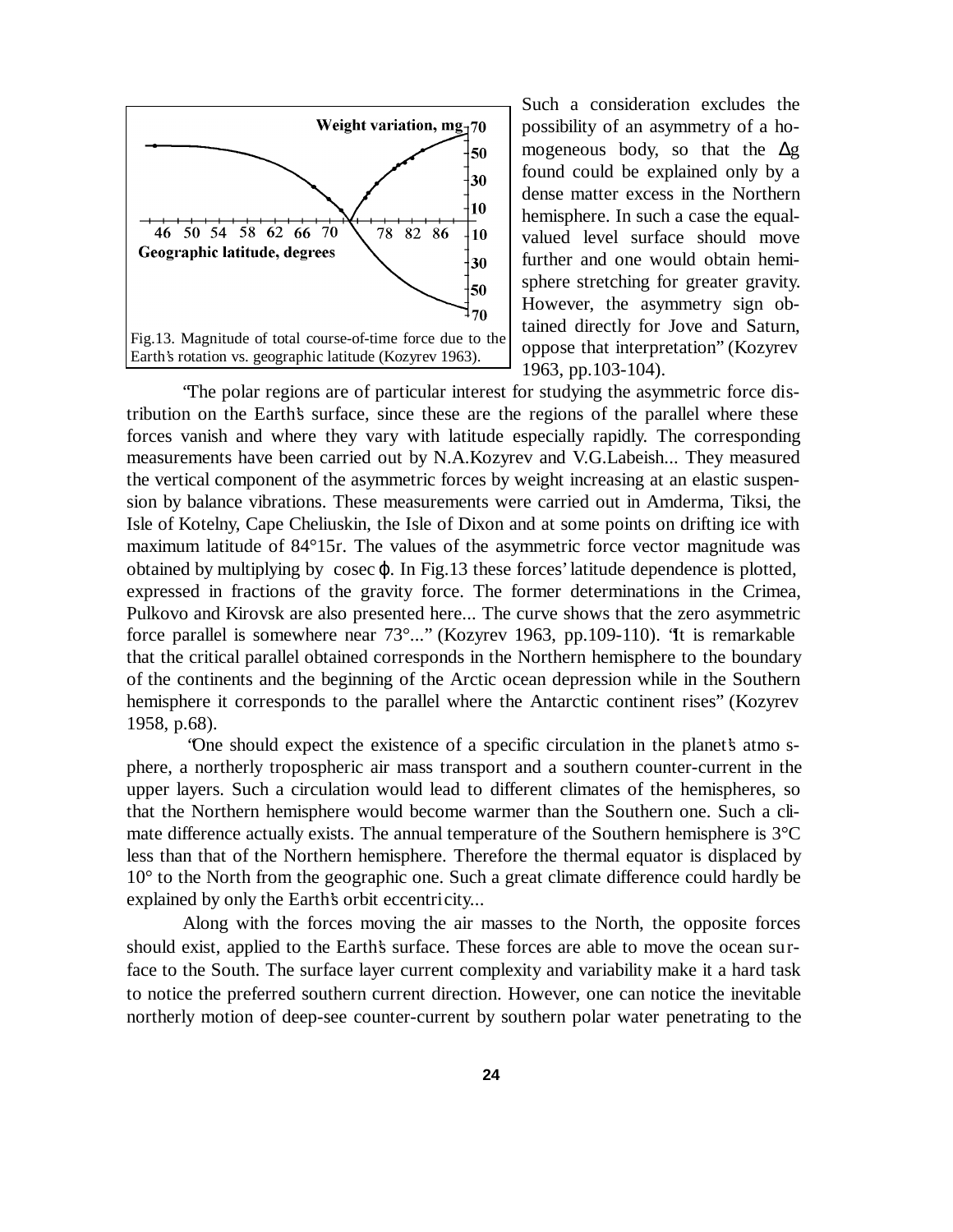North. Such a deep-see water motion indeed seems to exist in the Atlantic and Pacific oceans" (Kozyrev 1958, pp.69-71).

N.A.Kozyrev's conception has created an unexpected explanation of a large variety of geophysical effects hardly explainable from the conventional standpoint: figure asymmetry, geological structure, atmospheric circulation and physical field distributions of the Earth and other planets (see the chapter by M.L.Arushanov and S.M.Korotayev in the present book). No doubt alternative explanations of the above geophysical effects also exist (see e.g. A.G.Parkhomov's chapter in the present book about the Earth's cardioidal shape).

# *2.12. Organisms*

"... It is the life essence that lacks in our scientific knowledge. Physics, chemistry and other exact sciences are able to accurately follow and predict the way of a dry leaf fallen from a tree and carried away by the wind, they can even write down its equation of motion, but they are helpless in explaining how it had grown, how it took its shape and properties. One cannot refer to specific properties of plants, absent in unanimate nature. Living organisms cannot create things absent in nature. They can only collect and use something from the general properties of the World. Consequently, those properties must be present in unanimate nature as well. And that is the place to search them since here one can employ the methodology of the exact sciences and their enormous experience of cognition" (Kozyrev 1975, pp.2-3). "The experimental results show that the organizing issue inherent to the active property of time, exerts a very small influence upon systems as compared with the common destructive course of development. Therefore it is not surprising that this life essence was missed in our system of scientific knowledge. However, being small, it is distributed everywhere in nature and only a possibility to store it is necessary, like that enabling the small drops of water falling to vast areas to maintain the continuous current of mighty river streams. Such a possibility is realized in organisms since the whole vital activity opposes the system destruction trend" (Kozyrev 1982, p.71).

"The course of time existing in the World, establishes the fundamental difference between the right and the left in space. It is wonderful that such differences of the right and the left indeed exist in nature and even catch the eye. These differences are known for long in the organic world. Animal and plant morphology yields a great number of examples of persistent, repeated and inherited asymmetry. For instance, mollusk shells are in an overwhelming majority of cases spiraled to the right. A certain dominating asymmetry of microbes is also observed, in particular as they form spiral structured colonies. The asymmetric organ positions of higher organisms are always repeated, so that, for instance, hearts of vertebrates are as a rule on the left side. Such an asymmetry also exists in plants as well, for instance, left spirals are preferable in conducting vasa.

In the middle of the last century Louis Paster discovered the asymmetry of protoplasm and proved by a number of remarkable studies that asymmetry is a basic feature of life. In inorganic nature stereoisomers form recemates, i.e., mixtures with equal numbers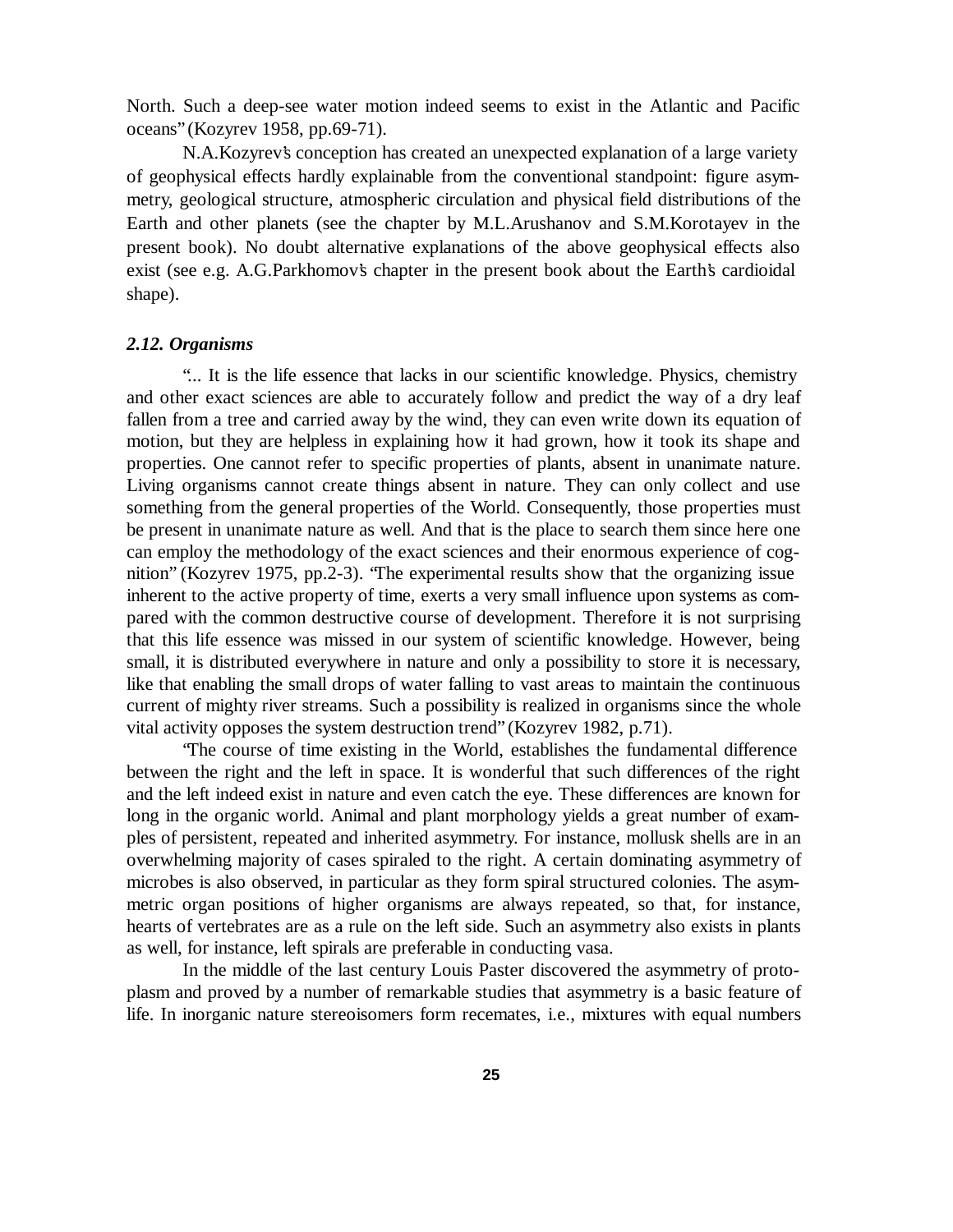of right- and left-handed molecules. Unlike that, their numbers are radically different in a protoplasm. Thus, for instance, left-handed glucose practically cannot be consumed by an organism, left-handed nicotine is more poisonous than the right-handed one, etc. The asymmetry can have a physical meaning only if there exists time directionality" (Kozyrev 1958, pp.26-27).

"We chose liquid nitrogen evaporation as a source of action... In addition, we o bserved the action of the natural process of snow thawing... Actually two processes affected the object under study, the evaporation itself and nitrogen vapour warming... Among the objects to be studied there were microorganisms of the species *Pseudomonas fluoresceins* along with those of artesian water, oat and pea seeds... and the process of growing onions in water... By the existing views, ambient temperature deflections within  $\pm 1^{\circ}$ C cannot essentially affect the life of biological objects. Nevertheless, the temperature stability requirements were enhanced to  $\pm 0.2$ °C... The influence of variable nitrogen concentration in the air was eliminated by permanent ventilation... and also by the fact that in most cases the objects under study had been placed in hermetically closed test tubes of ordinary glass.

The action period lasted, as a rule, 60 minutes... All the experiments were accompanied by reference ones, such that the reference objects were in the same conditions as the experimental ones but just were not subject to the action of nitrogen evaporation.

...The action of liquid nitrogen evaporation upon microorganisms... was characterized by drastic activity suppression during the first day of the experiment and subsequent tending to the corresponding normal level...

...The experiments with oat seeds led to an important result: while the reference group of seeds exhibited normal germination level of 60%, that of their counterparts subject to the action of liquid nitrogen evaporation turned out to be zero: all the seeds were lost. With these seeds two experiments were carried out, with 80 seeds used.

The experiments with pea seeds also yielded some results of interest. Six experiments were carried out with 600 seeds used. The average germination level was 92%. The average germination of the seeds subject to the action... turned out to be 62%, i.e., some of the seeds were lost (Fig.14).

In the next run the experimental group of seeds was not subject, as before, to the process action. The action was exerted on the water supplied to sprinkle the seeds. 60 seeds, divided into three equal groups, were used in this experiment... In all the groups the germination level turned out to be 100%... Sprinkling by water subject to... the action also resulted in an expressed development lag of the experimental groups as compared with the reference one.

The experiment with the germinated pea seeds being subject to liquid nitrogen evaporation process, was continued: an experimental group of seeds and the corresponding reference group were transplanted to open soil and stem growth was observed... On the fifth day the experimental plants which had lagged behind, overtook the reference group and later were significantly ahead of it. The maximum outstripping (up to 50%) was observed on the eighth day...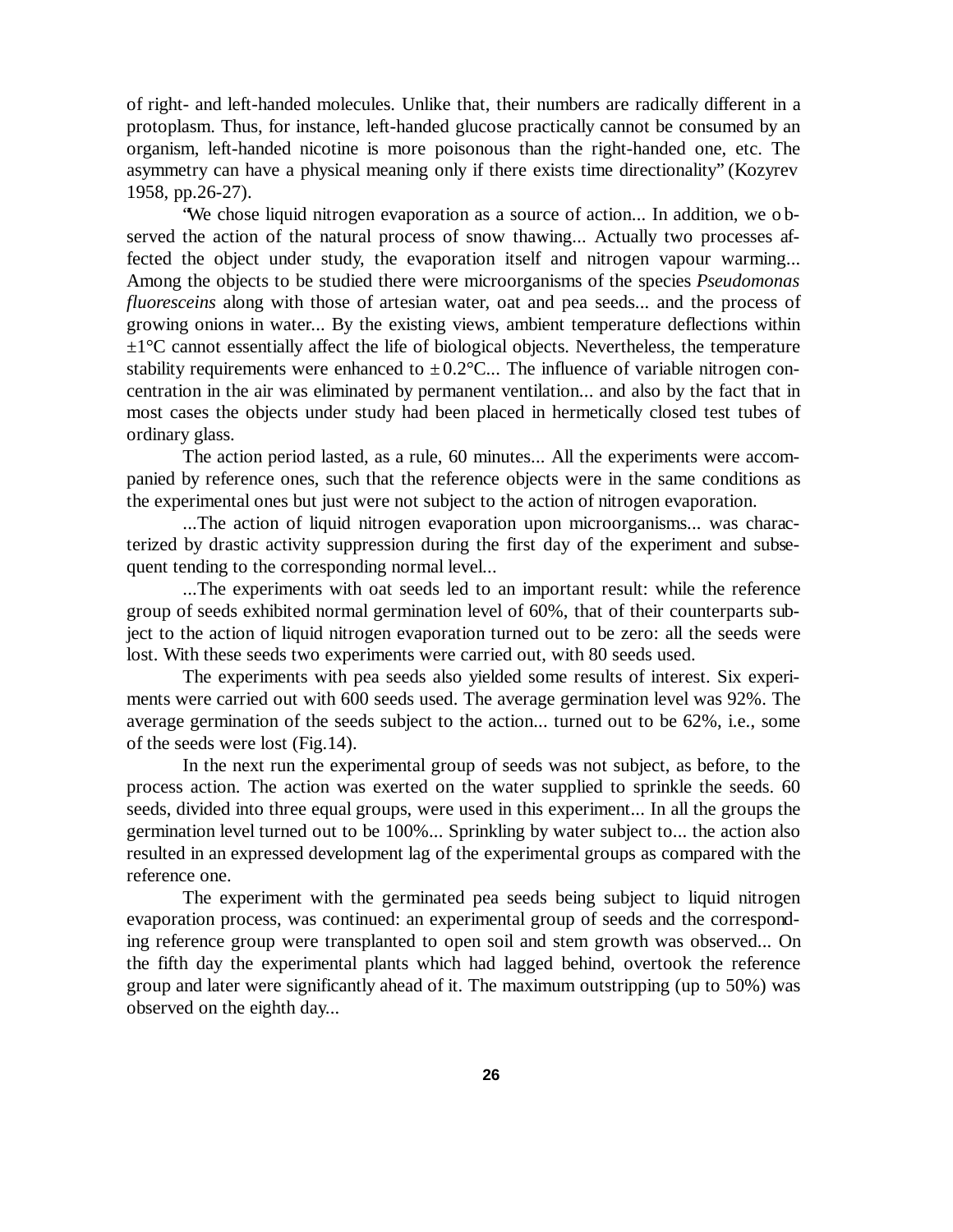The experiments showed that living matter is markedly affected at a distance not only by such an intense process as liquid nitrogen evaporation, but also by snow thawing... Some healthy equal-sized onions with equal root system sprouts, were selected as the objects to be studied... A reflector (a cardboard sheet covered with aluminium foil) was mounted over the experimental group in such a position that those onions "could see" the reflection of outdoor snow lying infront of the window. To restore the equality of lighting conditions of the experimental and reference groups, the window glass near the reflector was glued up with sheets of writing-paper. The results are as follows. 50 per cent onions of the reference group got rotten, having developed no roots and released no arrows; the remaining onions of that group developed the root system very slowly, lagged in arrow release, the arrows being small in number and slowly growing. By the end of the experiment the arrow mean height was 150mm while water in the cans was turbid and had the specific smell of rotting. The experimental group behaved clearly different. A stormy root growth was observed from the very beginning. The roots filled the whole lower part of the cans. All the onions turned out to be viable. In the course of the whole experiment water in the cans was crystal-clear and had no smell. By the end of the experiment these onions had arrows 300mm long...



group; Solid line: group of seeds having experienced a direct action of nitrogen evaporation in a chamber; action time = 60 minutes (Danchakov 1984).

The above experimental material leads to the following conclusions.

Irreversible processes change the properties of the ambient matter by action at a distance.

Living matter is especially sensitive to these processes.

Biological objects subject to a short-term direct impact of liquid nitrogen evaporation exhibit in certain conditions not only entirely eliminated life function suppression after a time, but also their subsequent stimulation" (Danchakov 1984, pp.101-121).

The experiments with germinated pea seeds being subject to liquid nitrogen evaporation process, were continued in a systematic way: "The seeds were subject to action... a day before sowing... dry

seeds were subject to action... during two field seasons four experiments were carried out... In each experimental version, combined with reference, three repetitions were accomplished, 175 seeds taking part in each of them... Three versions of action have been tried... irradiating the seeds by the process under study for 15, 6 and 3 minutes. These versions were designated as  $O(15)$ ,  $O(6)$  and  $O(3)$ , respectively... In accord with the number of repetitions three sources of action under study were set in a row. Strictly over each of them (at fixed distance of 65cm for all the experiments) the seeds in paper packages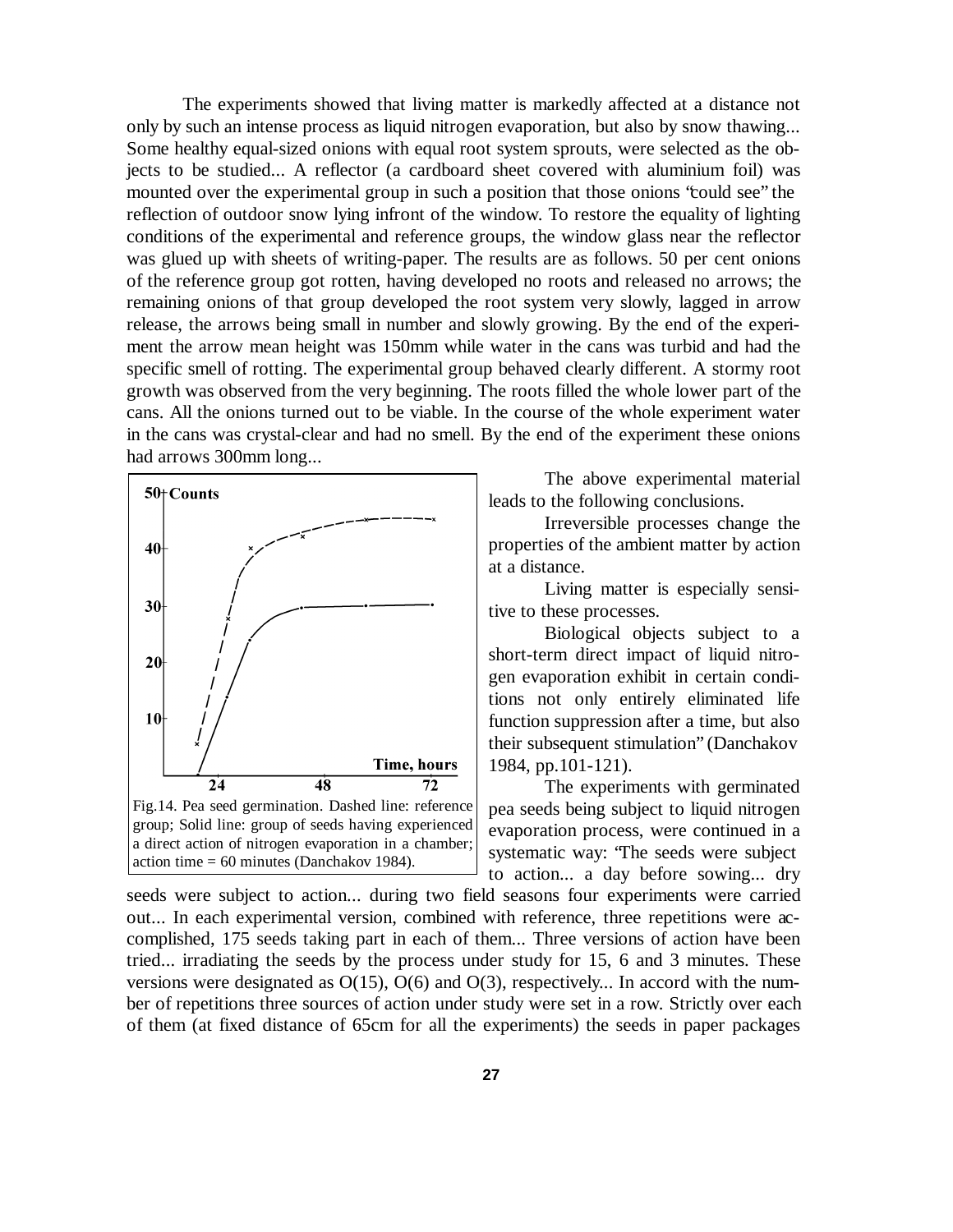were placed on a cotton fabric stretched over a special framework... The processes of germination, stem growth and development were observed and also a number of... produced seed characteristics were obtained.

Let us sum up the characteristic features of the phenomenon.

As regards germination and plant development, the experimental individuals lag behind the reference ones; however, at a certain stage in some versions of the experiment the lag is replaced by outstripping (Figs.15, 16).

In the most representative class of harvest seeds (making nearly a half of the whole harvest) the weight of 200 experimental seeds... is greater than that of similar reference seeds... The weight distribution of the 200 seeds is a distinct, statistically highly confident response of the biological system used to the action under study.

By the majority of the characteristics considered the mean difference between any of the experimental versions and the reference version is a few times greater than the mean difference between different experiments... In all the characteristics considered one of the common and continual indicators of action is present..., namely, increased variation range:

all the experimental plant distributions are characterized by larger dispersions than those of the reference plants...

In experiment organization and interpretation... one should take into account the basic peculiar feature of the phenomenon under study. We are studying the action at a distance of the liquid nitrogen evaporation process on a biological system. However, if a biological system has fixed the action under study, it follows that the same system has fixed, to a certain extent, all the other natural and artificial irreversible physical processes, for which liquid nitrogen evaporation is used as just an efficient laboratory model. That means that the biosystem under consideration is always in the sphere of nearby and remote irreversible processes uncontrolled in the present experiment" (Danchakov and Yeganova 1987, pp.11-81).



Fig.15. Mean germination level dynamics (Danchakov and Yeganova 1987).

It is the true position of the Sun (not the apparent one) that causes biological system reaction (that of *Escherichia coli* microorganisms): the number of cells able to form colonies on a rigid agared substrate, increases after the action and the cells acquire the ability to actively propagate themselves in essentially unfavorable conditions (Lavrentyev, Gusev et al. 1990).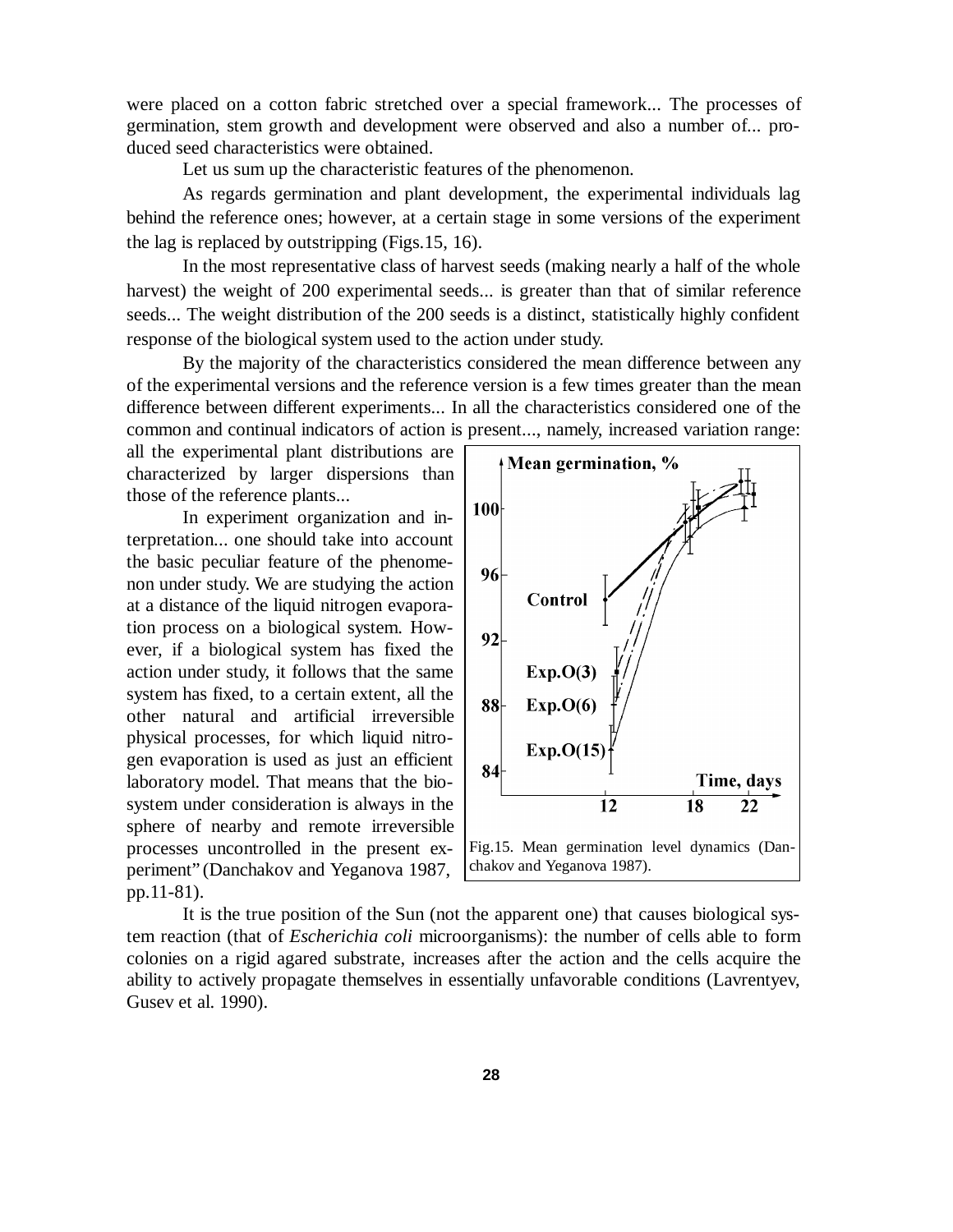# **3. Properties of the Kozyrev flow**

# *3.1. Propagation without momentum transfer*

It should be fixed at once that we are not dealing with a flow in common physical sense. "The add itional forces due to the flow are internal with respect to the system" (Kozyrev 1958, p.69). "The nece ssary existence of two forces resulting from the course of time is of great fundamental importance. This circumstance implies that time can create an angular momentum and internal tensions in a system and their work can change its energy. Hence time can transfer energy and angular momentum but it cannot transfer (linear) momentum" (Kozyrev 1977, p.213).

#### *3.2. Parity non-conservation*

The angular momentum inherently connected with time introduces inequivalence of the right and the left in the World. Therefore the World "transpierced" by the Kozyrev flow is non-invariant under both temporal and spatial inversions. However, the TP invariance is preserved: "The World with a reversed course of time is equivalent to that reflected in a mirror" (Kozyrev 1963, p.99).



# *3.3. Screening by matter. Reflection. Absence of refraction. Effect reversal*

"It turned out that a measurement system can be protected by screens from ... the action of ambient processes. The screens can be made of various rigid substances: metal plates, glass, ceramics, with thickness of 1−2 centimeters. Liquids have a much weaker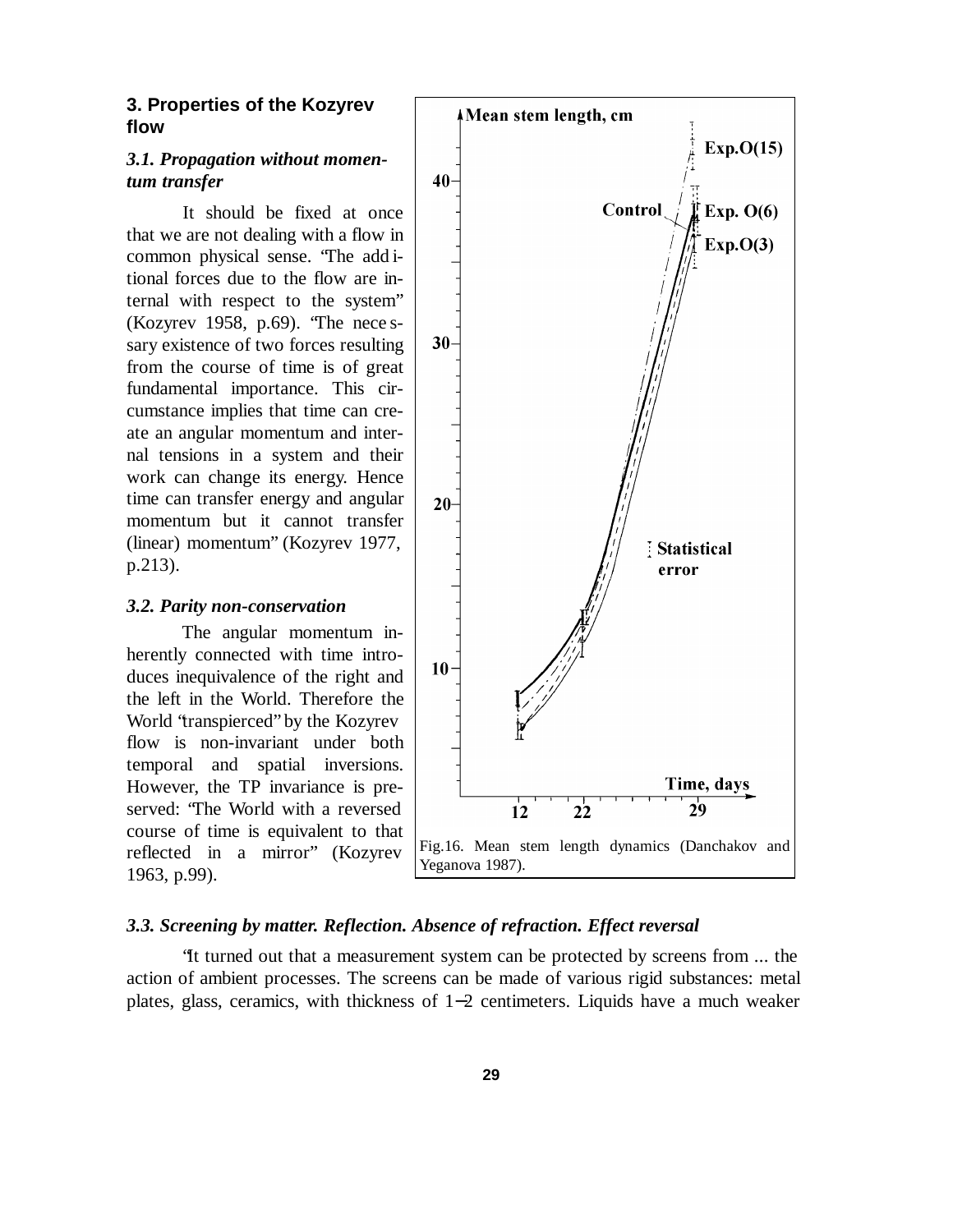screening effect: to absorb the course of time by water, a layer several decimeter thick is necessary" (Kozyrev 1977, p.215).

"For instance, for screening the a ction of acetone evaporation from a piece of cotton wool from about 10cm it is sufficient to take a steel sheet 8mm thick or ten 1.5mm thick glass plates ... while gases cannot be screened at all" (Nasonov 1985a, p.14). Figure 17 shows "torsion balance deflections due to the action of acetone evaporation screened by a cardboard layer of significant thickness, a thin glass plate and a similar plate with an aluminium mirror sprayed. Such a thin layer cannot cause full absorption but it reduced the process action by a factor of two. In other words, in addition to time absorption, there exists time reflection and an aluminium coating is an excellent ... time reflector.

The existence of time reflection was verified by separate experiments. A box



with a torsion balance was surrounded by a reliable barrier with a vertical slit. Some processes of liquid evaporation and the thermally neutral process of sugar dissolving in water were accomplished behind the barrier, far from the slit, and caused no effect on the balance. However, a mirror having been placed before the slit and reflecting the process in the proper direction, a repulsion of the balance pointer was observed. Quite naturally the processes attracting the pointer, i.e., absorbing time, are not reflected by a mirror. The experiments showed that the common law of reflection is valid: the angle of incidence equals that of reflection. Therefore a concave mirror should collect and focus the process action and, in particular, observations of celestial objects via time using reflector telescopes are possible" (Kozyrev 1977, p.218). The validity of the reflection law also illustrates the propagation rectilinearity of the Kozyrev flow.

"Our experiments with disks revealed a remarkable phenomenon: a process reflected in a mirror rotates a disk in the direction opposite to that corresponding to a direct action of the same process" (Kozyrev 1977, p.220).

Curiously, an effect detected by a photo-cell, changes its sign on reflection, while that detected by a resistor, remains unchanged (Kozyrev 1977, pp.222, 223).

Experiments with microorganisms (Danchakov 1984, p.108) "confirmed the effect of reversion on reflection, noticed by N.A.Kozyrev in experiments with unanimate matter:... a reflected action stimulates the vital activity of microorganisms, unlike the direct one, carrying suppression". Also the reflected process of liquid nitrogen evaporation act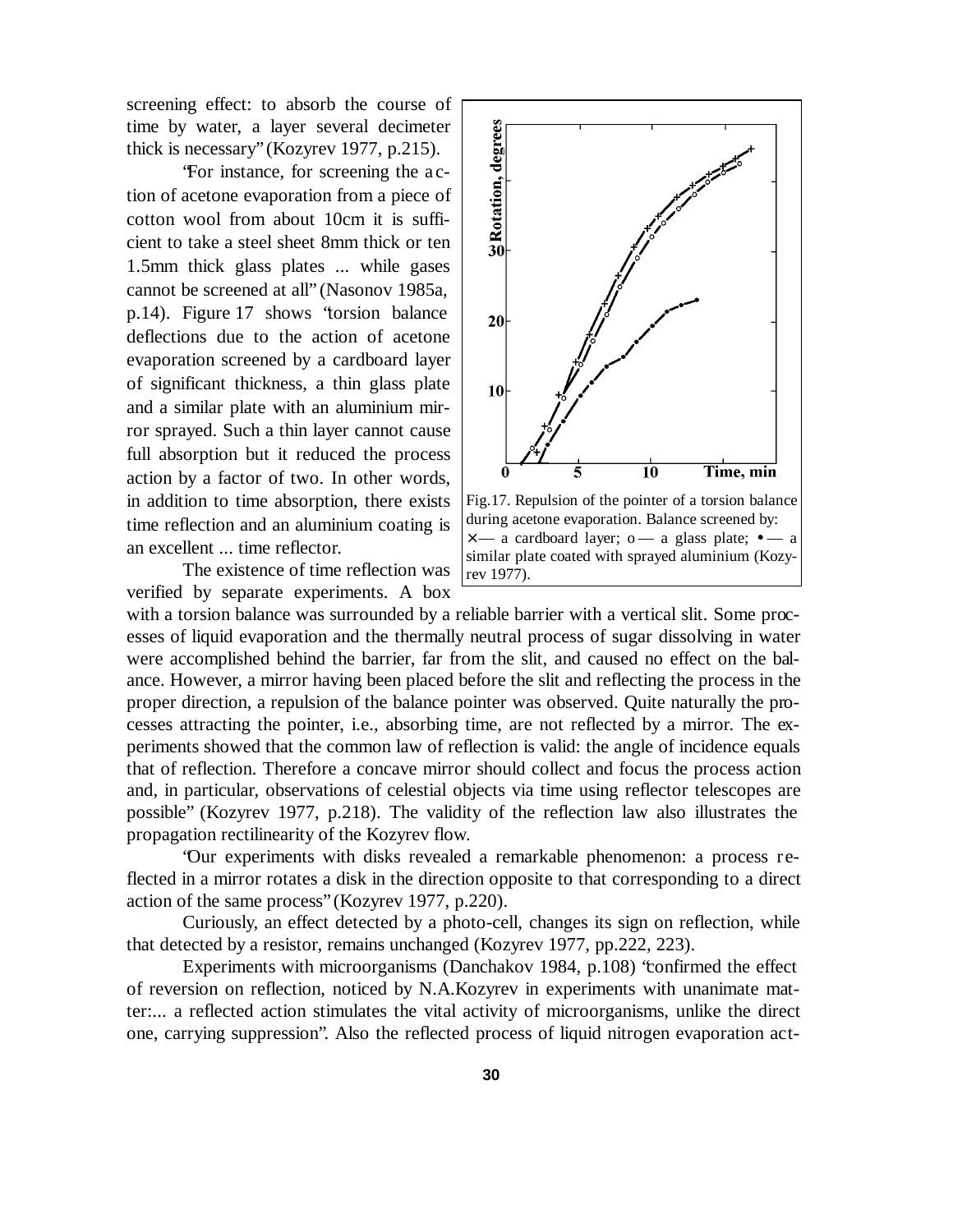ing on water "unlike the direct action effect, causes an abrupt viscosity increase of about 2.5% during the first fifteen minutes" (Danchakov 1984, p.112).

The Kozyrev flow is reflected by matter but is not refracted, at least in the Earth's atmosphere, as proved by numerous astronomical observations with the help of the flow, carried out without regard for refraction (Kozyrev 1977; Kozyrev and Nasonov 1978).

# *3.4. Aftereffect*

"It turned out that in the experiments with vibrating balance (or pendulum) points of support the emerging additional forces... do not disappear when the vibration is stopped but remain in the system for an appreciable time. Assuming that they decrease exponentially..., their relaxation times  $t_0$  were estimated. It turned out that  $t_0$  is independent of the mass of a body but depends on its density ρ. The following approximate data have been obtained: for lead  $p = 11g/cm^3$ ,  $t_0 = 14s$ ; for aluminium  $p = 2.7g/cm^3$ ,  $t_0 = 28s$ ; for wood  $p=0.5g/cm^3$ ,  $t_0 = 70s$ . Thus it is possible that  $t_0$  is proportional to square root of body density. Curiously, additional force preservation in a system after vibration stopping can be observed on a balance in the simplest way. Imagine... a balance with one of the weights hanging from a rubber. Let us remove... that weight... Let us shake the removed weight for some time (about a minute) holding it by the rubber and then return it to the balance. The latter will show gradual weight decrease..." (Kozyrev 1971, p.131). "The largest e ffects, with maximum preservation times, were observed on porous materials like brick or volcano tuff" (Nasonov 1985a, p.15). Recall that preserved action effect has also been observed by some of the previously described detectors, see Section 2.10 and Fig.10, and also by a photo-cell detector for which "all the features of process action on torsion balances have been observed here as well, including the slow return of the system to its starting position" (Kozyrev 1977, p.222).

The "aftereffect" has also been discovered in a whole series of experiments on the action of different irreversible processes (nitrogen evaporation, substance dissolving in water, water cooling, etc.) on the density of many substances (duraluminium, copper, brass, quartz, glass, air, water, coal, graphite, table salt and others). The effect consisted in continued density and mass variation after action stopping (Lavrentyev et al. 1991).

# *3.5. Pre-action*

Along with the effect of action preservation, a curious phenomenon is revealed at the action starting instant as well. "Already in the torsion-balance experiments it was r epeatedly noticed that, at optimum experimental conditions, a small deflection of the system readings, directed oppositely to the expected effect, appeared prior to the action. We called this phenomenon "a tail". It was this sign that we used to select the real effects in the astronomical experiment: noises do not produce such a "tail" (Nasonov 1985b, p.2). See also Fig.3 for a thermocouple detector.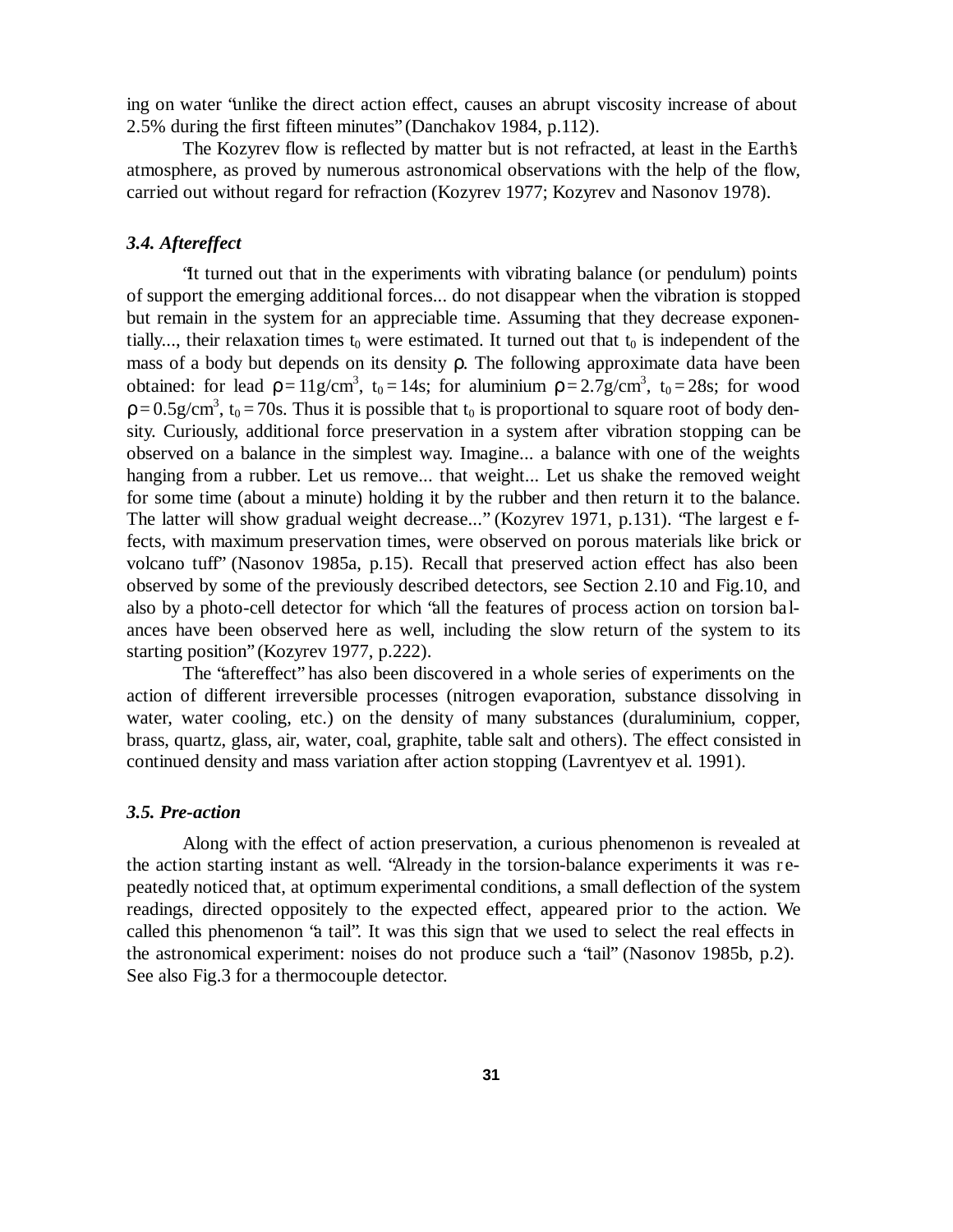# *3.6. "Memorizing" by a substance*

"... A body placed for a certain time near a process and then brought to a torsion balance, produced the same effect on them as the process itself. Memorizing the action of processes is a feature of different substances, except aluminium" (Kozyrev 1977, p.217). Also for a photo-cell "the action curve of a body which had memorized a process, turned out to be similar in details to that of torsion balance deflections. Likewise, aluminium showed no memory. The largest memorizing effect for processes of both signs has been shown by sugar..." (Kozyrev 1977, p.222). "Thus, it turned out that water with decreased viscosity after being subject to the action of a process, exerts a distant action on water having not been under such an action, causing its viscosity to decrease" (Danchakov 1984, pp.111-112).

#### *3.7. Effect quantization*

"In the vibration experiments on a balance the weight reduction ∆Q occurs stepwise, beginning with a certain vibration power. As vibration frequency is further increased, the weight reduction ∆Q at first remains the same and then again grows stepwise by the same value. Thus it has been observed that, apart from the basic step  $\Delta Q$ , good harmonic oscillations make it possible to see a series of quantized values: ∆Q/2, ∆Q, 2∆Q, 3∆Q,..., corresponding to continuous vibration frequency increase. The observations show that vibration energies for the beginning of each stage form apparently the same series... It seems that a balance with an excited degree of freedom behaves like that without oscillation, while additional vibration energy causes an equal step ∆Q. So far a realistic explanation of this phenomenon has not been found. The origin of a half quantum number remains quite unclear. Similar quantum effects have been observed with pendulums. Afterwards it turned out that effect quantization takes place in almost all the experiments" (Kozyrev 1971, p.126).

"... We succeeded in obtaining fivefold and even tenfold effects. As a result, the determination accuracy of a single effect could be increased by a certain factor. Figure 18 presents a typical dependence of weight increase on vibration frequency. The measurements have been carried out by Yu.I.Kulakov and the author at Pulkovo on a secondclass beam balance... The graph shows the weighing results for a weight of 620g renormalized to that of 1kg. The beam support vibration amplitude was about 0.3mm... The graph shows quite dis-



tinctly three stages of weight increase" (Kozyrev 1963, p.108).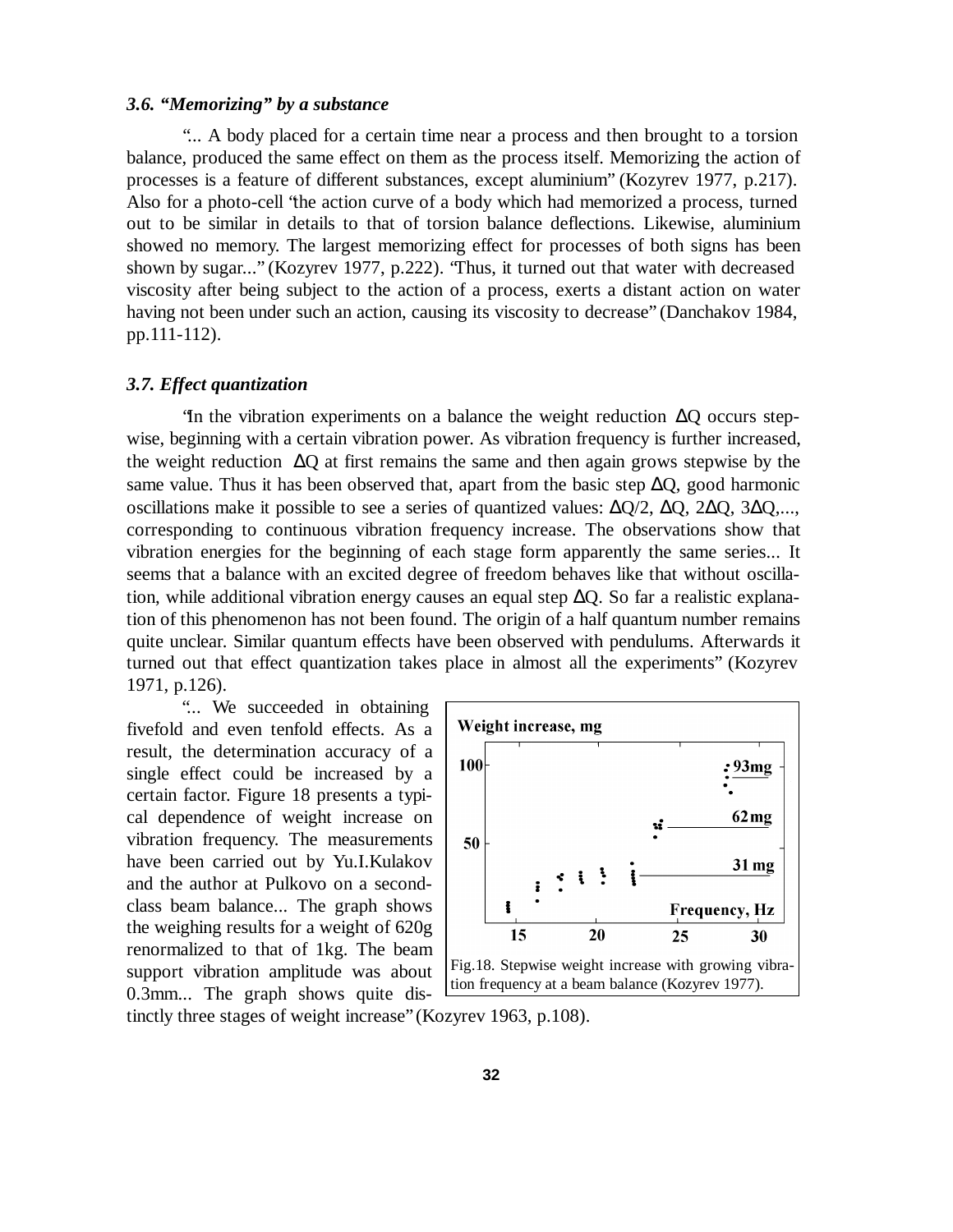Figure 12 shows the results of weight measurements at two vibration frequencies

causing the first- and secondstage effects. For pendulums the weight change quantization effect was observed not only after vibrational excitation but also due to excitation by an electric current, heating or cooling. Therewith the electric current and heating created half the deflection stage observed by vibration (Kozyrev 1971, p.127). A torsion balance "leaves its normal, zero position with a certain difficulty. After that comparatively rapidly it passes to another stable position and keeps it until an intense action makes it pass to yet another stable position; although these stable states



are not very clearly expressed, the following series of values may still be selected:

$$
0, \varphi/2, \varphi, 2\varphi, \ldots
$$

For a sensitive torsion balance  $\varphi = 20^{\circ\circ}$  (Kozyrev 1974). Multiple effect stages in the operation of a thermocouple detector are clearly seen in Fig.8.

# *3.8. Density*

The experiments with weight vibration on a balance make it possible to introduce a coefficient equal to "the ratio of vibration acceleration needed to obtain the first stage, to gravity acceleration. For the data of Fig.18 one obtains the value of about 20−30%. The observations have shown that, despite a strict observation of the same experimental conditions, this coefficient varies over a vast range, from a few to nearly hundred per cent. Apparently it varies due to some outward circumstances, occurring outside the laboratory. Often sudden and quite irregular changes of that coefficient happened, taking place during a few minutes. There is an impression that these changes catch the evidence on some processes occurring outside the laboratory and maybe outside the Earth... Therefore the experiment with a pendulum does not always yield deflections.

Figure 19 shows the results of three years of observations over a pendulum kept all the time in the same conditions. The vertical scale is formed according to the following gradations:  $0.5$  —a hint of the effect; 1 —obtained with difficulty, at a very strong reso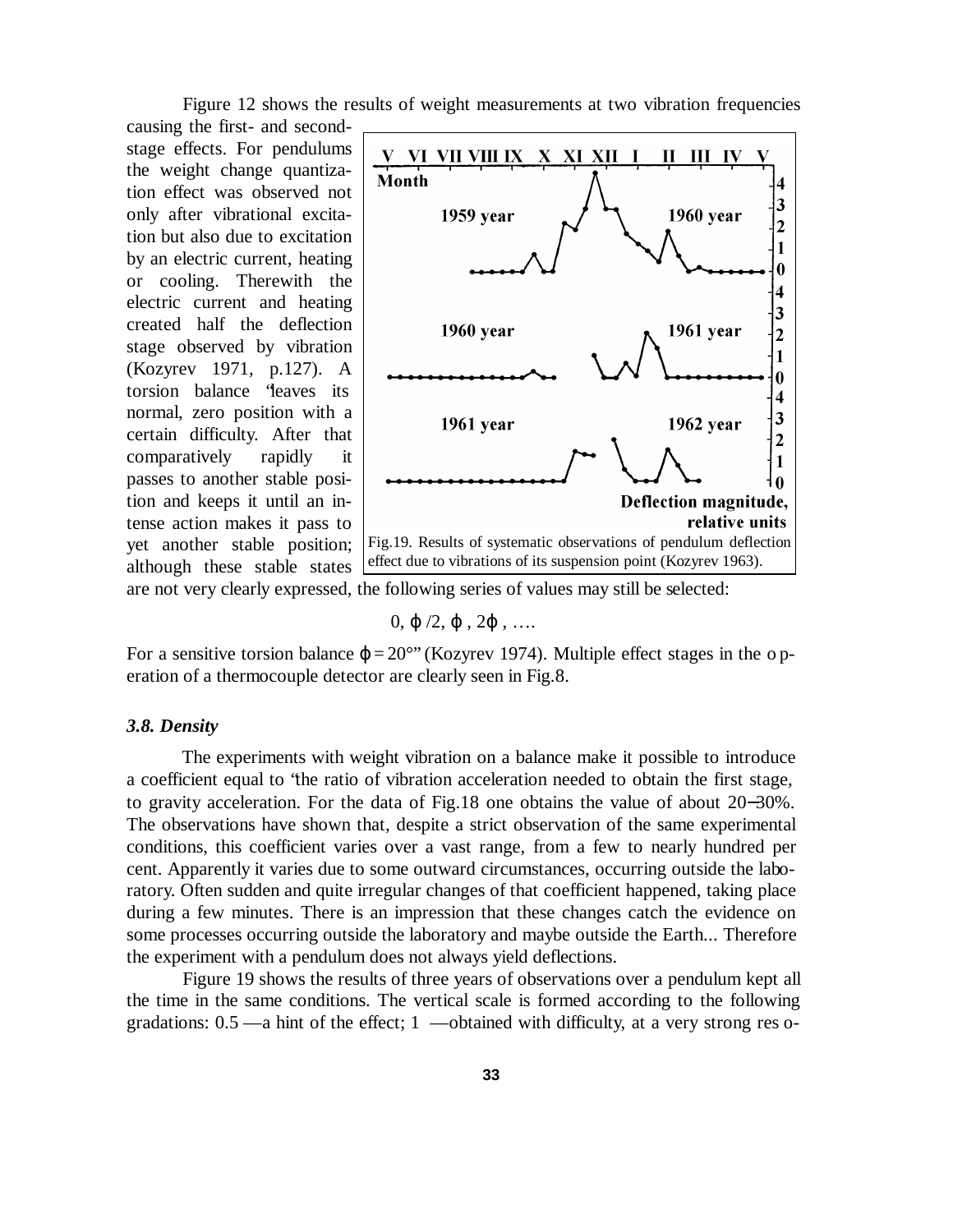nance; 2 —at medium-range resonance, 3 —at small resonance, 4 —nearly without a resonance. The figure plots average data for decades. A remarkable general law of the effect emerging conditions is obtained: ... it is observed most easily in late autumn and winter... in summer the effect on a pendulum was never observed... At the first sight it could seem that the difference in the experiment reproduction conditions, provided that equal laboratory conditions have been kept, is unplausible and that it casts a shadow on the reality of the results presented. However,... from the most general theoretical standpoint we ought to expect that some properties of time would be able to vary. It is natural to assume that the observed strength of causal relations is different due to a variable property of time which could be called its intensity. This property of time is similar to light intensity which characterizes light apart from the constant propagation velocity. Variations of the intensity of time should be caused by some physical processes, so far unknown" (Kozyrev 1963, pp.111-112).

"...Sometimes the experiment bring an easy success, while sometimes under exactly the same conditions they turn out to be fruitless. These difficulties have been noticed in the old experiments on southern deflection of falling bodies as well... There exists a variable property which could be called density, or intensity of time... Apparently many circumstances exist which affect the density of time in the space surrounding us. In late autumn and in the first half of winter all the experiments are successful. In summer the same experiments are hard... The experiments at high latitudes are much easier to realize than in the South...

It is sufficient to take a simplest process to try to change the density of time. For instance, one can raise and lower a weight by any types of motor, or vary the tension of a tight rubber. A bipolar system is obtained: there is a source of energy and its discharge, i.e., a cause-and-effect dipole. Using a stiff transmission, one can move the poles apart from each other to a considerable distance. Let us draw one of the poles near a long pendulum with a vibrating suspension point. The vibrations should be adjusted in such a way that, instead of a full southern deflection effect, just a tendency of it emerge. It turned out that this tendency markedly increases and can even pass to the full effect when the pole of the dipole where the energy is absorbed, is brought near the body of the pendulum or its suspension point. If the other pole (the motor) is brought near, the observation of southern deflection always becomes more difficult. When the poles were placed close to each other, their effect on the pendulum practically disappeared. When a weight of 10kg, suspended from a block, was raised and lowered, its influence was felt from distances of 2−3 meters from the pendulum. Even a thick laboratory wall was unable to screen this effect. There occurs time rarefaction near the motor and its compression near the receiver" (Kozyrev 1971, pp.128-129).

Figure 12 illustrates the effect of time flow density decrease due to a solar eclipse. The effect consisted in diminished additional weight increasing forces on a beam balance in the vibrational regime. Also "for a number of years, in February and March, in Pulkovo we observed an abrupt jump of vibrational balance readings coinciding with the true sunset, without regard for refraction, up to a minute" (Kozyrev 1977, p.216).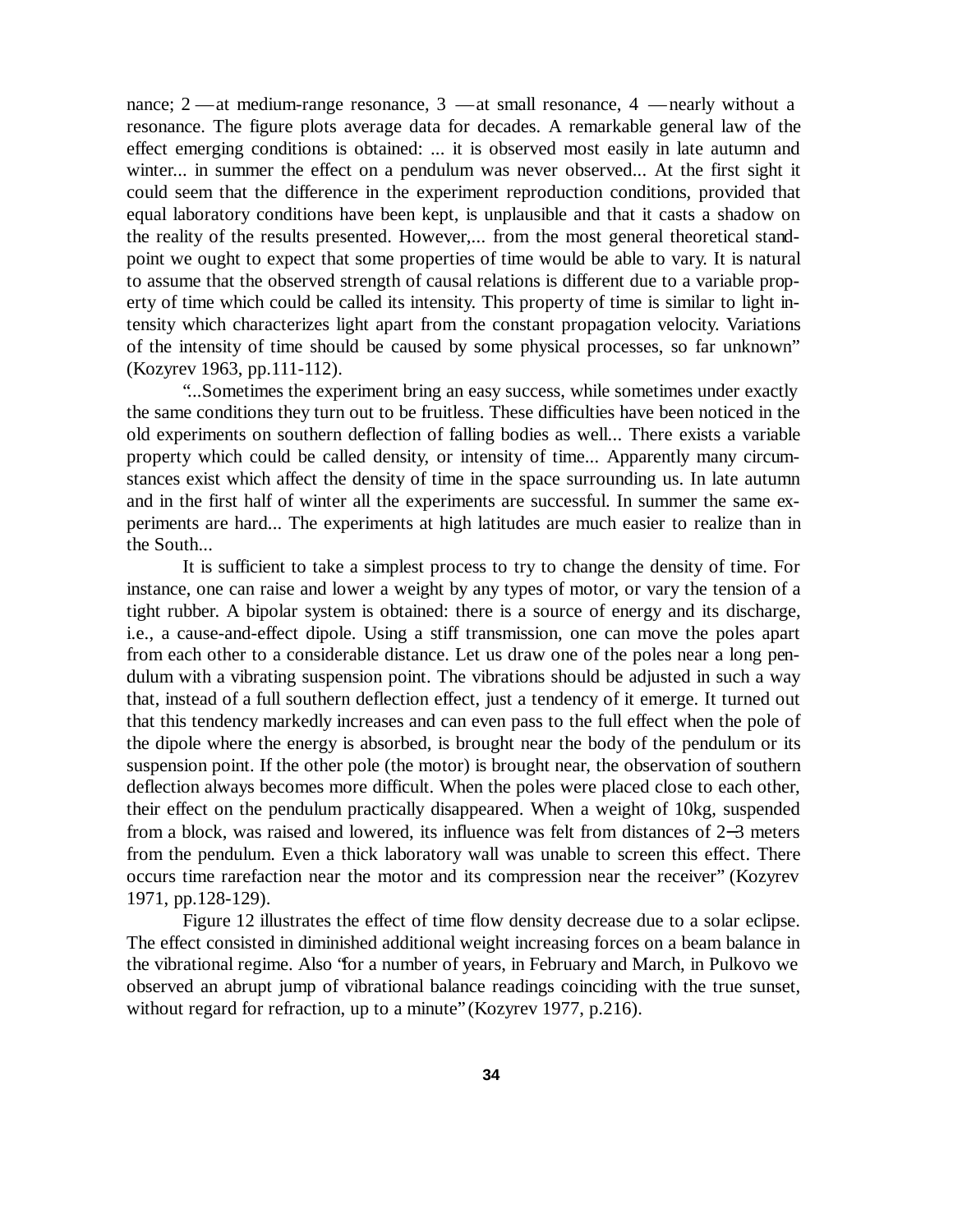"Geophysical factors should lead to seasonal and d iurnal changes of matter states. Instrument drift, indicating the diurnal changes, usually stops near midnight and then changes its direction. In the seasonal course, the density of time decreases in spring and summer and increases in autumn and winter. Most probably it is connected with the life of plants which absorb time in their active period and return it when fading. These circumstances have been observed by many authors in a large variety of investigations. Of interest is, for instance, the information from A.Shapovalov (1973), a biologist from Dnepropetrovsk, who observed photomultiplier dark current for three years. The dark current increased by two orders of magnitude from the end of May till autumn (Fig.20), pointing out that the obstacles for electron emission are being weakened..." (Kozyrev 1982, p.70).

"It should be noted that all the balances exhibit one more effect of interest, so far having no clear explanation. Vibration energy necessary for exciting a step, depends on the azimuth of the balance. The energy is the smallest when the weight suspended from a rubber is to the South from the balance upright and the largest when it is to the North" (Kozyrev 1971, pp.126-127).

By N.A.Kozyrev, time, like space, possesses both geometric and physical properties (for space those are the metric, on the one hand, and the force fields, on the other); the geometric property of time is duration, while physically the course of time is similar to field propagation and the density of time to field intensity.

"Time density is a scalar quantity, just the one observed in the above experiments. Time density decreases with increasing separation from the process creating it. Therefore a vector property, corresponding to density gradient and tractable as time obtaining, should also be observed" (Kozyrev 1977, p.216). Essentially the density of time is the characte ristic whose gradient is the Kozyrev flow. I would like to present a set of synonimic descriptions from N.A.Kozyrev's works, used to designate processes and phenomena co nnected with the time flow: time density decrease = time absorption from the ambient space = torsion balance point attraction = heat releasing process = loss of organization by matter = entropy production. The term "time density increase" creates a similar chain of opposite descriptions. However, an irreversible process is not a necessary condition for Kozyrev flow detection. Indeed, irreversible processes create the flow. However, the Kozyrev flow and the corresponding interactions can be observed in equilibrium situations (from the viewpoint of energy or matter conservation). Among the experimental examples of Section 2 those are the experiments with additional forces emerging because a body takes part in two types of motions (rotation and vibration, rotation with the Earth and falling to the Earth and others).



Fig.20. Seasonal trend of the photomultiplier dark current (Shapovalov, 1973).  $1$  — the photomultiplier dark current in relative units; 2 —tobacco seed germination, per cent.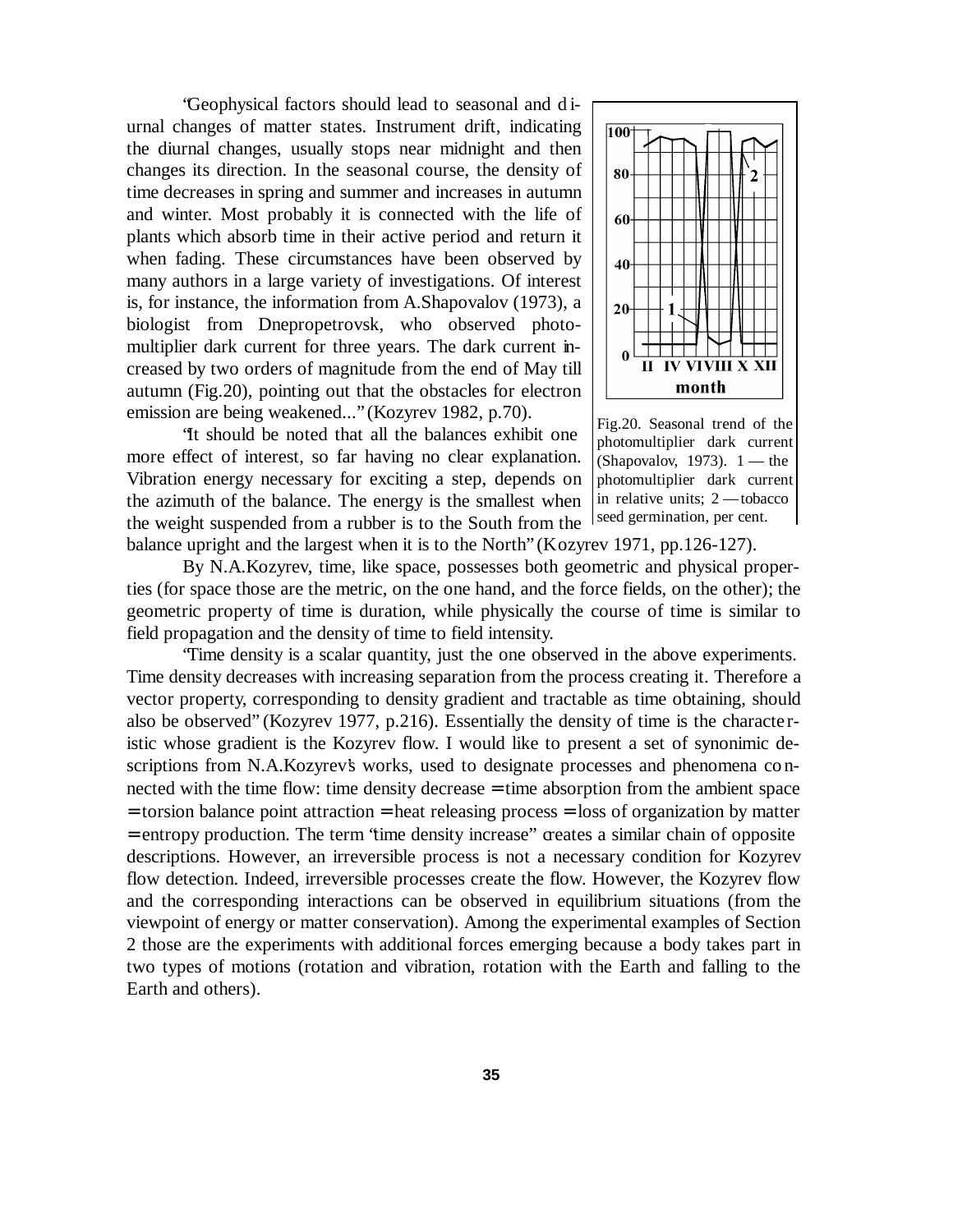# *3.9. Dimensional estimation of c<sup>2</sup>*

If one adheres to the views of the substantial nature of the time flow, then one may speak of two velocities connected with that flow. One of them is the flow velocity with respect to fixed points of matter and space. The other one is that of excitation (wave, signal) propagation in the substance itself.

By N.A.Kozyrev, the first of these velocities is apparently the universal constant  $c_2$ , "the cause-effect conversion velocity" (Kozyrev 1963, p.98). "The numerical value of c  $_2$ might be estimated from dimensional considerations... Using the Planck constant h, one easily makes sure that

$$
c_2 = \alpha e^2/h = \alpha \cdot 350 \,\mathrm{km/s},
$$

where e is an elementary particle charge and  $\alpha$  is a dimensionless factor..." (Kozyrev 1963, p.102). Thus the ratio of  $c_2$  to the velocity of light  $c_1$  is proportional to Sommerfeld's fine structure constant:  $c_2/c_1 \approx 1/137$  (see more details in L.S.Shikhobalov's chapter in the present book on the uncertainty relation derivation).

# *3.10. The velocity c<sup>3</sup>*

N.A.Kozyrev believed that the signal propagation velocity  $c_3$  in the time flow is infinite; the argument was that time does not carry momentum and "does not propagate, emerging at once in the whole Universe. Therefore organization and information can be transferred by time immediately to any distance... The possibility of instantaneous signal propagation is not at variance with the theory of relativity since such a transmission is not accompanied by a material motion. Therefore there is a possibility in principle to fix the true position of a star along with its apparent position" (Kozyrev 1978a, pp.169-170). Measuring the angular distance between the true and apparent star positions, provided that its proper motion is known, it is possible to determine the parallax of a star strictly trigonometrically; this has been accomplished in a few series of astronomical observations (see Table 1 in the present review). The parallax values, calculated on the basis of time flow detection by resistor probes for about two tens of astronomical objects up to 2rr–3rr (i.e.,

of the order of slit width), coincided with the known parallax values from Genkins' catalogue (Kozyrev 1978).

It turned out in the process of astronomical observations that a probe, fixing the Kozyrev flow from a star, actually fixes: "(i) the star position at the present moment, (ii) the



star position in the past, coinciding with its visible image up to refraction, and (iii) the fu-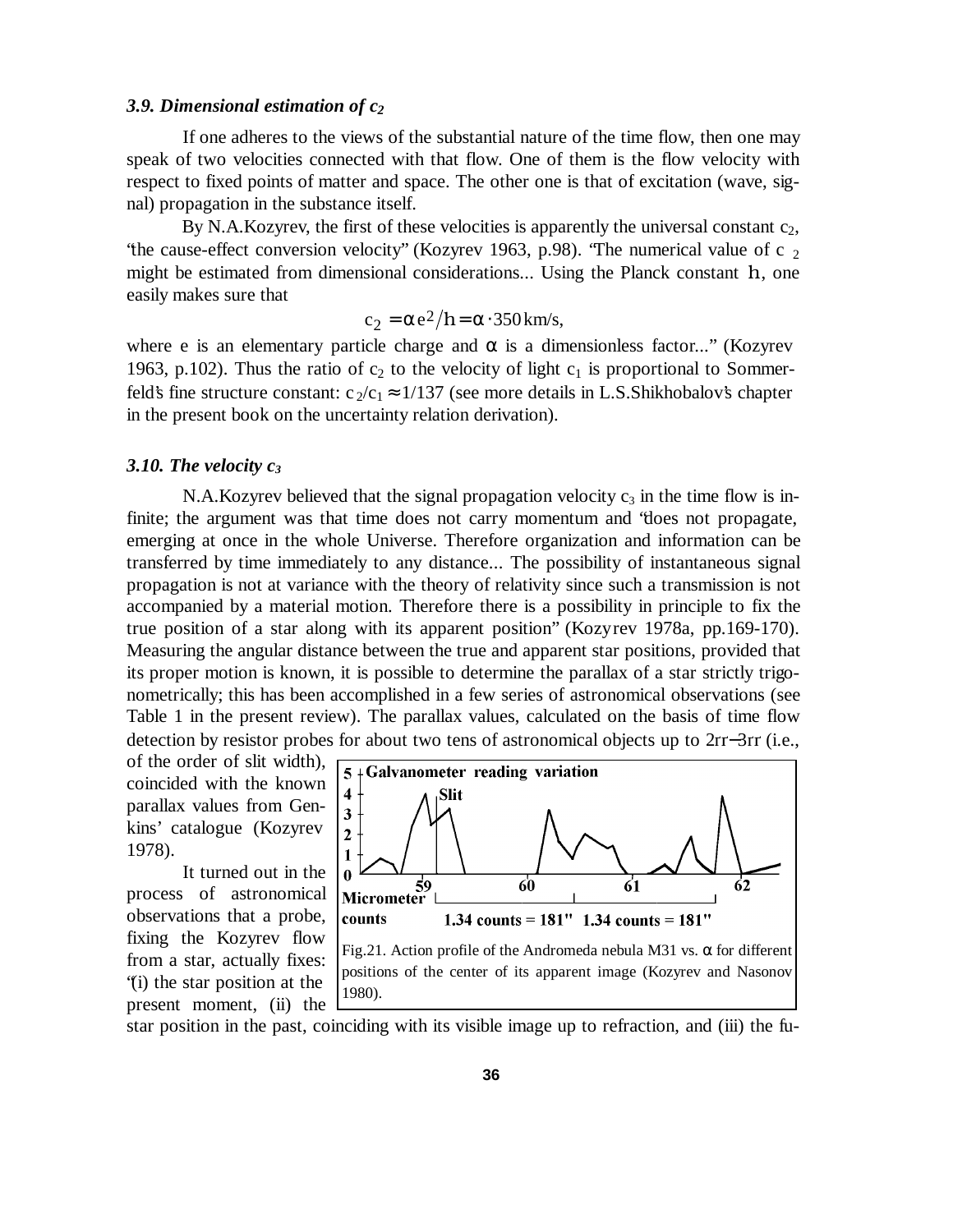ture position to be occupied by the star at the instant when a light signal emitted now from the Earth, would reach it" (Kozyrev and Nasonov 1980, p.76). Figure 21 shows the "temporal activity" pro file of the Andromeda nebula. "Along the ordinate axis... the galv anometer reading changes are plotted in terms of its scale divisions for different micrometer counts plotted along the abscissa axis. It is remarkable that the three predicted profiles, corresponding to the past, present and future states of the nebula, are distinctly observed. Certainly the difference between the profiles is due to measurement errors since no significant changes could occur in the state of the nebula during four million years separating the two extreme images. What is real, is the activity decrease near the center of the nebula repeated in all the three images" (Kozyrev and Nasonov 1980, p.92). N.A.Kozyrev inte rpreted the detection of three "temporal" images of the same astronomical object as the motion of a "temporal signal" with the velocities equal to c  $_3 = \infty$ , +c<sub>1</sub> and −c<sub>1</sub> (c<sub>1</sub> is the velocity of light), and as a "proof of the reality of the four-dimensional Minkowski space" (Kozyrev 1980). See also the modern experimental work by Lavrentyev with co-authors (Lavrentyev, Gusev et al. 1990). At any rate, the above astronomical observations provide an empirical ground for believing that  $c_3 \ge c_1$  and for discussing the possibility of "determination by the future".

# *3.11. The flow and causality*

Maybe, beginning with the first pages of the present review, one and the same question arises in the reader's mind. Let a certain substantial flow exist in the Universe; let that flow feed stars with energy saving the Universe from the bugaboo of thermal death; let the flow substance be emitted and absorbed by matter thus exerting influence on different kinds of detectors; let that flow even be a necessary component of living matter organization on the Earth. But what has that flow to do with time? It should be noted that N.A.Kozyrev never spoke directly of a substantial flow: as it has been noted, it is just one of the possible interpretations of Kozyrev's "time flow". The idea of a "substantial time" is implicitly contained in Kozyrev's conception (the corresponding argument can be found in the first section of the present review). Actually N.A.Kozyrev deals with the causal relation concept. A substantial interpretation is obtained if one replaces in Kozyrev's considerations the term "existence of a causal relation" by the term "existence of a pre-particle flow". Thus a logical chain emerges: a substantial flow —the causality principle —the idea of time, since just the Kozyrev flow is responsible for "cause-effect transformation", for cause-effect asymmetry due to unidirectionality of the flow, for spatial and temporal separation of causes and effects and for the finite velocity  $c<sub>2</sub>$  of the cause-effect transformation. Also implicitly Kozyrev's conception contains the statement that the directionality of the temporal order of events originates from the physical causality principle, thus "locking" the idea of a substantial flow to the concept of time flow. A more detailed di scussion of the relation between causality and Kozyrev's conception of time is contained in the papers by N.A.Kozyrev (1958), I.A.Yeganova (1984), M.L.Arushanov and S.M.Karatayev (1989) (see also references in S.M.Karatayev's chapters in the present book).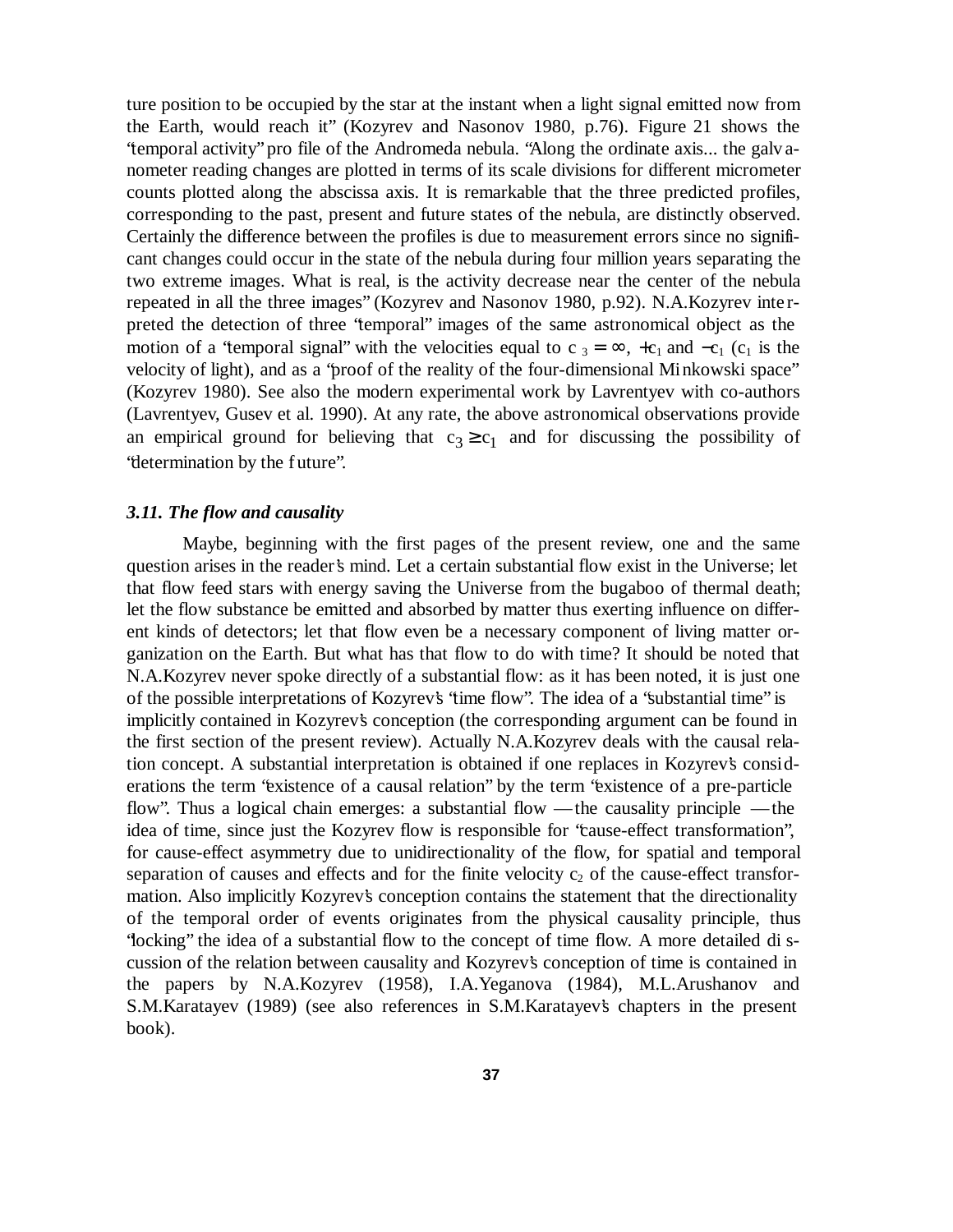# *3.12. Kozyrev's flow and the generating flow of metabolic time*

There is a viewpoint (Levich 1989, part 1 of this book) which has actually created the substantial interpretation of N.A.Kozyrev's conception discussed in the present review. By that viewpoint, the existence of a substantial flow is an ontologically necessary condition for the idea of time to emerge in natural science. The metabolic time and metabolic motion construction allows one to describe flow propagation without momentum transfer, the existence of corrections proportional to the ratio  $u/c<sub>2</sub>$  in the equations of motion (where u is the motion velocity of a body and  $c_2$  is the metabolic flow velocity) and some other features of the Kozyrev flow.

# *3.13. The flow and interaction*

The Kozyrev flow creates the idea of a new universal interaction of material bodies. This interaction can be illustrated on the physical peculiarities of binary star components (Kozyrev 1968): in binaries a satellite is an unusual star, since the long binary existence results in its likelihood with the main star by a number of physical parameters (brightness, spectral type, radius). At such large separations the usual type of influence (via force fields) is excluded. Kozyrev's interaction might be the cause of some terrestrial and lunar tectonic processes (Kozyrev 1971), some Earth-Sun relations, stellar and planetary influence on some processes happening on the Earth, and some living organisms' interrelations (Kozyrev 1971). Kozyrev's interaction is not invariant under spatial and temporal parity changes. The "meta-interaction" conception, initiated by N.A.Kozyrev's ideas, is presented in detail in I.A.Yeganova's paper (1984).

# **4. Conclusion**

In my view, the following three conditions are necessary for the development of N.A.Kozyrev's conception:

- a theory is needed, which would combine N.A.Kozyrev's conceptual system with modern natural-scientific views and the methods of formal theoretical analysis; a model description embodying the temporal flow hypothesis, is also needed;
- it is necessary to develop quantitative methods for calculating all the effects of N.A.Kozyrev's causal mechanics along with the errors; examination and estimation of the influence of usual physical factors on the experimental objects is also of high necessity since potentially those factors could be the causes of the observed effects (see also the documents in V.N.Chigorev's chapter in the present book);
- new predictions and new experimental data analysis are necessary for verification of the ideas (see also I.A.Yeganova's viewpoint on the development of N.A.Kozyrev's views).

A constructive formulation of the problem is not the question, whether or not the substantial flow exists, but in searching a solution on the way proposed by N.A.Kozyrev: how could one operationally exhibit this flow, i.e., the methods of changing reproducible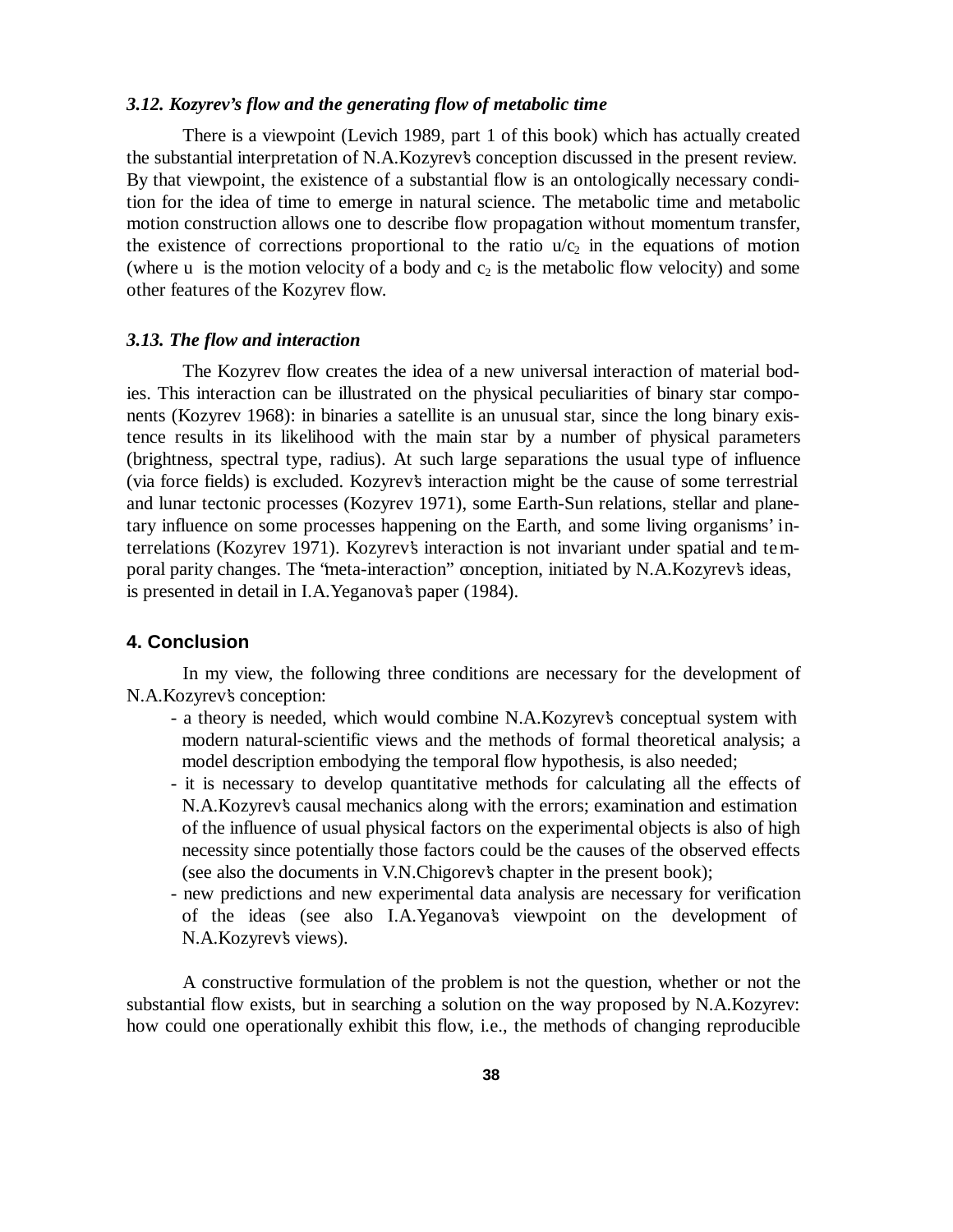flow characteristic, different from the basic one (i.e., our ordinary time flow), should be improved. Recalling analogies from history of physics, one could suggest that we are now in a situation like that of Galvani, observing a frog paw tremble due to hypothetical electric charges, while we need Faraday's frame, able to generate electric current and reveal the action of invisible magnetic fields...

# REFERENCES

- ARUSHANOV M.L. and KARATAYEV S.M. (1989). The Time Flow as a Physical Phenomenon (according to N.A.Kozyrev). Moscow. VINITI depot N.7598-B89. 41pp. (in Russian).
- BETHE H. (1967). Energy Production in Stars. Stockholm.
- DANCHAKOV V.M. (1984). Some biological experiments in the light of N.A.Kozyrev's conception of time. In: Yeganova I.A. An Analytic Overview of the Ideas and Experiments of Modern Chronometry. Novosibirsk. VINITI depot N.6423-84 Dep., pp.99-134 (in Russian).
- DANCHAKOV V.M. and YEGANOVA I.A. (1987). Micro-Field Experiments in Studying The Influence of a Physical Irreversible Process. Novosibirsk. VINITI depot N.8592-B87. 110 pp. (in Russian).
- DAVIS P. (1983). The main thing is that we see a signal from solar neutrino (An Interview). Priroda (Nature). N.8, pp.70-73 (in Russian).
- FALLER J.E., HOLLANDER W.J., NELSON P.G. and MCHUGH M.P. (1990). Gyroscope-weighing experiment with a null result. Physical Review Letters, V.64, N.8, pp.825-826.
- GERTSENSTEIN M.E. (1983). A bit more about noise. Znaniye —Sila (Knowledge is Power), N.9, p.38 (in Russian).
- HAYASAKA H. and TAKEUCHI S. (1989). Anomalous weight reduction on a gyroscope's right rotations around the vertical axis on the earth. Physical Review Letters, V.63, N.25, pp.2701-2704.
- IMANISHI A., MARUYAMA K., MIDORIKAWA S. and MORIMOTO T. (1991). Observation against the weight reduction of spinning gyroscopes. Journ. of the Physical Society of Japan, V.60, N.4, pp.1150-1152.
- KAZACHOK V.S., KHAVROSHKIN O.V. and TSYPLAKOV V.V. (1977). Behavior of atomic and mechanical oscillators during a solar eclipse. Astronomichesky Tsirkuliar (Astronomical Circular), N.943, pp.4-6 (in Russian).
- KOPYSOV Yu.S. (1983). Neutrino spectroscopy of solar entrails. Priroda (Nature), N.8, pp.59-69 (in Russian).
- KOZYREV N.A. (1948). Stellar energy sources and stellar internal structure theories. Izvestiya Krymskoy Astrofizicheskoy observatorii (News of Crimean Astrophysical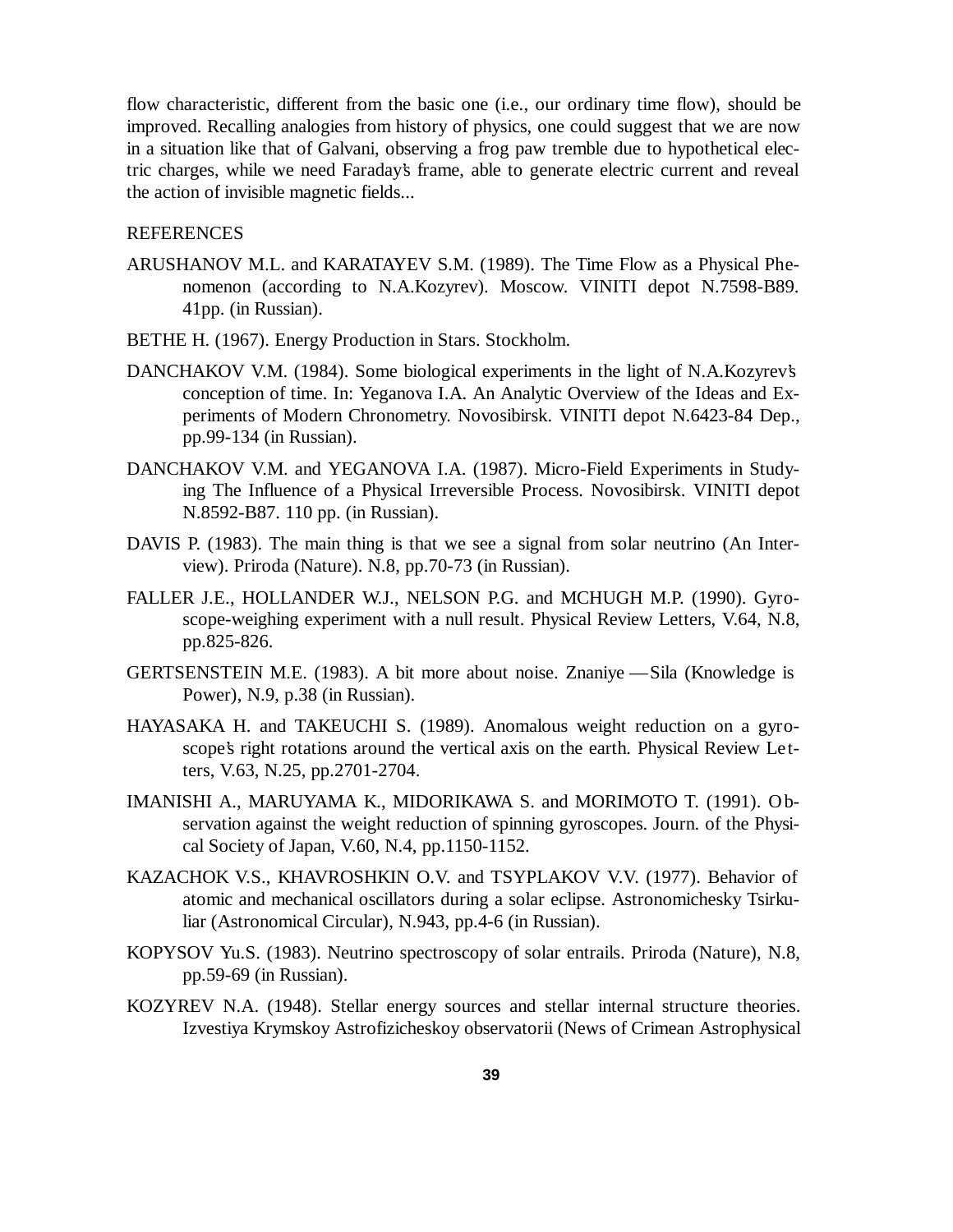Observatory). 1st issue, pp.1-43 (in Russian). See also: Kozyrev N.A. (1991). Selected Works. Leningrad, pp.71-120 (In Russian).

- KOZYREV N.A. (1951). Stellar internal structure theory and stellar energy sources. Part 2. Izvestiya Krymskoy Astrofizicheskoy Observatorii (News of Crimean Astrophysical Observatory). 1st issue, pp.54-83 (in Russian). See also: Kozyrev N.A. (1991). Selected Works. Leningrad, pp.121-154 (in Russian).
- KOZYREV N.A. (1958). Causal or Nonsymmetric Mechanics in a Linear Approximation. Pulkovo. 88pp. (in Russian). See also: Kozyrev N.A. (1991). Selected Works. Leningrad, pp.232-287 (in Russian).
- KOZYREV N.A. (1963). Causal mechanics and the possibility of experimental studies of the properties of time. In: History and Methodology of Natural Science. 2nd issue. Physics. Moscow, pp.95-113 (in Russian). See also: Kozyrev N.A. (1991). Selected Works. Leningrad, pp.288-312 (in Russian).
- KOZYREV N.A. (1968). Peculiarities of physical structure of binary star components. Izvestiya GAO AN SSSR. (News of Main Astronomical Observatory of USSR Academy of Sciences), V.184, pp.108-116 (in Russian). See also: Kozyrev N.A. (1991). Selected Works. Leningrad, pp.165-178 (in Russian).
- KOZYREV N.A. (1971a). On the possibility of experimental investigation of the properties of time. In: Time in Science and Philosophy. Prague, pp.111-132. See also: Kozyrev N.A. (1991). Selected Works. Leningrad, pp.335-362 (in Russian).
- KOZYREV N.A. (1971b). On a connection between terrestrial and lunar tectonic processes. Izvestiya GAO AN SSSR, V.186, pp.81-87 (in Russian). See also: Kozyev N.A. (1991). Selected works. Leningrad, pp.179-190 (in Russian).
- KOZYREV N.A. (1974). A Report Letter to Commission of GAO (Main Astronomical Observatory) under the Chairmanship of Academician A.A.Mikhailov. Pulkovo (in Russian).
- KOZYREV N.A. (1975). Man and Nature. N.A.Kozyrev's Archive. Pulkovo (in Russian). See also: Kozyrev N.A. (1991). Selected Works. Leningrad, pp.401-409 (in Russian).
- KOZYREV N.A. (1977). Astronomical observations using the physical properties of time. In: Vspykhivayushchiye Zvezdy (Flaring Stars). Yerevan, pp.209-227 (in Russian). See also: Kozyrev N.A. (1991). Selected Works. Leningrad, pp.363-383 (in Russian).
- KOZYREV N.A. (1978). Description of a vibrational balance as an instrument for studying the properties of time. Analysis of its operation. In: Astrometriya i Nebesnaya Mekhanika (Astrometry and Celestial Mechanics). Problemy Issledovaniya Vselennoy (The Problems of Studying the Universe). 7th issue, pp.528-584. Moscow-Leningrad (in Russian).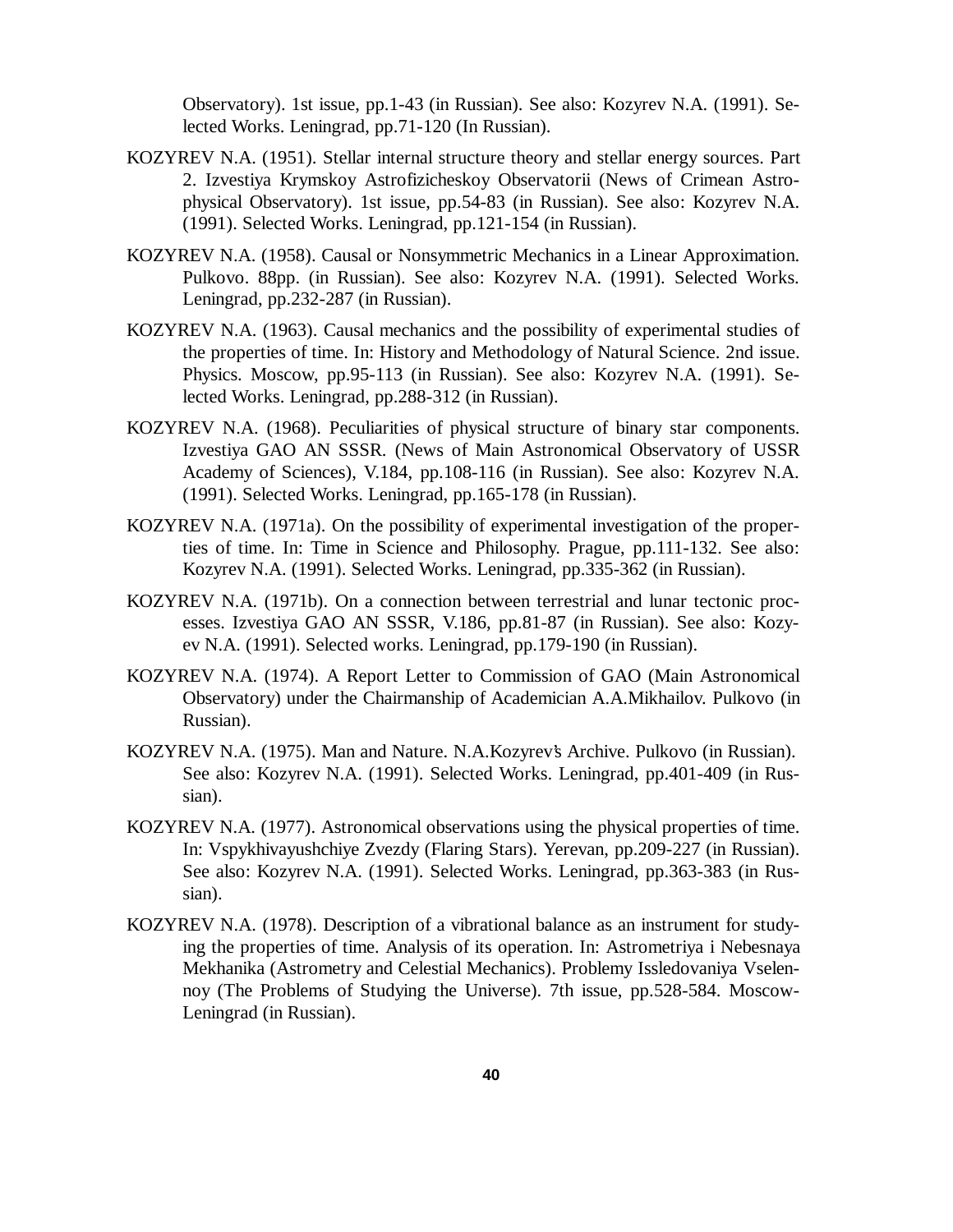- KOZYREV N.A. (1980). An astronomical proof of the reality of the Minkowski fourdimensional geometry. In: Proyavleniye Kosmicheskikh Faktorov na Zemle i v Zvezdakh (Manifestation of Cosmic Factors on the Earth and in Stars). Problemy Issledovaniya Vselennoy (The Problems of Studying the Universe). 9th issue, pp.85-93. Moscow-Leningrad (in Russian).
- KOZYREV N.A. (1982). Time as a Physical Phenomenon. In: Modelirovaniye i Prognozirovaniye v Biologii (Modelling and Forecasting in Bioecology). Riga, pp.59-72 (in Russian).
- KOZYREV N.A. (1984). On the possibility of mass and weight decrease under the influence of the physical properties of time. In: Yeganova I.A. An Analytic Overview of the Ideas and Experiments of Modern Chronomrtry. Novosibirsk. VINITI depot N.6423-84 Dep, pp.92-98 (in Russian). See also: Kozyrev N.A. (1991). Selected Works. Leningrad, pp.395-400 (in Russian).
- KOZYREV N.A. and NASONOV V.V. (1978). A new method of determining the trigonometric parallaxes by measuring the difference between the true and apparent positions of a star. In: Astrometriya i Nebesnaya Mekhanika (Astrometry and Celestial Mechanics). Problemy Issledovaniya Vselennoy (The Problems of Studying the Universe). 7th issue, pp.168-179. Moscow-Leningrad (in Russian).
- KOZYREV N.A. and NASONOV V.V. (1980). On some properties of time discovered by astronomical observations. In: Proyavleniye Kosmicheskikh Faktorov na Zemle i v Zvezdakh (Manifestation of Cosmic Factors on the Earth and in Stars). Problemy Issledovaniya Vselennoy (The Problems of Studying the Universe). 9th issue, pp.76-84. Moscow-Leningrad (in Russian).
- LAVRENTYEV M.M., YEGANOVA I.A., LUTSET M.K. and FOMINYKH S.F. (1990). Remote effect of stars on a resistor. Soviet Physics Doklady, V.35(9), pp.818-820.
- LAVRENTYEV M.M., GUSEV V.A., YEGANOVA I.A., LUTSET M.K. and FOMINYKH S.F. (1990). Detection of the position of the sun. Soviet Physics Doklady, V.35(11), pp.957-959.
- LAVRENTYEV M.M., YEGANOVA I.A., LUTSET M.K. and FOMINYKH S.F. (1991). Detection of reaction of matter to an external irreversible process. Soviet Physics Doklady, V.36(3), pp.243-245.
- LAVRENTYEV M.M., YEGANOVA I.A., MEDVEDEV V.G., OLEINIK V.K. and FOMINYKH S.F. (1992). Scanning the celestial sphere with a Kozyrev detector. Soviet Physics Doklady, V.37(4), pp.163-164.
- LEVICH A.P. (1989). Metabolic time of natural systems. In: Sistemnye Issledovaniya (System Studies). Moscow, pp.304-325 (in Russian).
- MEKSI Ye.S. (1982). Biometeorology as a science. In: Impact: Nauka i Obshchestvo (Impact: Science and Society). N.1-2, pp.99-113 (in Russian).